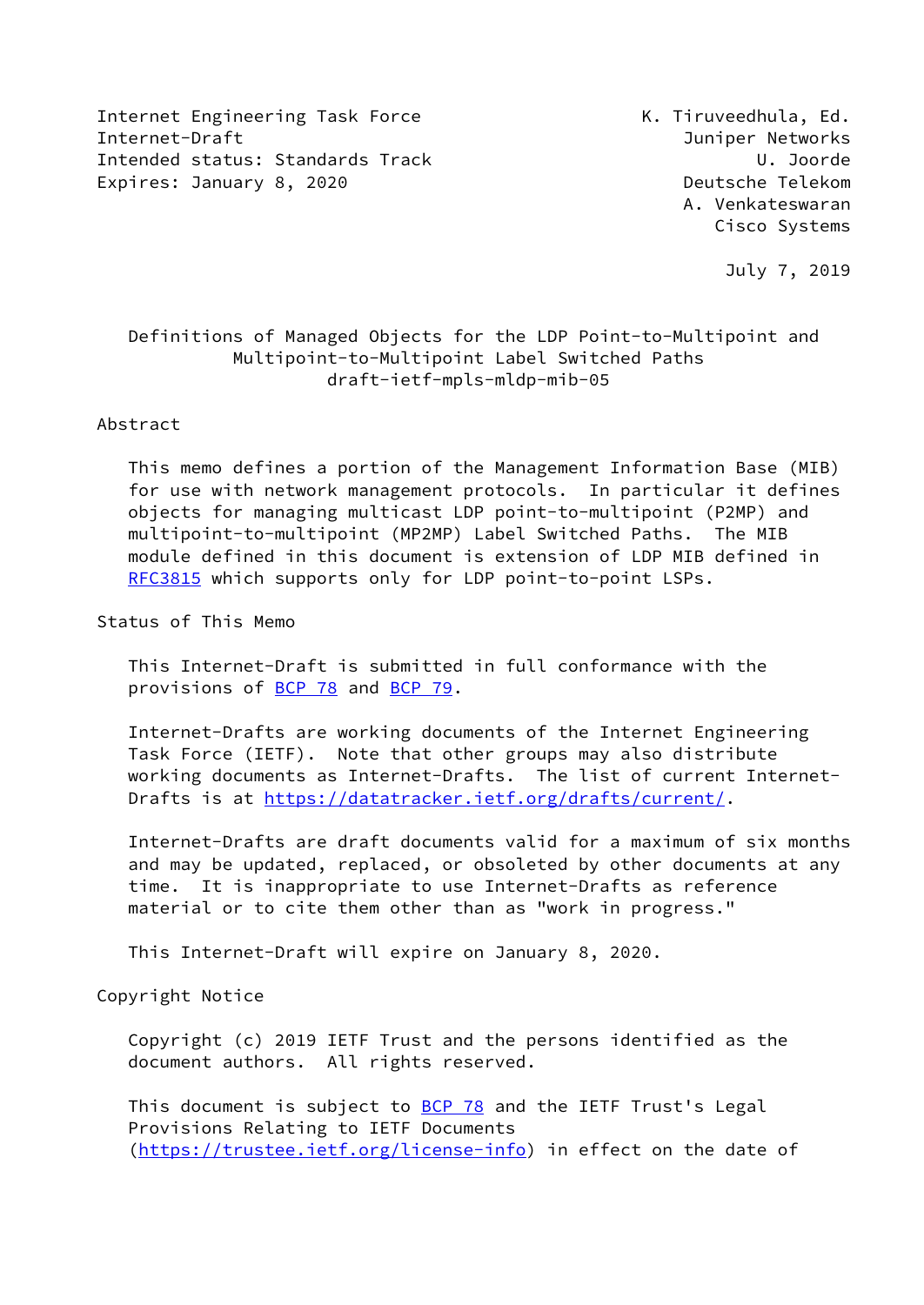Internet-Draft mLDP MIB and must be a must be a must be a must be a must be a must be a must be a must be a mu

 publication of this document. Please review these documents carefully, as they describe your rights and restrictions with respect to this document. Code Components extracted from this document must include Simplified BSD License text as described in Section 4.e of the Trust Legal Provisions and are provided without warranty as described in the Simplified BSD License.

Table of Contents

| 1.               |                                                      | $\overline{3}$                                          |
|------------------|------------------------------------------------------|---------------------------------------------------------|
| 2.               | The Internet-Standard Management Framework           | $\overline{3}$                                          |
| $\overline{3}$ . |                                                      | $\overline{3}$                                          |
| 4.               | Overview                                             | $\frac{4}{4}$                                           |
| $\overline{5}$ . |                                                      |                                                         |
| 6.               | Structure of the MIB Module                          |                                                         |
| 6.1.             | Summary of mLDP Scalar Objects                       | $\frac{4}{5}$                                           |
| 6.2.             | Summary of mLDP Table Objects                        |                                                         |
| 7.               |                                                      | $\frac{5}{6}$                                           |
| 7.1.             |                                                      |                                                         |
| 7.2.             | mplsMldpMp2mpCapable                                 |                                                         |
| 7.3.             |                                                      |                                                         |
| 7.4.             |                                                      | $\frac{6}{6}$                                           |
| 7.5.             |                                                      |                                                         |
| 7.6.             |                                                      | $\underline{6}$                                         |
| 7.7.             |                                                      | $\underline{6}$                                         |
| 7.8.             |                                                      | $\frac{6}{2}$ $\frac{7}{2}$ $\frac{7}{2}$ $\frac{7}{2}$ |
| 7.9.             | mplsMldpProtLsrCapable                               |                                                         |
| 7.10.            | mplsMldpNodeProtCapable                              |                                                         |
|                  |                                                      |                                                         |
| 8.1.             | LDP Peer Capability Table mplsLdpPeerCapabilityTable |                                                         |
| 8.2.             | mLDP Session Stats Table: mplsMldpSessionStatsTable  |                                                         |
| 8.3.             | mLDP Fec Table: mplsMldpFecTable                     |                                                         |
| 8.4.             | mLDP Fec Branch Traffic statistics Table:            |                                                         |
|                  | mplsMldpFecBranchStatsTable                          | $\mathbf{I}$                                            |
| 8.5.             | mLDP Fec Upstream Session Table:                     |                                                         |
|                  | mplsMldpFecUpstreamSessTable                         | $\overline{1}$                                          |
| 8.6.             | mLDP Interface Traffic statistics Table:             |                                                         |
|                  | mplsMldpInterfaceStatsTable                          | 8                                                       |
| 9.               |                                                      | 8                                                       |
|                  | 10. Relationship to Other MIB Modules                | $\underline{8}$                                         |
|                  | 10.1. Diagrammatic Representation                    | $\overline{8}$                                          |
|                  | $10.2$ . Relationship to the LSR MIB                 | $\overline{9}$                                          |
| 10.3.            | Relationship to the LDP MIB<br>.                     | 9                                                       |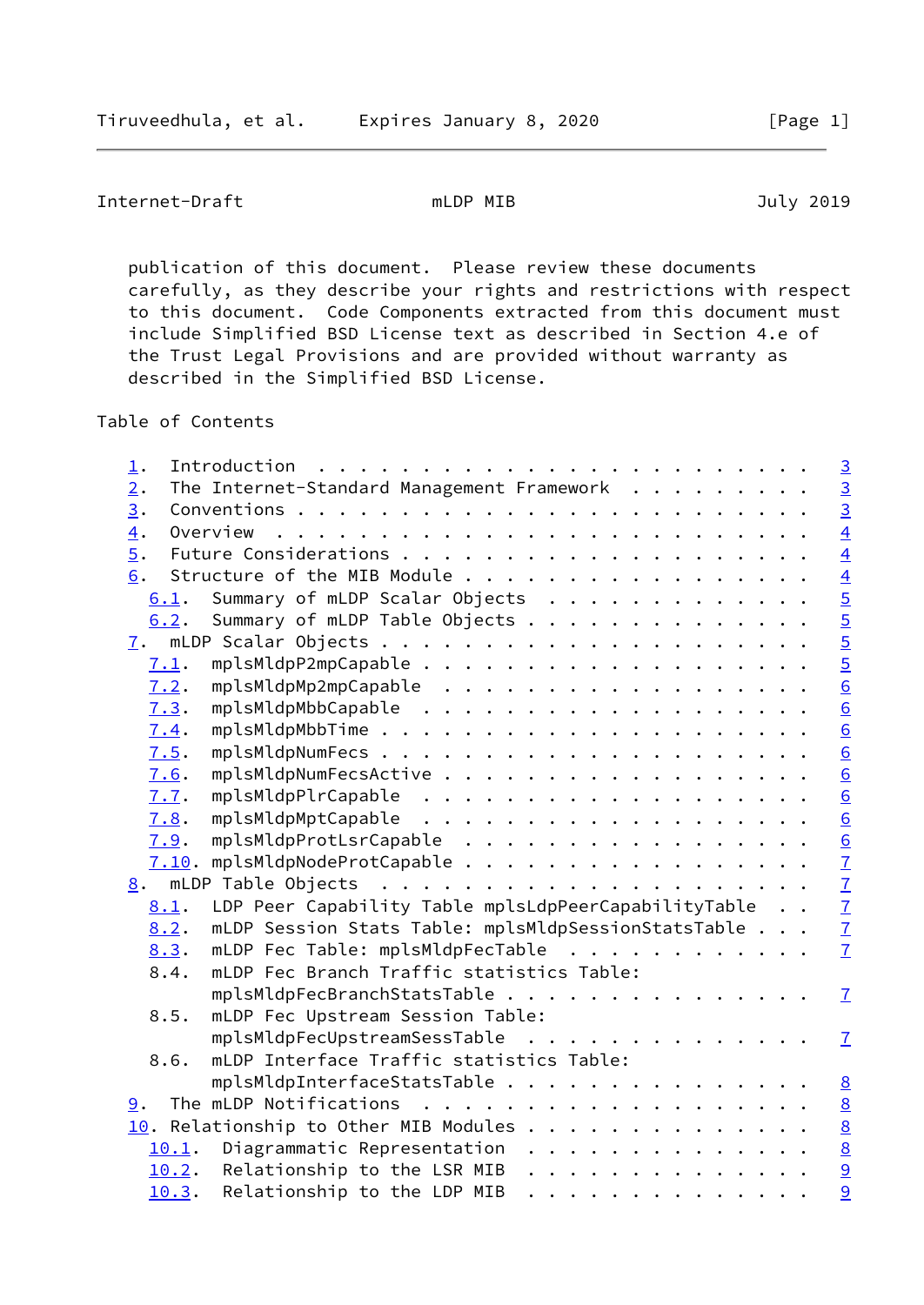| 11. Multicast MPLS Label Distribution Protocol MIB Definitions . 10 |
|---------------------------------------------------------------------|
|                                                                     |
|                                                                     |
|                                                                     |
|                                                                     |

Tiruveedhula, et al. Expires January 8, 2020 [Page 2]

<span id="page-2-1"></span>Internet-Draft mLDP MIB July 2019

| 15.1. Normative References 37   |  |  |  |  |  |  |  |  |  |
|---------------------------------|--|--|--|--|--|--|--|--|--|
| 15.2. Informative References 39 |  |  |  |  |  |  |  |  |  |
|                                 |  |  |  |  |  |  |  |  |  |

# <span id="page-2-0"></span>[1](#page-2-0). Introduction

 This memo defines a portion of the Management Information Base (MIB) for use with network management protocols. In particular it defines objects for managing multicast LDP point-to-multipoint (P2MP) and multipoint-to-multipoint (MP2MP) Label Switched Paths. The MIB module defined in this document is extension of LDP MIB defined in [RFC3815](https://datatracker.ietf.org/doc/pdf/rfc3815) which supports only for LDP point-to-point LSPs.

The [RFC3815](https://datatracker.ietf.org/doc/pdf/rfc3815) describes only unicast Managed objects for the Label distribution protocol. The [RFC6388](https://datatracker.ietf.org/doc/pdf/rfc6388) describes LDP protocol extensions for the point to multipoint and multipoint to multipoint LSPs. The [RFC6826](https://datatracker.ietf.org/doc/pdf/rfc6826) describes multicast LDP inband signalling for P2MP and MP2MP LSPs.

 This document defines a MIB module for managing and controlling mLDP P2MP and MP2MP LSPs. It builds on the objects and tables defined in [\[RFC3815](https://datatracker.ietf.org/doc/pdf/rfc3815)] for mLDP MIB.

<span id="page-2-2"></span>[2](#page-2-2). The Internet-Standard Management Framework

 For a detailed overview of the documents that describe the current Internet-Standard Management Framework, please refer to [section](https://datatracker.ietf.org/doc/pdf/rfc3410#section-7) 7 of  [RFC3410.](https://datatracker.ietf.org/doc/pdf/rfc3410#section-7)

 Managed objects are accessed via a virtual information store, termed the Management Information Base or MIB. MIB objects are generally accessed through the Simple Network Management Protocol (SNMP). Objects in the MIB are defined using the mechanisms defined in the Structure of Management Information (SMI). This memo specifies a MIB module that is compliant to the SMIv2, which is described in STD 58, [RFC2578](https://datatracker.ietf.org/doc/pdf/rfc2578) [\[RFC2578](https://datatracker.ietf.org/doc/pdf/rfc2578)], STD 58, [RFC2579](https://datatracker.ietf.org/doc/pdf/rfc2579) [[RFC2579\]](https://datatracker.ietf.org/doc/pdf/rfc2579) and STD 58, [RFC2580](https://datatracker.ietf.org/doc/pdf/rfc2580)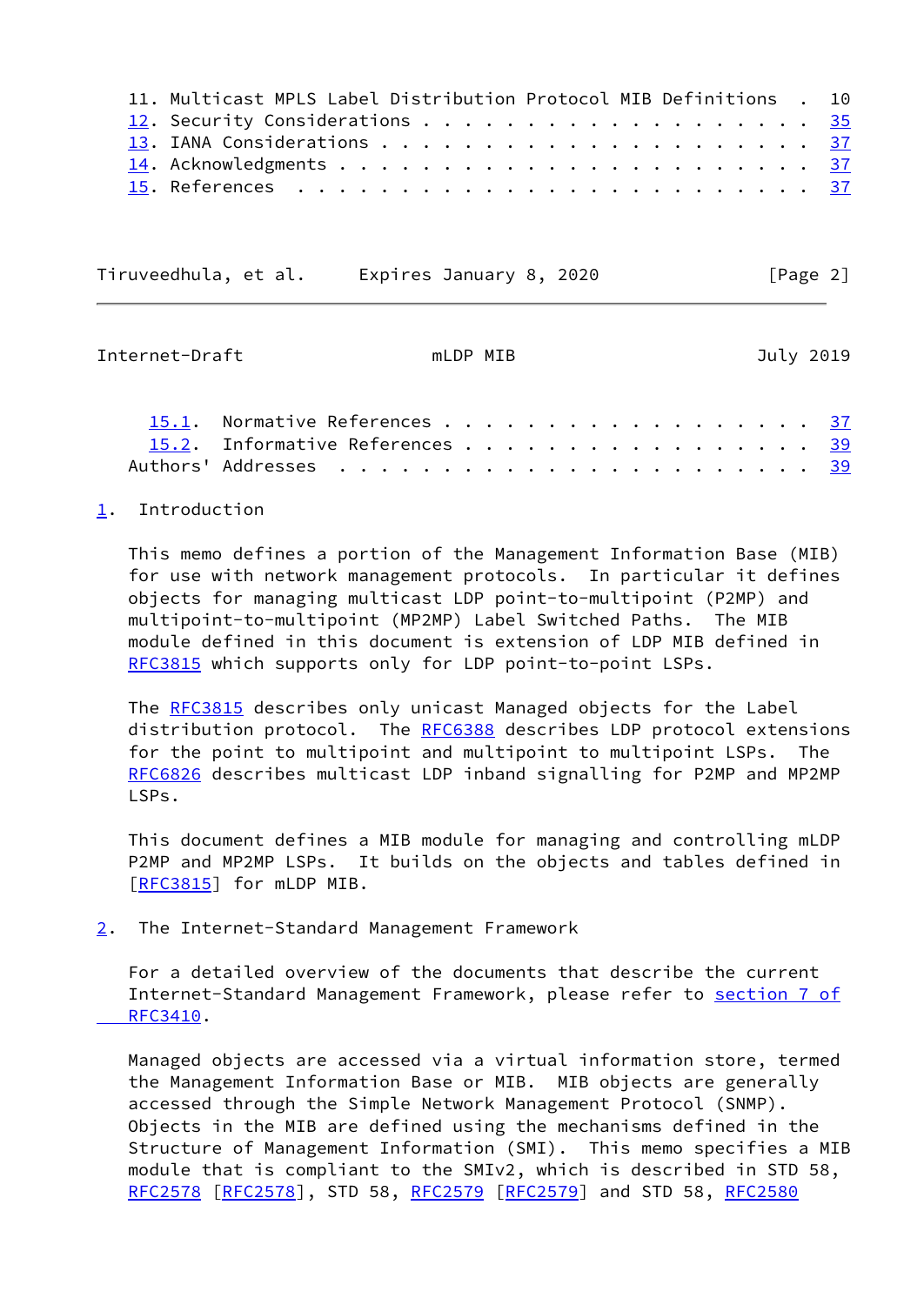[\[RFC2580](https://datatracker.ietf.org/doc/pdf/rfc2580)].

<span id="page-3-0"></span>[3](#page-3-0). Conventions

 The key words "MUST", "MUST NOT", "REQUIRED", "SHALL", "SHALL NOT", "SHOULD", "SHOULD NOT", "RECOMMENDED", "MAY", and "OPTIONAL" in this document are to be interpreted as described in [BCP 14](https://datatracker.ietf.org/doc/pdf/bcp14), [RFC2119](https://datatracker.ietf.org/doc/pdf/rfc2119) [\[RFC2119](https://datatracker.ietf.org/doc/pdf/rfc2119)].

Tiruveedhula, et al. Expires January 8, 2020 [Page 3]

<span id="page-3-2"></span>Internet-Draft mLDP MIB and must be a must be a must be a must be a must be a must be a must be a must be a mu

<span id="page-3-1"></span>[4](#page-3-1). Overview

 This document focusses on the management of following multicast LDP (mLDP) features, which were defined after unicast LDP [[RFC5036](https://datatracker.ietf.org/doc/pdf/rfc5036)].

 [RFC6388](https://datatracker.ietf.org/doc/pdf/rfc6388): Label Distribution Protocol Extensions for Point-to- Multipoint and Multipoint-to-Multipoint Label Switched Paths.

 [RFC6826](https://datatracker.ietf.org/doc/pdf/rfc6826): Multipoint LDP In-Band Signaling for Point-to-Multipoint and Multipoint-to-Multipoint Label Switched Paths.

[RFC7060](https://datatracker.ietf.org/doc/pdf/rfc7060): Using LDP Multipoint Extensions on Targeted LDP Sessions.

[RFC7431](https://datatracker.ietf.org/doc/pdf/rfc7431): Multicast only Fast Re-Route.

[RFC7715](https://datatracker.ietf.org/doc/pdf/rfc7715): mLDP Node Protection.

 For all the above features, the mLDP MIB needs to include the following information:

 - Session Capability (P2MP, MP2MP) information: configured capability, negotiated capability.

 - mLDP FECs: include opaque information (Generic LSP Identifier, source and group address) and MoFRR enable.

- Primary and backup upstream session when mLDP MoFRR enabled.

- Active and inactive upstream session for make before break.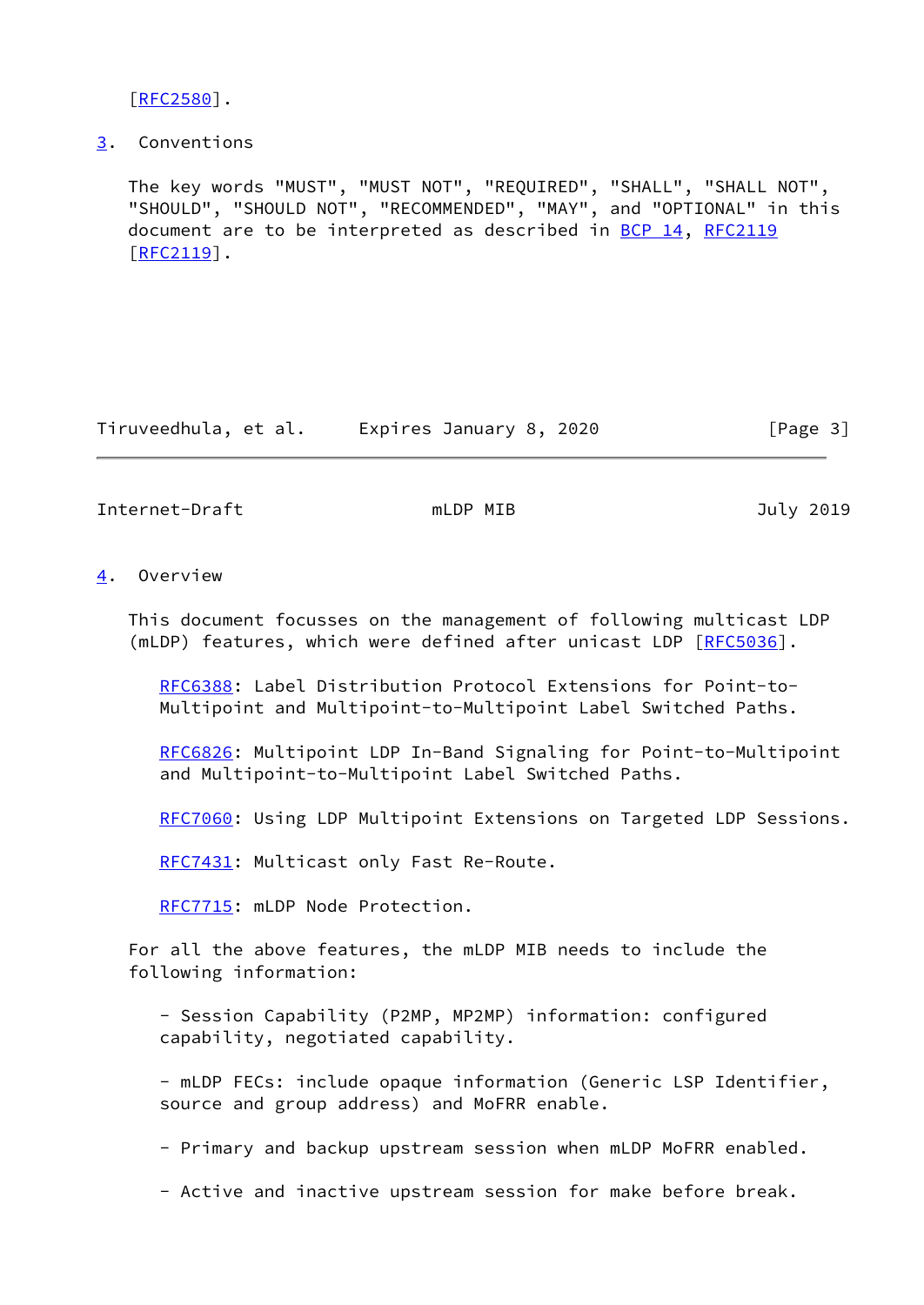- mLDP Traffic stats per mLDP Fec: The traffic stats for mLDP fec.

 - mLDP Traffic stats per Interface: The mLDP traffic stats per Interface.

- Notifications when mLDP Fec LSP up, down.

<span id="page-4-0"></span>[5](#page-4-0). Future Considerations

 Any new opaque TLVs added for any other mLDP features, the opaque value object in the mplsMldpFecTable need to be enhanced accordingly.

<span id="page-4-1"></span>[6](#page-4-1). Structure of the MIB Module

 This section describes the structure of the mLDP MIB. In this MIB MPLS-MLDP-STD-MIB, scalar objects, table objects and notifications are defined. Following section describes in details about each object.

| Tiruveedhula, et al. | Expires January 8, 2020 | [Page 4] |
|----------------------|-------------------------|----------|
|----------------------|-------------------------|----------|

<span id="page-4-3"></span>Internet-Draft mLDP MIB and must be a must be defined a more in the set of the set of the set of the set of th

<span id="page-4-2"></span>[6.1](#page-4-2). Summary of mLDP Scalar Objects

 New scalar objects mplsMldpP2mpCapable and mplsMldpMp2mpCapable are defined to provide the mLDP capabilities of P2MP, MP2MP support.

 New scalar objects mplsMldpMbbCapable and mplsMldpMbbTime are defined to provide MBB capability information.

 New scalar object mplsMldpNumFecs which will give the total number of mLDP FECs setup on the LSR.

 Another New scalar object mplsMldpNumFecsActive, which will give the total number of active mLDP FECs.

 New scalar objects mplsMldpPlrCapable, mplsMldpMptCapable, mplsMldpProtLsrCapable and mplsMldpNodeProtCapable are defined to provide mLDP node protection capabilities.

<span id="page-4-4"></span>[6.2](#page-4-4). Summary of mLDP Table Objects

mplsLdpPeerCapabilityTable to include peer capability information.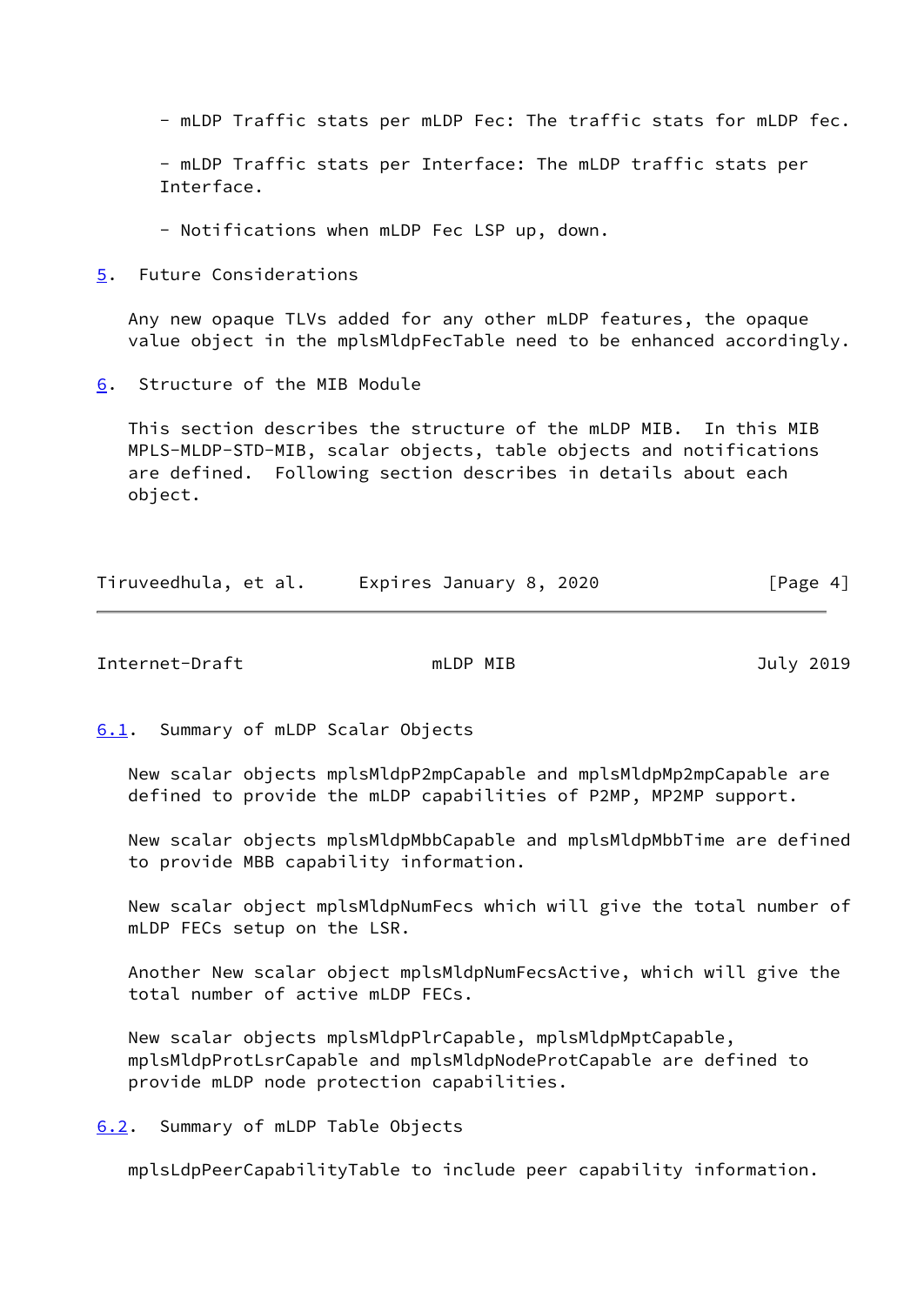mplsMldpSessionStatsTable : This table contains the number of mLDP FECs received and advertised to a particular LDP session.

 mplsMldpFecTable: This table is similar to point to point mplsLdpFecTable and will have mLDP specific Fec information.

 mplsMldpFecBranchStatsTable : This table contains the traffic statistics for the given mLDP FECs on particular interface.

 mplsMldpFecUpstreamSessTable : Includes the upstream session info for the particular mLDP Fec and also includes the primary or backup upstream session, that may be used for mLDP MoFRR.

 mplsMldpInterfaceStatsTable : This table contains the traffic statistics for all mLDP related FECs.

<span id="page-5-0"></span>[7](#page-5-0). mLDP Scalar Objects

The following scalars are defined in this MIB Module.

<span id="page-5-1"></span>[7.1](#page-5-1). mplsMldpP2mpCapable

 The mplsMldpP2mpCapable scalar object denotes whether the LSR is capable of supporting multicast LDP with Point-to-Multipoint capability.

| Tiruveedhula, et al. | Expires January 8, 2020 | [Page 5] |
|----------------------|-------------------------|----------|
|                      |                         |          |

<span id="page-5-3"></span>Internet-Draft mLDP MIB and must be a must be a state of the set of the set of the set of the set of the set o

<span id="page-5-2"></span>[7.2](#page-5-2). mplsMldpMp2mpCapable

 The mplsMldpMp2mpCapable scalar object denotes whether the LSR is capable of supporting multicast LDP with Multipoint-to-Multipoint LSPs.

<span id="page-5-4"></span>[7.3](#page-5-4). mplsMldpMbbCapable

 The mplsMldpMbbCapable scalar object denotes whether the LSR is capable of supporting multicast LDP with MBB (make before break) feature mentioned in the section [8 of RFC 6388](https://datatracker.ietf.org/doc/pdf/rfc6388#section-8) .

<span id="page-5-5"></span>[7.4](#page-5-5). mplsMldpMbbTime

The mplsMldpMbbTime scalar object denotes MBB time for which LSR is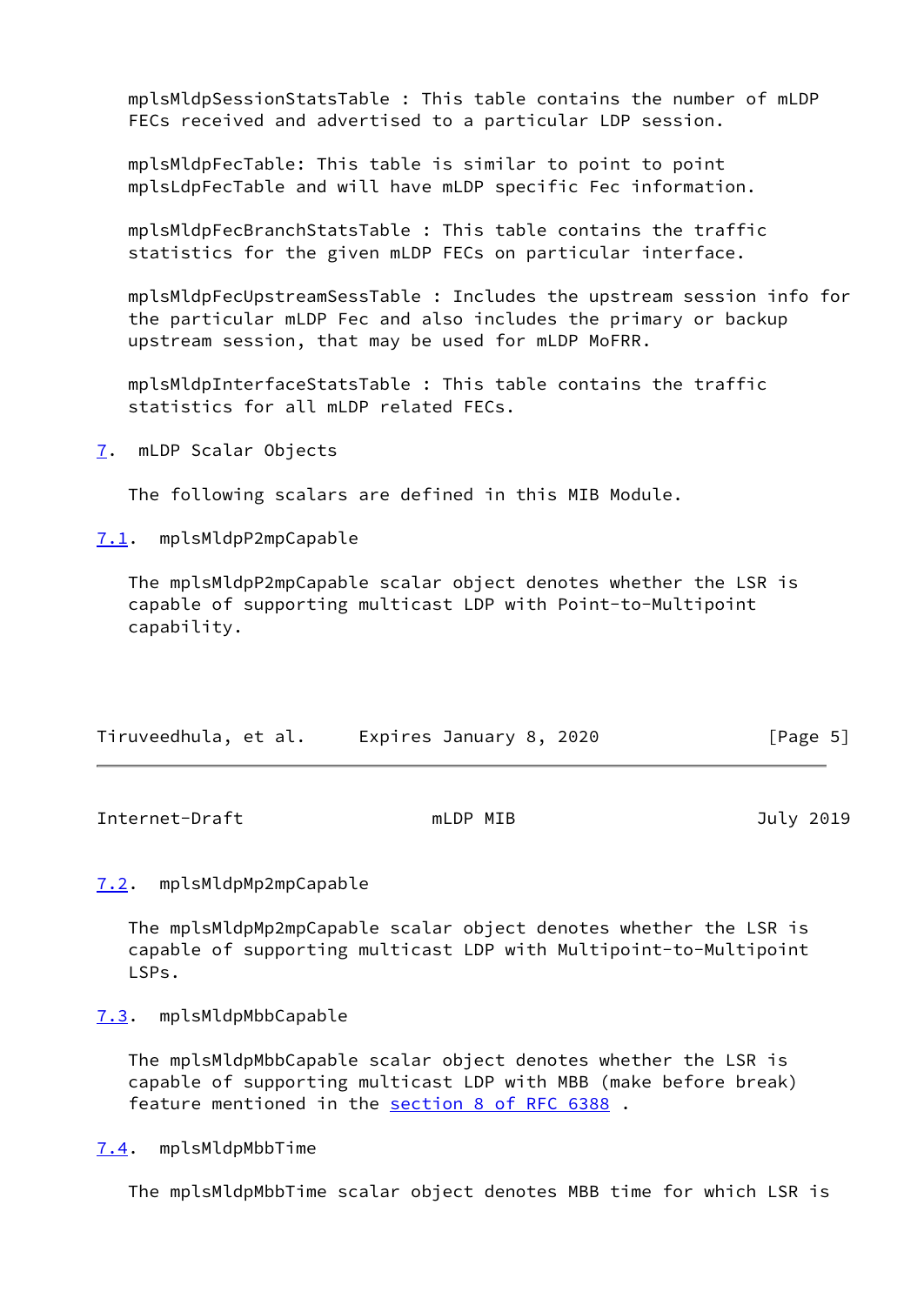waiting for MBB Ack from upstream node. This timer helps LSR to prevent waiting indefinitely for the MBB Notification from upstream node.

<span id="page-6-0"></span>[7.5](#page-6-0). mplsMldpNumFecs

 The mplsMldpNumFecs provides a read-only counter of the number of mLDP FECs setup on this LSR.

<span id="page-6-1"></span>[7.6](#page-6-1). mplsMldpNumFecsActive

 The mplsMldpNumFecsActive provides a read-only counter of the number of mLDP FECs Active on this LSR.

<span id="page-6-2"></span>[7.7](#page-6-2). mplsMldpPlrCapable

 The mplsMldpPlrCapable scalar object denotes whether the LSR is capable of supporting PLR capability as specified in the [section](https://datatracker.ietf.org/doc/pdf/rfc7715#section-5.1) 5.1  [of RFC7715](https://datatracker.ietf.org/doc/pdf/rfc7715#section-5.1).

<span id="page-6-3"></span>[7.8](#page-6-3). mplsMldpMptCapable

 The mplsMldpMptCapable scalar object denotes whether the LSR is capable of supporting MPT capability as specified in the [section](https://datatracker.ietf.org/doc/pdf/rfc7715#section-5.2) 5.2  [of RFC7715](https://datatracker.ietf.org/doc/pdf/rfc7715#section-5.2).

<span id="page-6-4"></span>[7.9](#page-6-4). mplsMldpProtLsrCapable

 The mplsMldpProtLsrCapable scalar object denotes whether the LSR is capable of supporting the "Protected LSR" capability as specified in the section [5.3 of RFC7715](https://datatracker.ietf.org/doc/pdf/rfc7715#section-5.3).

| Tiruveedhula, et al. | Expires January 8, 2020 | [Page 6] |
|----------------------|-------------------------|----------|
|----------------------|-------------------------|----------|

<span id="page-6-6"></span>Internet-Draft mLDP MIB and Duly 2019

# <span id="page-6-5"></span>[7.10](#page-6-5). mplsMldpNodeProtCapable

 The mplsMldpNodeProtCapable scalar object denotes whether the LSR is capable of supporting the "Node Protection" capability as specified in the section [5.4 of RFC7715](https://datatracker.ietf.org/doc/pdf/rfc7715#section-5.4).

<span id="page-6-7"></span>[8](#page-6-7). mLDP Table Objects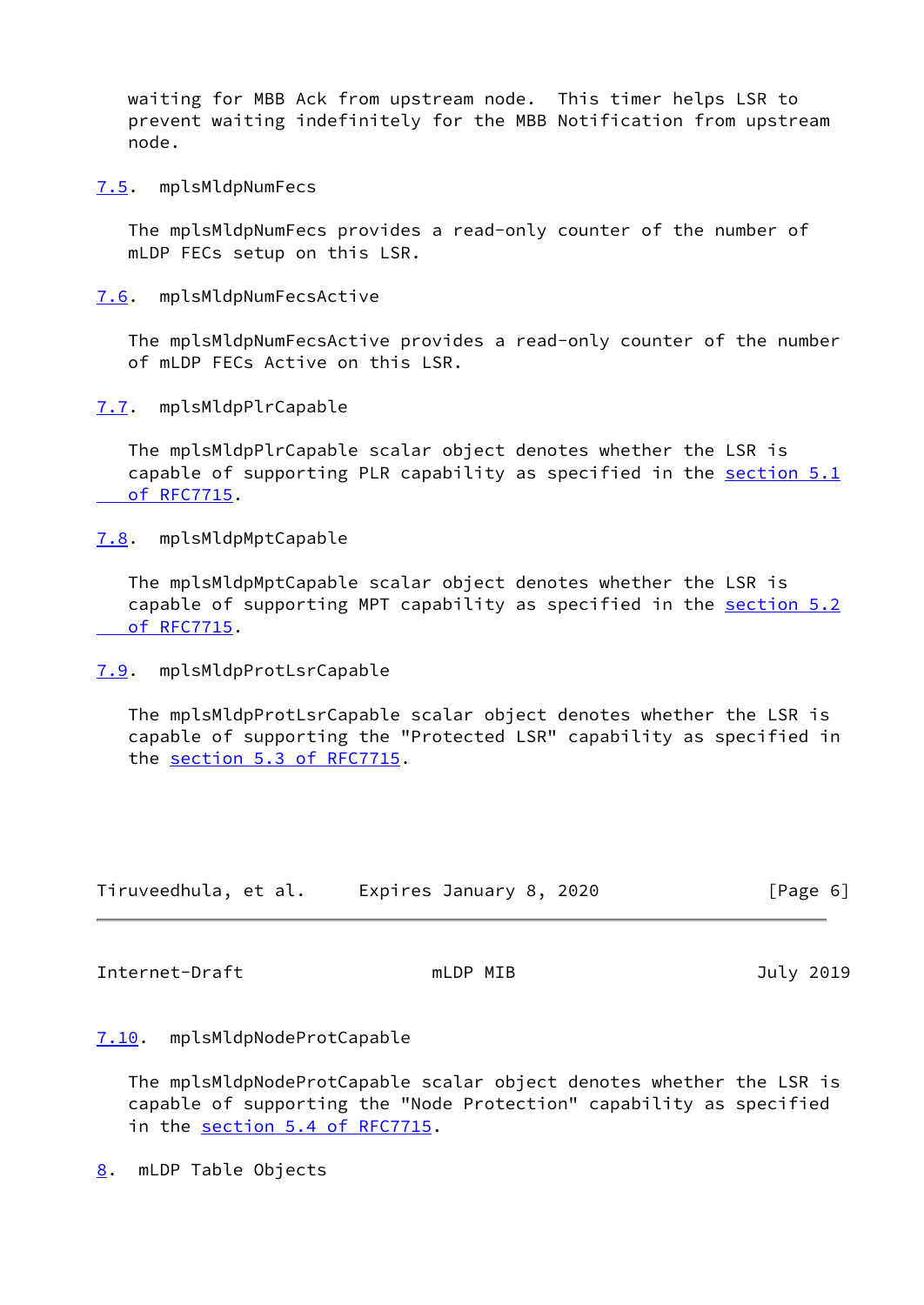# <span id="page-7-0"></span>[8.1](#page-7-0). LDP Peer Capability Table mplsLdpPeerCapabilityTable

 The new table mplsLdpPeerCapabilityTable is read-only table, which contains learned capability information from an LDP peer. This table augments the mplsLdpPeerTable, which is defined in [RFC 3815.](https://datatracker.ietf.org/doc/pdf/rfc3815) This is defined in this MIB as it is not defined in the standard LDP MIB [\(RFC3815](https://datatracker.ietf.org/doc/pdf/rfc3815)) .

<span id="page-7-1"></span>[8.2](#page-7-1). mLDP Session Stats Table: mplsMldpSessionStatsTable

 The mplsMldpSessionStatsTable is a read-only table which contains mLDP statistical information on sessions. This table augments the mplsLdpSessionStatsTable, which is defined in the [RFC 3815](https://datatracker.ietf.org/doc/pdf/rfc3815).

<span id="page-7-2"></span>[8.3](#page-7-2). mLDP Fec Table: mplsMldpFecTable

 The mplsMldpFecTable is a table which contains FEC (Forwarding Equivalence Class) information relating to point to multi-point and multipoint to multipoint LDP LSP. Each entry/row represents a single FEC Element. This table is similar LDP LSP FEC Table, mplsLdpLspFecTable, which is defined in the [RFC 3815,](https://datatracker.ietf.org/doc/pdf/rfc3815) which associates FECs with the LSPs.

<span id="page-7-4"></span>[8.4](#page-7-4). mLDP Fec Branch Traffic statistics Table: mplsMldpFecBranchStatsTable

 This table mplsMldpFecBranchStatsTable gives information about the number of packets and number of bytes sent out on particualr downstream session or on outgoing interface.

<span id="page-7-5"></span>[8.5](#page-7-5). mLDP Fec Upstream Session Table: mplsMldpFecUpstreamSessTable

 The mplsMldpFecUpstreamSessTable is a read-only table which contains mLDP upstream session information for mLDP Fec. This table is similar to mplsInSegmentLdpLspTable. This table will also have information about primary, backup upstream session, and also indicates whether the label is in MBB request or MBB Ack received state.

| Tiruveedhula, et al. | Expires January 8, 2020 | [Page 7] |
|----------------------|-------------------------|----------|
|----------------------|-------------------------|----------|

<span id="page-7-3"></span>Internet-Draft mLDP MIB July 2019

<span id="page-7-6"></span>[8.6](#page-7-6). mLDP Interface Traffic statistics Table: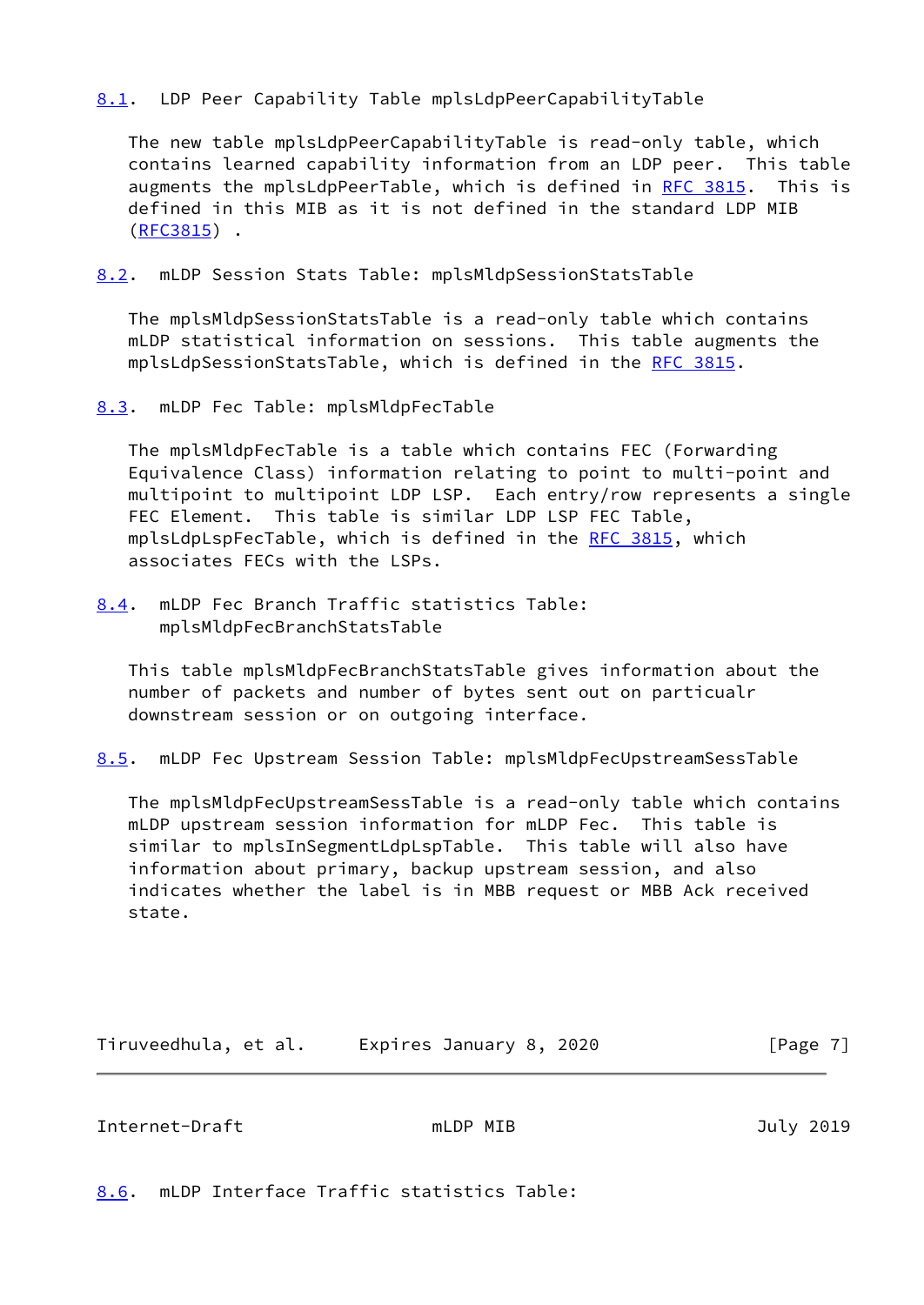mplsMldpInterfaceStatsTable

 This table mplsMldpInterfaceStatsTable gives information about the number of mLDP packets and number of mLDP bytes sent and received on a particular interface for all mLDP FECs.

<span id="page-8-0"></span>[9](#page-8-0). The mLDP Notifications

 The [RFC 3815](https://datatracker.ietf.org/doc/pdf/rfc3815) defined some of the notifications related to session and P2P Fec. In this MIB, the following notification added to support mLDP features.

 The mplsMldpFecUp and mplsMldpFecDown notifications are generated when mLDP FEC changes the state to UP and Down.

 The mplsMldpMoFrrStatusChange notification is generated when mLDP MoFRR status switches from primary to backup path and vice versa.

<span id="page-8-1"></span>[10.](#page-8-1) Relationship to Other MIB Modules

 This section describes relationships between MIB tables defined in this document as part of MPLS-MLDP-STD-MIB, and the tables defined in MPLS-LDP-STD-MIB [\[RFC3815](https://datatracker.ietf.org/doc/pdf/rfc3815)] and MPLS-LSR-STD-MIB [\[RFC3813](https://datatracker.ietf.org/doc/pdf/rfc3813)].

 The Figure 1 shows the diagrammatic representation of the relationship between MPLS-MLDP-STD-MIB, MPLS-LDP-STD-MIB and MPLS- LSR-STD-MIB. An arrow in the Figure shows that the MIB table pointed from contains a reference to the MIB table pointed to.

<span id="page-8-2"></span>[10.1](#page-8-2). Diagrammatic Representation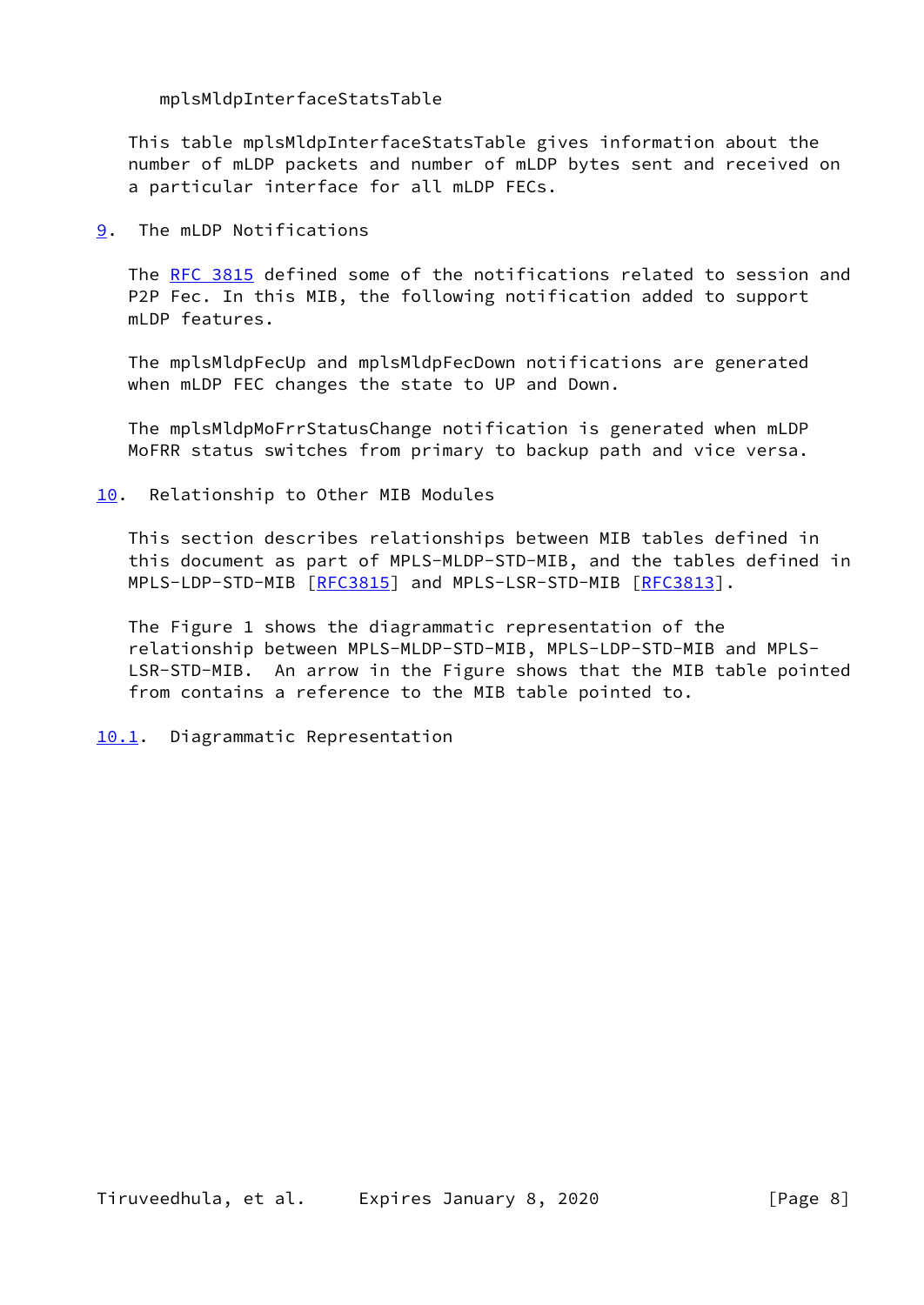<span id="page-9-1"></span> mplsMldpFecTable | | v mplsLdpLspFecTable | | | | | +----------------+ | | | | +---------------+ v | | mplsMldpFecUpstreamSessTable +--->mplsXCTable--+ | | | | | | | | mplsMldpFecBranchStatsTable | | | | | | mplsInSegmentTable<------+ | | |  $\mathsf{v}$  |  $\mathsf{v}$  |  $\mathsf{v}$  |  $\mathsf{v}$  |  $\mathsf{v}$  |  $\mathsf{v}$  |  $\mathsf{v}$  |  $\mathsf{v}$  |  $\mathsf{v}$  |  $\mathsf{v}$  |  $\mathsf{v}$  |  $\mathsf{v}$  |  $\mathsf{v}$  |  $\mathsf{v}$  |  $\mathsf{v}$  |  $\mathsf{v}$  |  $\mathsf{v}$  |  $\mathsf{v}$  |  $\mathsf{v}$  |  $\mathsf{v}$  | mplsOutSegmentTable<-+

Figure 1 : Dependencies Between MIB Tables

Figure 1

<span id="page-9-0"></span>[10.2](#page-9-0). Relationship to the LSR MIB

The LSR MIB [\[RFC3813](https://datatracker.ietf.org/doc/pdf/rfc3813)] have below tables, which cross connects the incoming label to outgoing label. Below Tables will be used for mLDP also in the similar way as in the point to point LDP LSPs.

mplsXCTable

mplsInSegmentTable

mplsOutSegmentTable

<span id="page-9-2"></span>[10.3](#page-9-2). Relationship to the LDP MIB

 The MIB module defined in this document is extension of MPLS-LDP-STD- MIB to support multicast LDP features.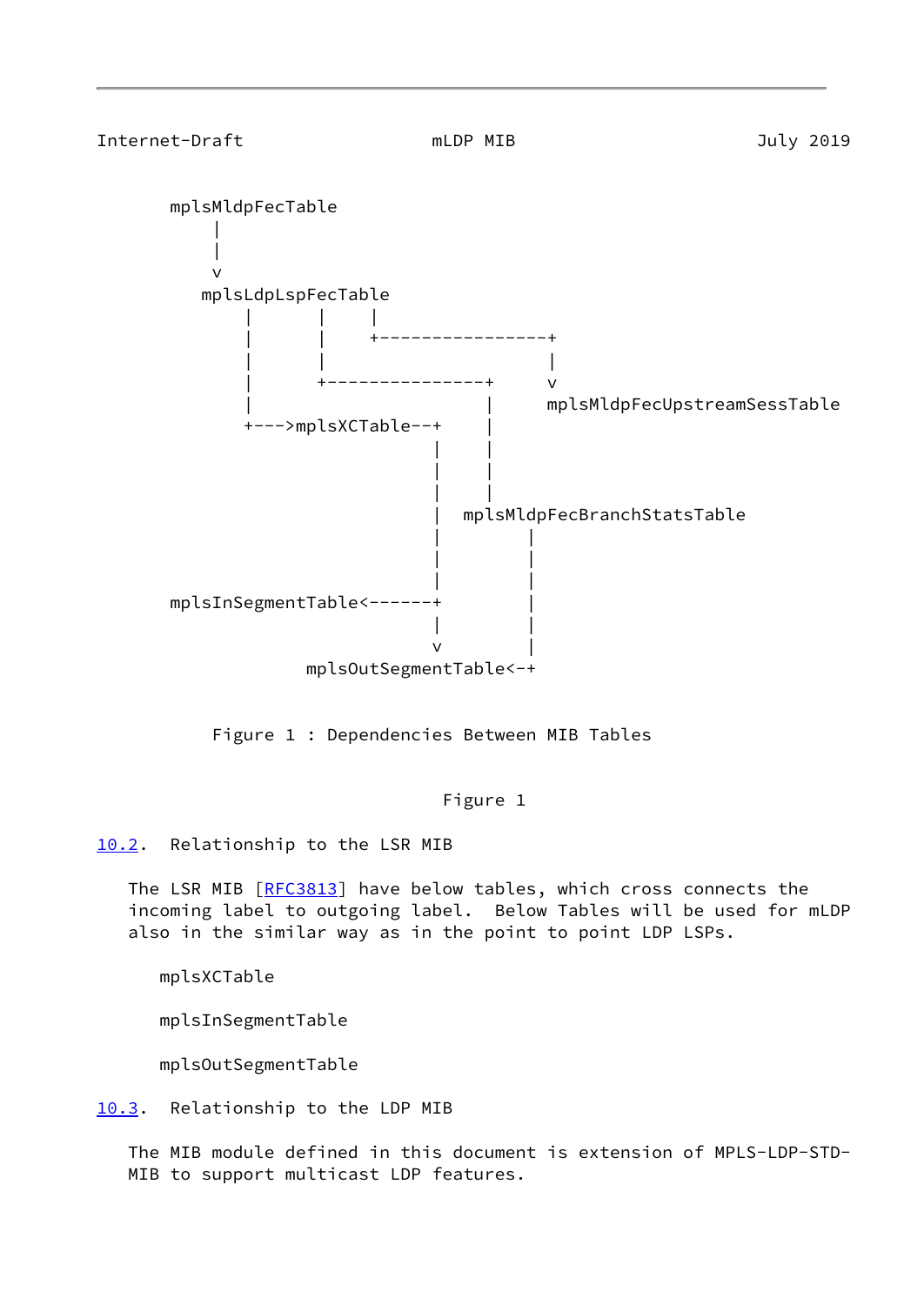Below optional tables in MPLS-LDP-STD-MIB, will also be used in mLDP for associating the mLDP LSPs to LSR-MIB tables.

<span id="page-10-0"></span>

|                                                                                                                                                                     | Tiruveedhula, et al. Expires January 8, 2020                                                                                      | [Page 9]                                  |
|---------------------------------------------------------------------------------------------------------------------------------------------------------------------|-----------------------------------------------------------------------------------------------------------------------------------|-------------------------------------------|
| Internet-Draft                                                                                                                                                      | mLDP MIB                                                                                                                          | July 2019                                 |
| mplsLdpLspFecTable                                                                                                                                                  |                                                                                                                                   |                                           |
| mplsInSegmentLdpLspTable                                                                                                                                            |                                                                                                                                   |                                           |
| mplsOutSegmentLdpLspTable                                                                                                                                           |                                                                                                                                   |                                           |
|                                                                                                                                                                     | The LDP Peer Capability Table mplsLdpPeerCapabilityTable augments the<br>mplsLdpPeerTable which is defined in MPLS-LDP-STD-MIB.   |                                           |
|                                                                                                                                                                     | The mLDP Session Stats Table mplsMldpSessionStatsTable augments<br>mplsLdpSessionStatsTable which is defined in MPLS-LDP-STD-MIB. |                                           |
| 11.                                                                                                                                                                 | Multicast MPLS Label Distribution Protocol MIB Definitions                                                                        |                                           |
| MPLS-MLDP-STD-MIB DEFINITIONS ::= BEGIN<br><b>IMPORTS</b><br>Unsigned32, Counter32, Counter64<br>FROM SNMPv2-SMI<br>FROM SNMPv2-CONF<br>TimeStamp<br>FROM SNMPv2-TC | MODULE-IDENTITY, OBJECT-TYPE, NOTIFICATION-TYPE,<br>MODULE-COMPLIANCE, OBJECT-GROUP, NOTIFICATION-GROUP                           | -- RFC 2578<br>-- RFC 2580<br>-- RFC 2579 |
| InterfaceIndex<br>FROM IF-MIB                                                                                                                                       |                                                                                                                                   | [REC2020]                                 |
| mplsStdMIB, MplsLdpIdentifier<br>FROM MPLS-TC-STD-MIB                                                                                                               |                                                                                                                                   | $--$ RFC 3811                             |
| MplsIndexType<br>FROM MPLS-LSR-STD-MIB                                                                                                                              |                                                                                                                                   | $--$ RFC 3813                             |
| IndexInteger<br>FROM DIFFSERV-MIB                                                                                                                                   |                                                                                                                                   | -- RFC 3289                               |
| InetAddress, InetAddressType<br>FROM INET-ADDRESS-MIB                                                                                                               |                                                                                                                                   | $--$ RFC 4001                             |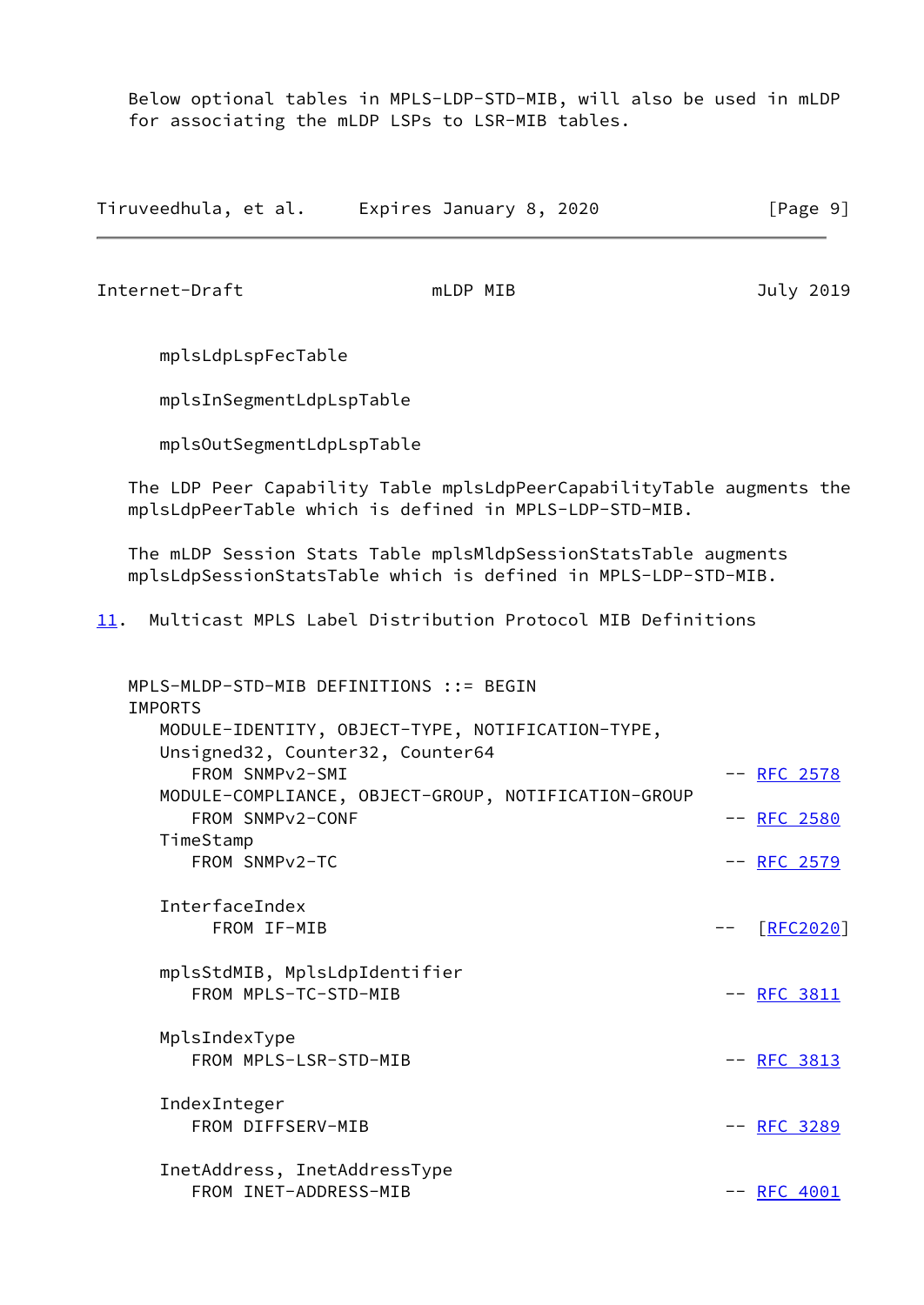| $\cdot$                        | mplsLdpEntityLdpId, mplsLdpEntityIndex,<br>mplsLdpPeerLdpId, mplsLdpPeerEntry<br>FROM MPLS-LDP-STD-MIB                                                                 | $--$ RFC 3815 |
|--------------------------------|------------------------------------------------------------------------------------------------------------------------------------------------------------------------|---------------|
| mplsMldpStdMIB MODULE-IDENTITY | LAST-UPDATED "201907070000Z" -- July 7, 2019 00:00:00 EST<br>ORGANIZATION "Multiprotocol Label Switching (mpls)                                                        |               |
|                                | Tiruveedhula, et al. Expires January 8, 2020                                                                                                                           | [Page 10]     |
| Internet-Draft                 | mLDP MIB                                                                                                                                                               | July 2019     |
| CONTACT-INFO<br>"              | Working Group"<br>Kishore Tiruveedhula                                                                                                                                 |               |
|                                | Juniper Networks<br>Email: kishoret@juniper.net                                                                                                                        |               |
|                                | Uwe Joorde<br>Deutsche Telekom<br>Email: Uwe.Joorde@telekom.de                                                                                                         |               |
|                                | Arvind Venkateswaran<br>Cisco Systems<br>EMail: arvvenka@cisco.com                                                                                                     |               |
|                                | Comments about this document should be emailed<br>directly to the MPLS working group mailing list at<br>mpls@lists.ietf.org"                                           |               |
| DESCRIPTION                    | "Copyright (c) 2009 IETF Trust and the persons identified as<br>the document authors. All rights reserved.                                                             |               |
|                                | This document is subject to <b>BCP 78</b> and the IETF Trust's<br>Legal Provisions Relating to IETF Documents in effect on the<br>date of publication of this document |               |

 [\(http://trustee.ietf.org/license-info](http://trustee.ietf.org/license-info)). Please review these documents carefully, as they describe your rights and restrictions with respect to this document.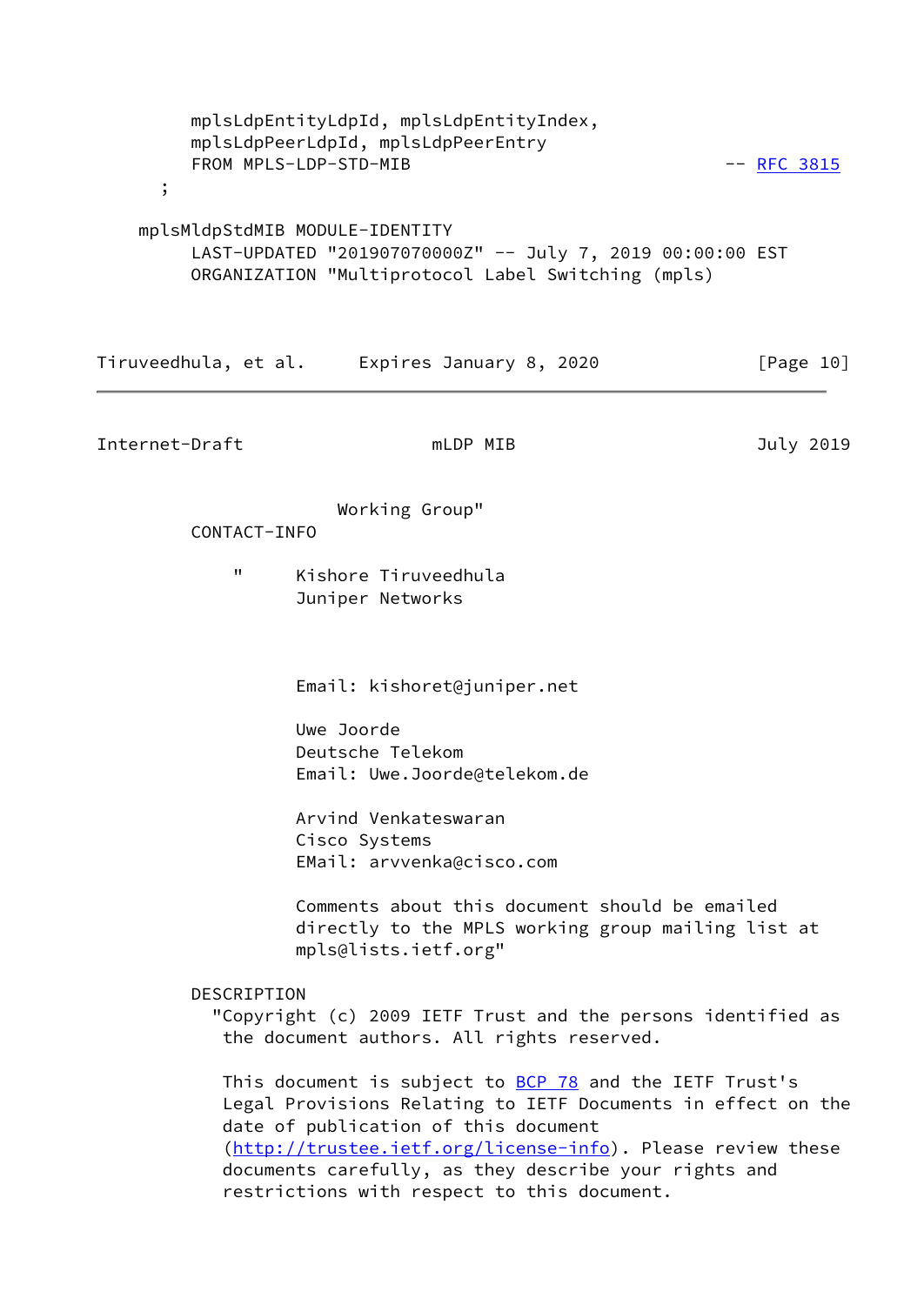The initial version of this MIB module was published in RFC XXXX. For full legal notices see the RFC itself or see: <http://www.ietf.org/copyrights/ianamib.html> -- RFC Editor. Please replace XXXX with the RFC number for this -- document and remove this note. This MIB module contains managed object definitions for mLDP LSPS defined in Label Distribution Protocol Extensions Point-to-Multipoi Multipoint-to-Multipoint Label Switched Paths, [RFC 6388](https://datatracker.ietf.org/doc/pdf/rfc6388), November 2011." REVISION "201907070000Z" -- July 7, 2019 00:00:00 EST DESCRIPTION "Initial version issued as part of RFC XXXX." -- RFC Editor. Please replace XXXX with the RFC number for this Tiruveedhula, et al. Expires January 8, 2020 [Page 11] Internet-Draft mLDP MIB and must be a must be a must be a must be a must be a must be a must be a must be a mu -- document and remove this note. ::= { mplsStdMIB YYY } -- RFC Editor. Please replace YYY with the codepoint issued by IANA -- and remove this note. -- Top level components of this MIB module. -- notifications mplsMldpNotifications OBJECT IDENTIFIER ::= { mplsMldpStdMIB 0 } -- tables, scalars mplsMldpScalars OBJECT IDENTIFIER ::= { mplsMldpStdMIB 1 } mplsMldpObjects OBJECT IDENTIFIER ::= { mplsMldpStdMIB 2 } -- MPLS mLDP LSP scalars. mplsMldpP2mpCapable OBJECT-TYPE SYNTAX INTEGER { enable(1), disable(2)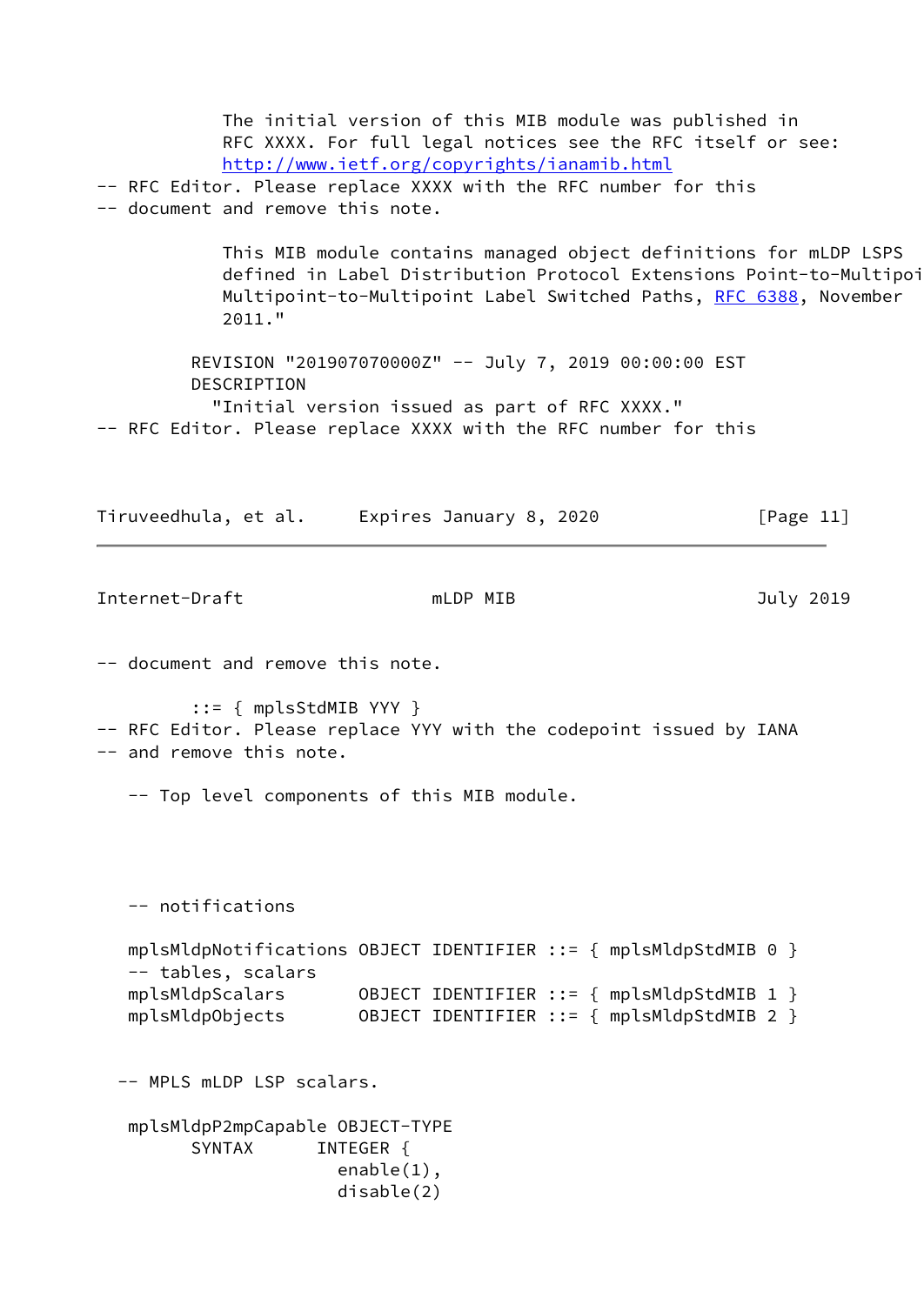} MAX-ACCESS read-only STATUS current DESCRIPTION "This object provides the P2MP capability of the LSR." REFERENCE "Section [2.1 of \[RFC6388\]](https://datatracker.ietf.org/doc/pdf/rfc6388#section-2.1)." ::= { mplsMldpScalars 1 } mplsMldpMp2mpCapable OBJECT-TYPE SYNTAX INTEGER { enable(1), disable(2) } MAX-ACCESS read-only STATUS current DESCRIPTION "This object provides MP2MP capability of the LSR." **REFERENCE** Tiruveedhula, et al. Expires January 8, 2020 [Page 12] Internet-Draft mLDP MIB and must be a must be a set of the set of the set of the set of the set of the set of t "Section [3.1 of \[RFC6388\]](https://datatracker.ietf.org/doc/pdf/rfc6388#section-3.1)." ::= { mplsMldpScalars 2 } mplsMldpMbbCapable OBJECT-TYPE SYNTAX INTEGER { enable(1), disable(2) } MAX-ACCESS read-only STATUS current

> DESCRIPTION "This object provides MBB (make before break) capability of the LSR."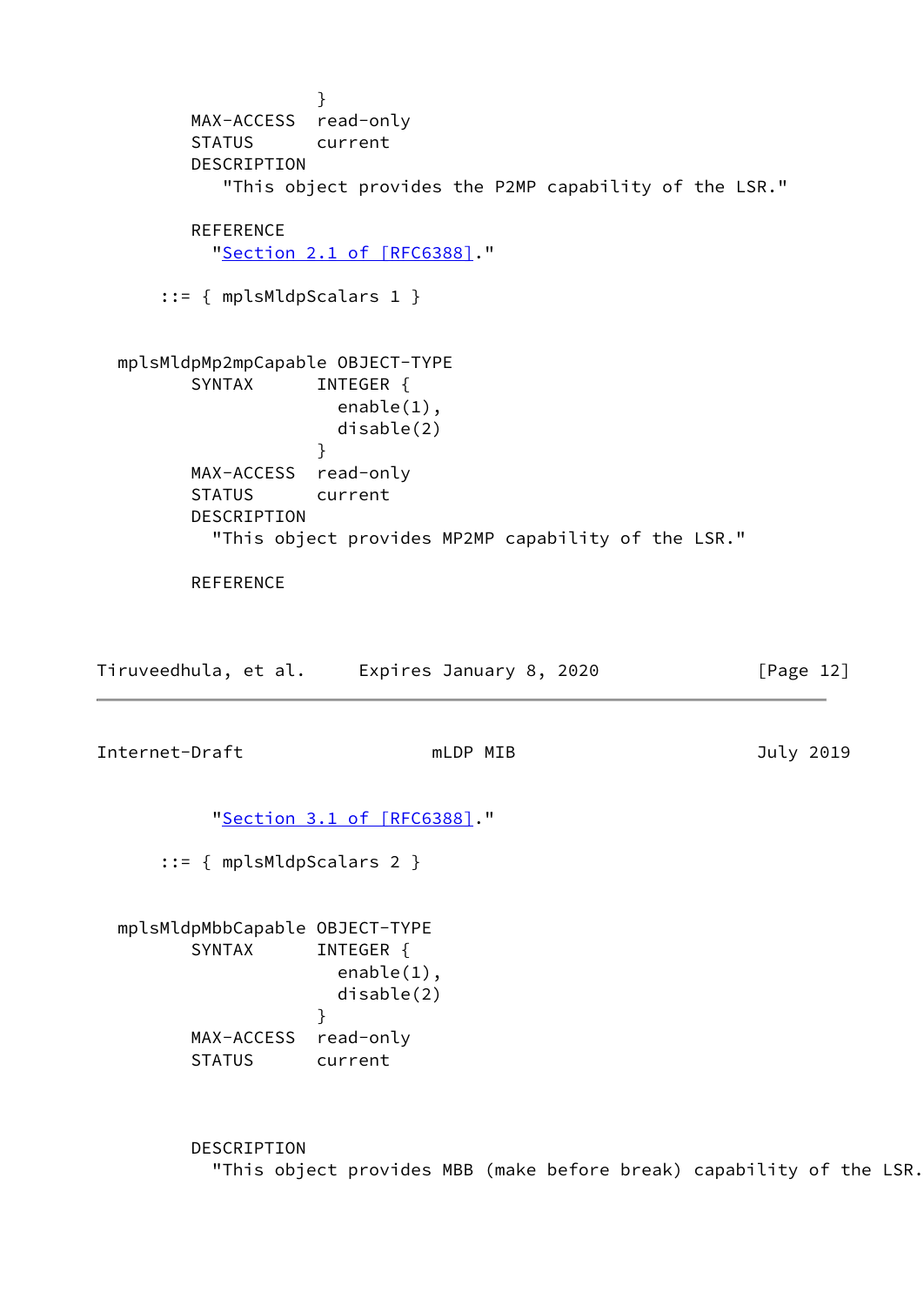```
REFERENCE
            "Section 8.3 of [RFC6388]."
       ::= { mplsMldpScalars 3 }
      mplsMldpMbbTime OBJECT-TYPE
          SYNTAX Unsigned32 (1..300)
          UNITS "seconds"
          MAX-ACCESS read-only
          STATUS current
          DESCRIPTION
           "The 32-bit unsigned integer value provides the time for waiting MBB
             from upstream node."
          DEFVAL { 30 }
          ::= { mplsMldpScalars 4 }
    mplsMldpNumFecs OBJECT-TYPE
       SYNTAX Unsigned32
      MAX-ACCESS read-only
      STATUS current
       DESCRIPTION
            "The number of active and passive mLdp Fecs on this device."
       ::= { mplsMldpScalars 5 }
   mplsMldpNumFecsActive OBJECT-TYPE
       SYNTAX Unsigned32
      MAX-ACCESS read-only
Tiruveedhula, et al. Expires January 8, 2020 [Page 13]
Internet-Draft mLDP MIB and must be a must be a set of the set of the set of the set of the set of the set of t
       STATUS current
       DESCRIPTION
            "The number of mLdp FECs Active on this device. The mLDP FEC is
            considered active if the mplsMldpFecOperStatus is up(1)."
       ::= { mplsMldpScalars 6 }
    mplsMldpPlrCapable OBJECT-TYPE
         SYNTAX INTEGER {
                        enable(1),
                        disable(2)
```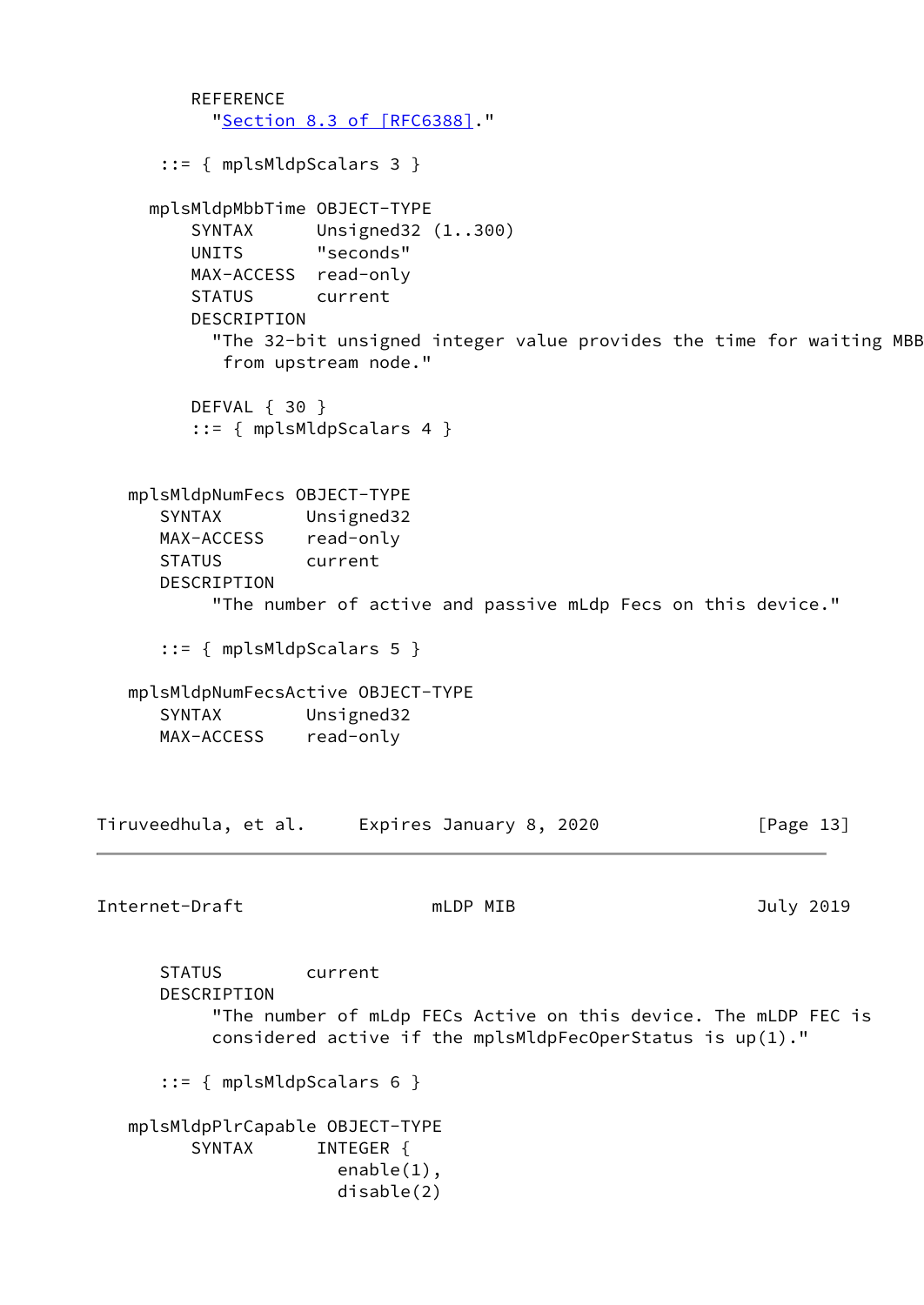} MAX-ACCESS read-only STATUS current DESCRIPTION "This object provides Point of Local Repair (PLR) capability of the LSR." **REFERENCE**  "Section [5.1 of RFC7715](https://datatracker.ietf.org/doc/pdf/rfc7715#section-5.1)]." ::= { mplsMldpScalars 7 } mplsMldpMptCapable OBJECT-TYPE SYNTAX INTEGER { enable(1), disable(2) } MAX-ACCESS read-only STATUS current DESCRIPTION "This object provides Merge Point (MPT) capability of the LSR." **REFERENCE**  "Section [5.2 of RFC7715](https://datatracker.ietf.org/doc/pdf/rfc7715#section-5.2)]." ::= { mplsMldpScalars 8 } mplsMldProtLsrCapable OBJECT-TYPE SYNTAX INTEGER { enable(1), disable(2) } MAX-ACCESS read-only STATUS current Tiruveedhula, et al. Expires January 8, 2020 [Page 14] Internet-Draft mLDP MIB 3019 DESCRIPTION "This object provides Protected LSR capability." **REFERENCE**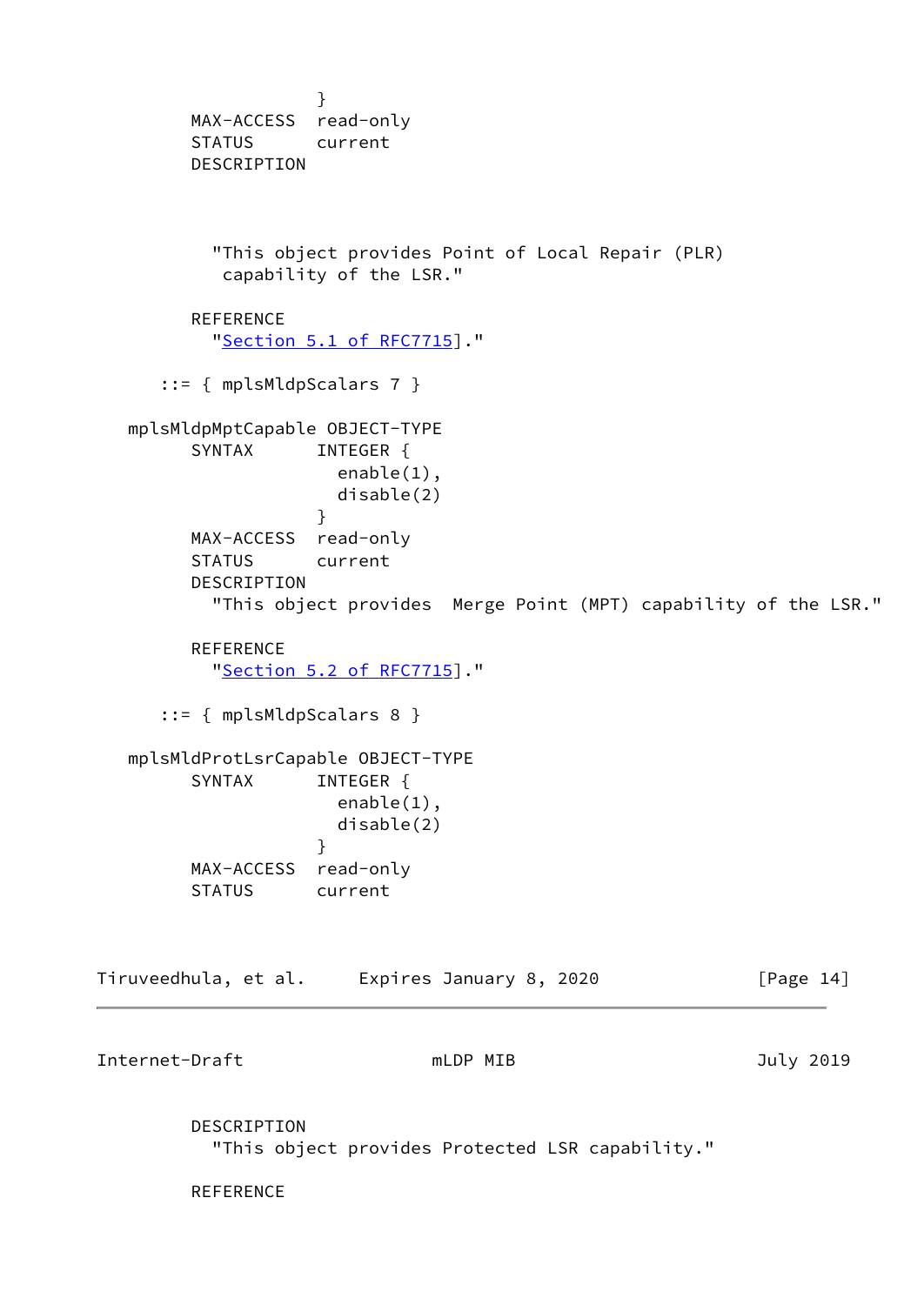```
 "Section 5.3 of RFC7715]."
      ::= { mplsMldpScalars 9 }
   mplsMldProtNodeProtCapable OBJECT-TYPE
        SYNTAX INTEGER {
                      enable(1),
                      disable(2)
 }
         MAX-ACCESS read-only
         STATUS current
         DESCRIPTION
           "This object provides Node Protection capability of the LSR."
```

```
 REFERENCE
   "Section 5.3 of RFC7715]."
```
 ::= { mplsMldpScalars 10 } -- End of MPLS mLDP scalars. -- MPLS mLDP tables. -- -- The MPLS LDP Peer Capability Table  $-$  mplsLdpPeerCapabilityTable OBJECT-TYPE SYNTAX SEQUENCE OF MplsLdpPeerCapabilityEntry MAX-ACCESS not-accessible STATUS current DESCRIPTION "This table will have learned information relating to Mldp. This table AUGMENTS the mplsLdpPeerTable."

::= { mplsMldpObjects 1 }

```
 mplsLdpPeerCapabilityEntry OBJECT-TYPE
     SYNTAX MplsLdpPeerCapabilityEntry
    MAX-ACCESS not-accessible
```
Tiruveedhula, et al. Expires January 8, 2020 [Page 15]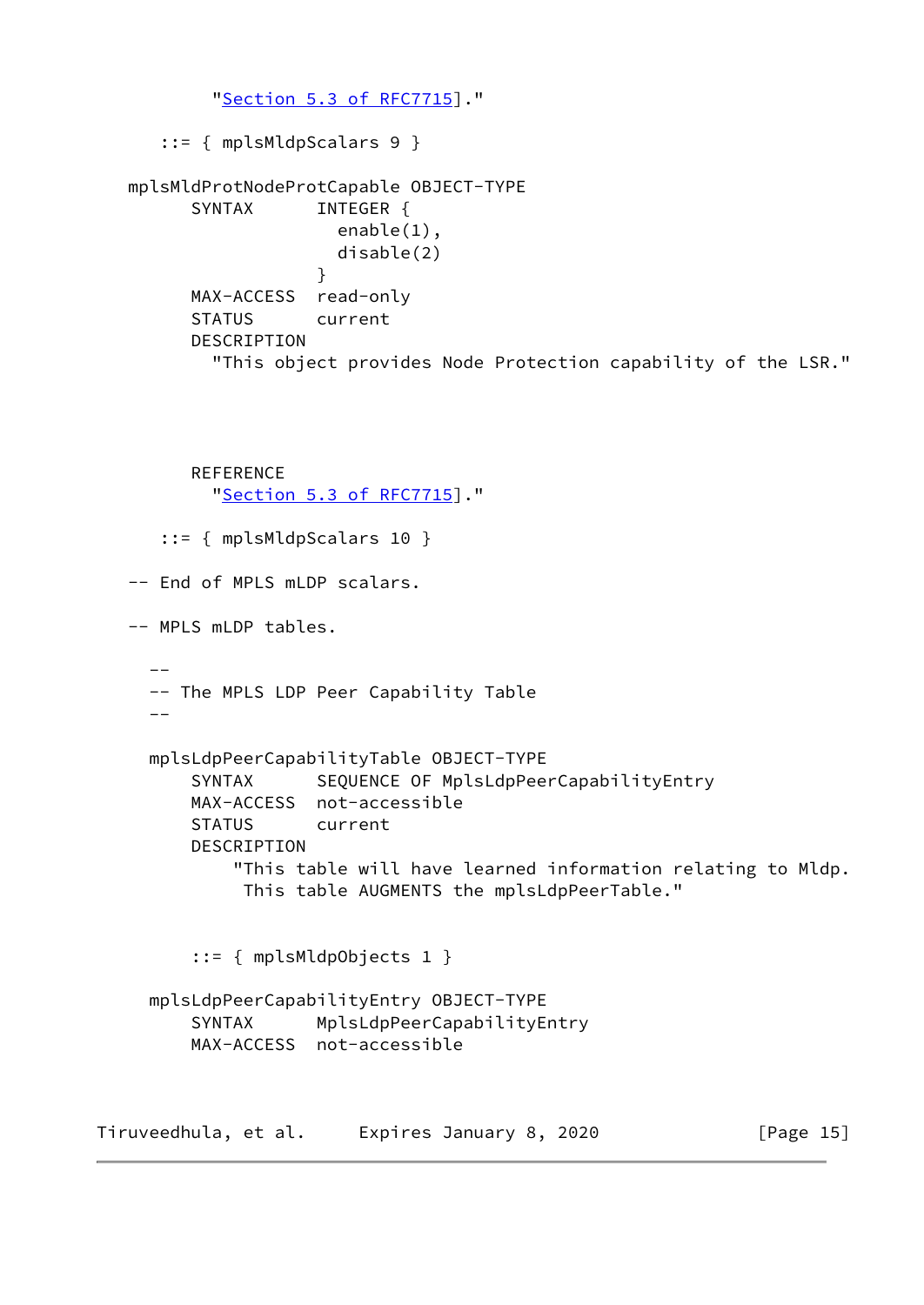```
 STATUS current
         DESCRIPTION
             "Information about a single Peer which is related
             to a Session. This table augments
             the mplsLdpPeerTable."
         AUGMENTS { mplsLdpPeerEntry }
         ::= { mplsLdpPeerCapabilityTable 1 }
     MplsLdpPeerCapabilityEntry ::= SEQUENCE {
        mplsLdpPeerCapability BITS
     }
     mplsLdpPeerCapability OBJECT-TYPE
        SYNTAX BITS {
                        default (0),
                        p2mp (1),
                       mp2mp(2),
                        mbb (3),
                        upstreamLabelAssignment (4),
                        dynamic (5),
                        plr (6),
                        mpt (7),
                        protLsr (8),
                        nodeProt (9)
 }
         MAX-ACCESS read-only
         STATUS current
         DESCRIPTION
           " This will indicate the LDP capability information about peer.
           The default indicates P2P Capability.
           The p2mp indicates peer supports P2MP Capability.
           The mp2mp indicates peer supports MP2MP Capability.
           The mbb indicates peer supports MBB Capability.
           The upstream-label-assignment indicates peer supports Upstream label
           assignment Capability.
           The dynamic indicates peer supports dynamic Capability.
           The plr indicates Point of Local Repair Capability.
           The mpt indicates Point of Merge Point Capability.
           The prot-lsr indicates Protected LSR Capability.
           The node-prot indicates Node Protection LSR Capability.
 "
        REFERENCE
        2.1 of RFC6388 for P2MP Capability TLV.
        3.1 of RFC6388 for MP2MP Capability TLV.
```

```
 RFC6388 for MBB Capability TLV.
```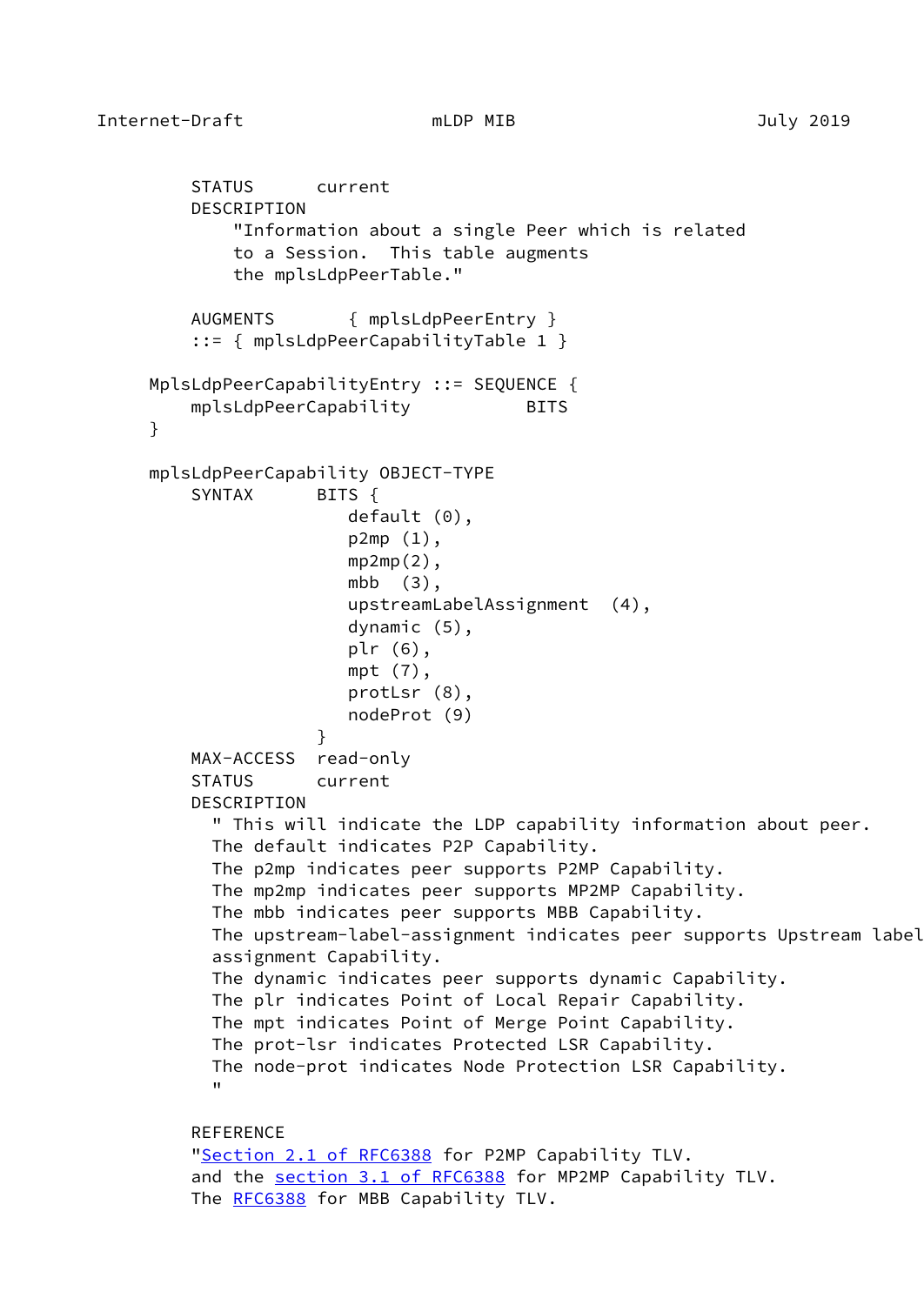Section [9 of RFC5561](https://datatracker.ietf.org/doc/pdf/rfc5561#section-9) for Dynamic Capability Announcement TLV.

```
Tiruveedhula, et al. Expires January 8, 2020 [Page 16]
Internet-Draft mLDP MIB and must be a must be a state of the set of the set of the set of the set of the set o
        3 of RFC6389 for Upstream Label Assignment Capability TLV.
        5 of RFC7715 describes for Point of Local Repair (plr)
         capability, Merge Point (mpt) capability,
        The Protected LSR (port-lsr) and Node Protection (node-prot) Capabilit
          ::= { mplsLdpPeerCapabilityEntry 1 }
 --
     -- The MPLS mLDP Session Statistics Table
 --
     mplsMldpSessionStatsTable OBJECT-TYPE
         SYNTAX SEQUENCE OF MplsMldpSessionStatsEntry
         MAX-ACCESS not-accessible
         STATUS current
         DESCRIPTION
             "A table of statistics related to mLDP on Sessions.
             This table AUGMENTS the mplsLdpSessionStatsTable, which
             AUGMENTS the mplsLdpPeerTable."
          ::= { mplsMldpObjects 2 }
     mplsMldpSessionStatsEntry OBJECT-TYPE
         SYNTAX MplsMldpSessionStatsEntry
         MAX-ACCESS not-accessible
         STATUS current
         DESCRIPTION
             "An entry in this table represents mLDP statistical
             information on a single session between an LDP
             Entity and LDP Peer."
         AUGMENTS { mplsLdpPeerEntry }
          ::= { mplsMldpSessionStatsTable 1 }
     MplsMldpSessionStatsEntry ::= SEQUENCE {
        mplsMldpSessionStatsNumFecsSent Counter32,
         mplsMldpSessionStatsNumMbbReqSentState Counter32,
         mplsMldpSessionStatsNumFecsRcvd Counter32,
```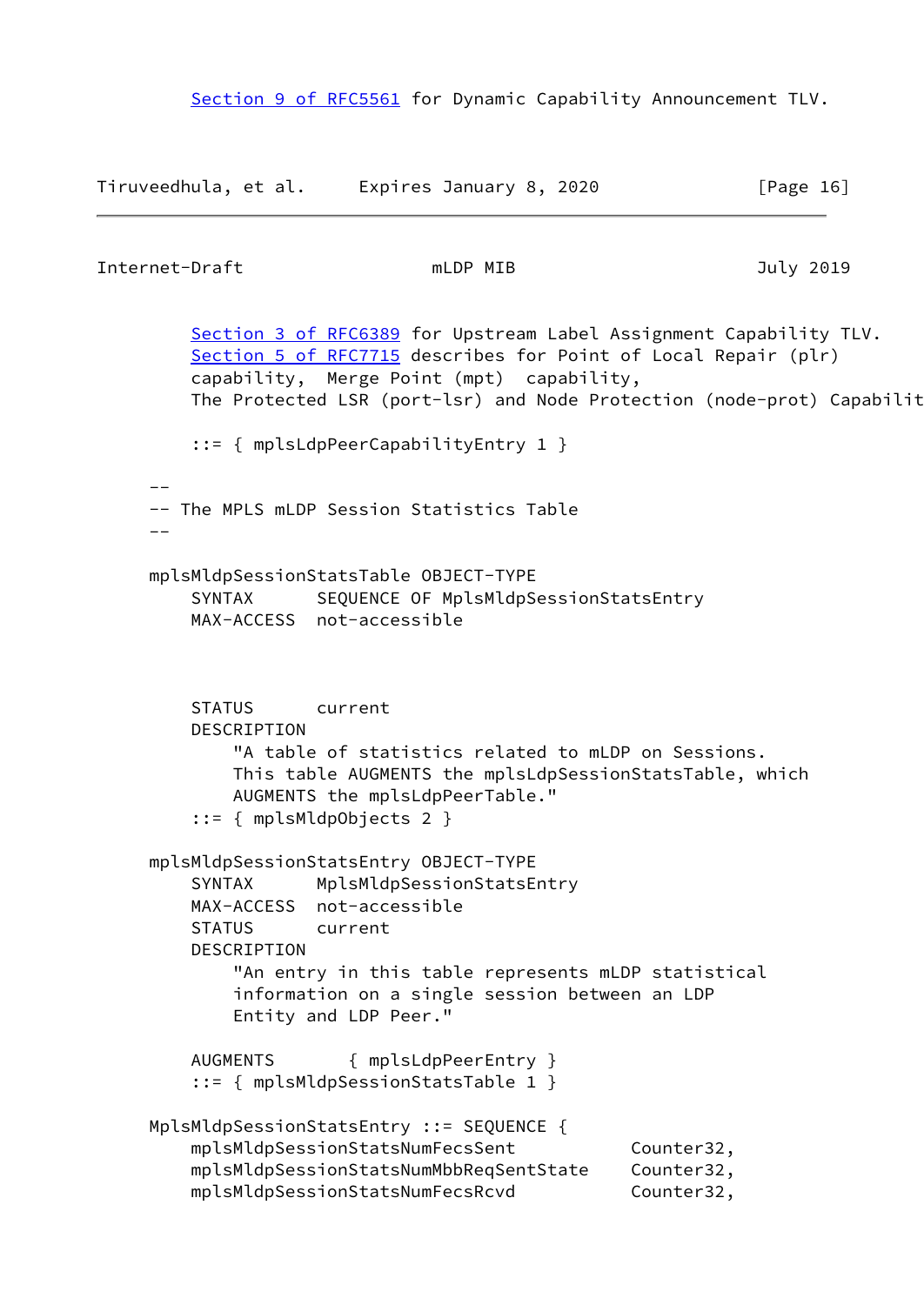mplsMldpSessionStatsNumMbbReqRcvdState Counter32, mplsMldpSessionStatsNumMbbResetAckByTimer Counter32

}

|                      | mplsMldpSessionStatsNumFecsSent OBJECT-TYPE |  |
|----------------------|---------------------------------------------|--|
| SYNTAX Counter32     |                                             |  |
| MAX-ACCESS read-only |                                             |  |
| STATUS               | current                                     |  |

| Tiruveedhula, et al. | Expires January 8, 2020 | [Page 17] |
|----------------------|-------------------------|-----------|
|                      |                         |           |

Internet-Draft mLDP MIB and must be a must be defined a more in the set of the set of the set of the set of th

 DESCRIPTION "This object counts the number of mLDP FECs sent on this session. If the FEC is withdrawn, then this number is decremented.

 Discontinuities in the value of this counter can occur at re-initialization of the management system, and at other times as indicated by the value of mplsLdpSessionDiscontinuityTime."

::= { mplsMldpSessionStatsEntry 1 }

 mplsMldpSessionStatsNumMbbReqSentState OBJECT-TYPE SYNTAX Counter32 MAX-ACCESS read-only

 STATUS current DESCRIPTION "This object counts the number of mLDP FECs sent on this session and waiting for MBB Ack. This counter will get incremented when MBB req sent for a label on this session and will get decremented when the MBB Ack received."

::= { mplsMldpSessionStatsEntry 2 }

 mplsMldpSessionStatsNumFecsRcvd OBJECT-TYPE SYNTAX Counter32 MAX-ACCESS read-only STATUS current DESCRIPTION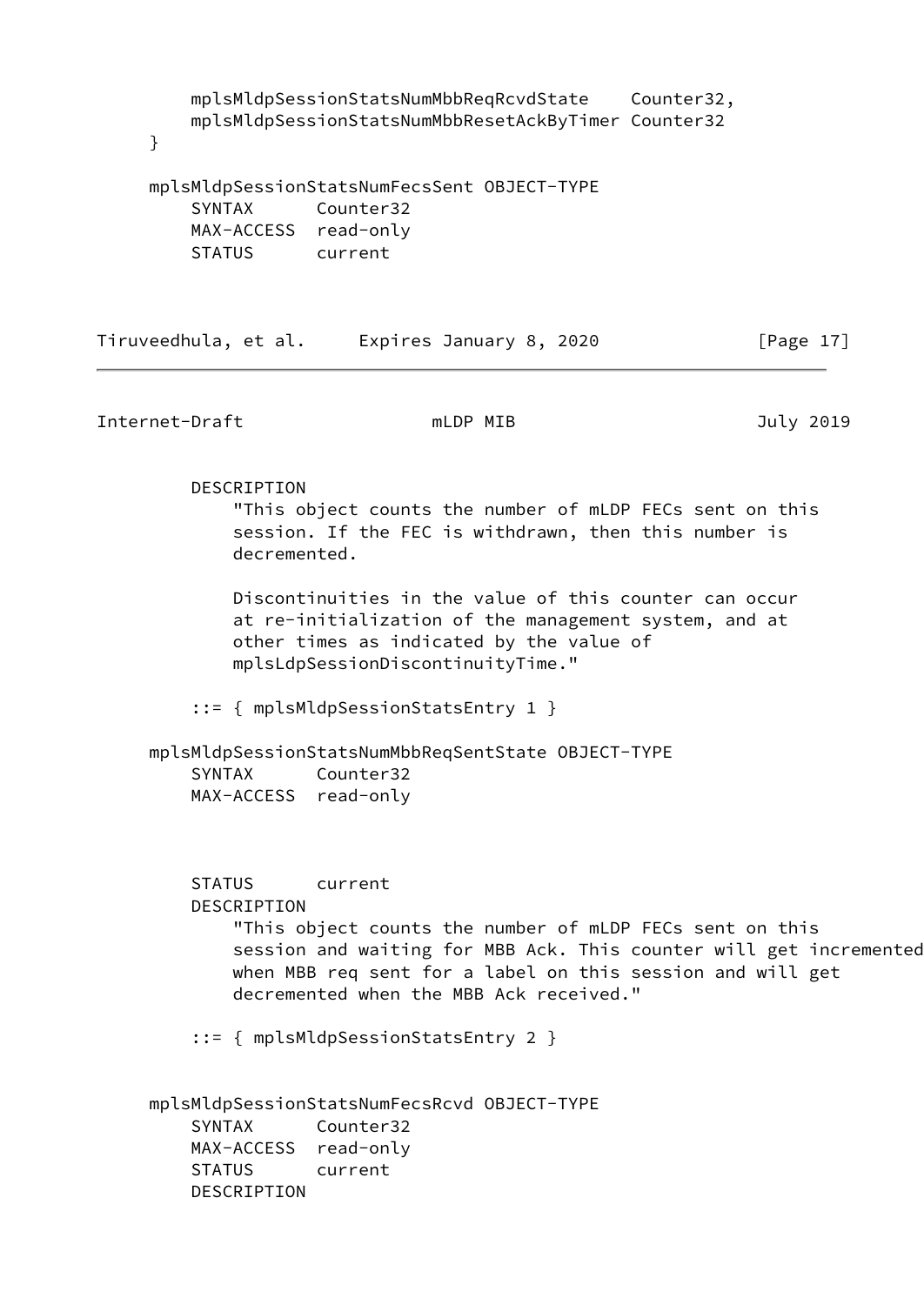"This object counts the number of mLDP FECs received on this session. If the FEC is withdrawn from the downstream session, then this is decremented.

 Discontinuities in the value of this counter can occur at re-initialization of the management system, and at other times as indicated by the value of mplsLdpSessionDiscontinuityTime."

::= { mplsMldpSessionStatsEntry 3 }

 mplsMldpSessionStatsNumMbbReqRcvdState OBJECT-TYPE SYNTAX Counter32 MAX-ACCESS read-only STATUS current

| Tiruveedhula, et al. | Expires January 8, 2020 | [Page 18] |
|----------------------|-------------------------|-----------|
|                      |                         |           |

Internet-Draft mLDP MIB and must be a must be a set of the set of the set of the set of the set of the set of t

### DESCRIPTION

 "This object counts the number of mLDP FECs received on this session and waiting for sending MBB Ack. This counter will get incremented when MBB req is received for a label on this session and will get decremented when the MBB Ack sent."

::= { mplsMldpSessionStatsEntry 4 }

```
 mplsMldpSessionStatsNumMbbResetAckByTimer OBJECT-TYPE
         SYNTAX Counter32
         MAX-ACCESS read-only
         STATUS current
         DESCRIPTION
             "This object counts the number mLDP FECs for which the MBB Ack is
             reset by MBB timer, in which the LSR is waiting for MBB ack."
         ::= { mplsMldpSessionStatsEntry 5 }
 --
```

```
 -- Mpls mLDP FEC Table
```

```
-
```
mplsMldpFecTable OBJECT-TYPE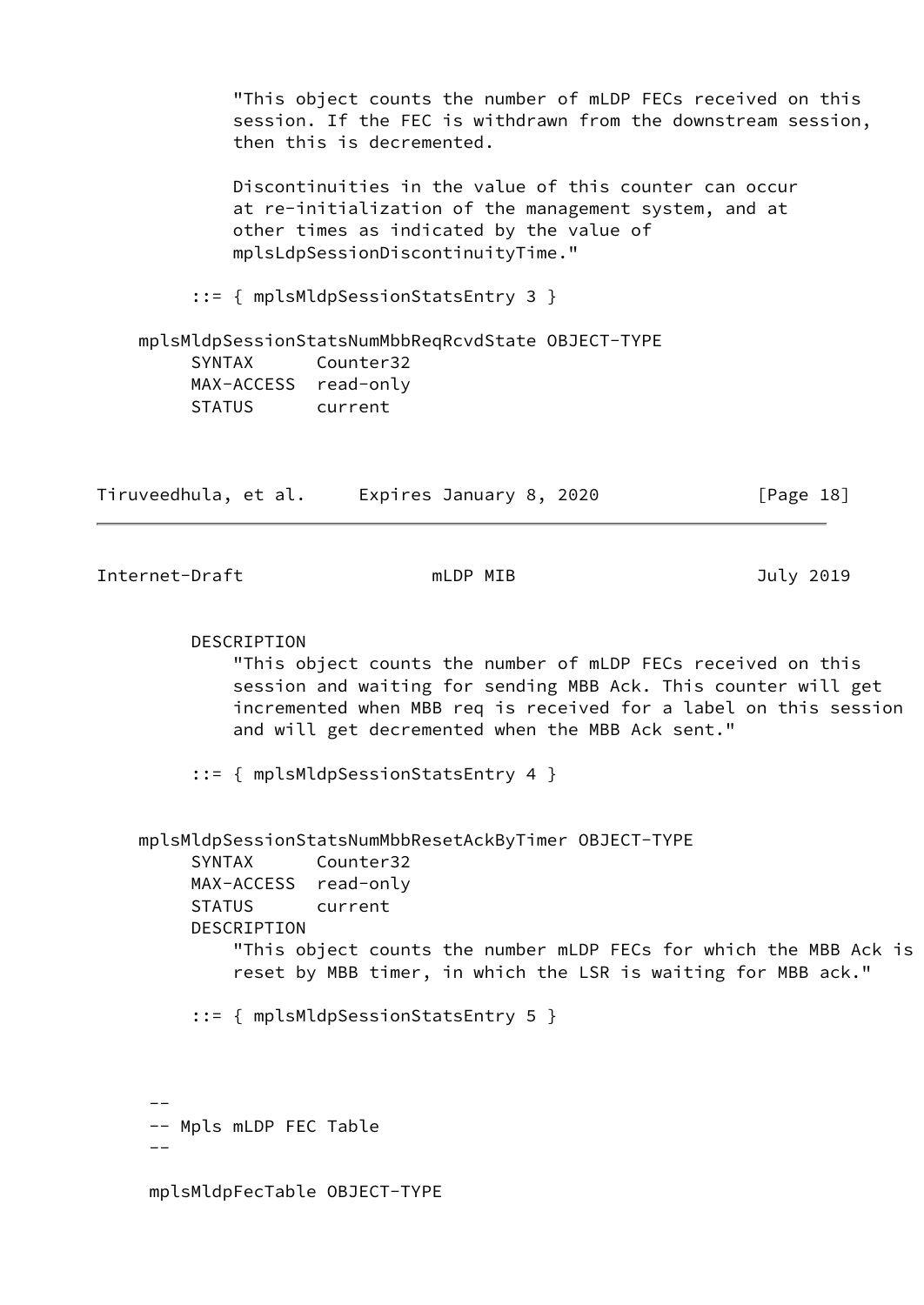```
 SYNTAX SEQUENCE OF MplsMldpFecEntry
        MAX-ACCESS not-accessible
        STATUS current
        DESCRIPTION
            "This table represents the FEC
            (Forwarding Equivalence Class)
            Information associated with a mLDP LSP."
         ::= { mplsMldpObjects 3 }
     mplsMldpFecEntry OBJECT-TYPE
        SYNTAX MplsMldpFecEntry
        MAX-ACCESS not-accessible
        STATUS current
        DESCRIPTION
            "Each row represents a single mLDP FEC Element."
        INDEX { mplsLdpEntityLdpId,
                     mplsLdpEntityIndex,
                     mplsMldpFecIndex
 }
Tiruveedhula, et al. Expires January 8, 2020 [Page 19]
Internet-Draft mLDP MIB and Duly 2019
         ::= { mplsMldpFecTable 1 }
     MplsMldpFecEntry ::= SEQUENCE {
       mplsMldpFecIndex 1ndexInteger,
       mplsMldpFecType INTEGER,
        mplsMldpFecRootAddrType InetAddressType,
        mplsMldpFecRootAddr InetAddress,
        mplsMldpFecOpaqueType INTEGER,
        mplsMldpFecOpaqueGenLspId Unsigned32,
        mplsMldpFecOpaqueTransitSourceOrBidirAddrType InetAddressType,
       mplsMldpFecOpaqueTransitSourceOrBidirAddr InetAddress,
       mplsMldpFecOpaqueTransitGroupAddrType InetAddressType,
       mplsMldpFecOpaqueTransitGroupAddr international InetAddress,
        mplsMldpFecAdminStatus INTEGER,
        mplsMldpFecOperStatus INTEGER,
       mplsMldpFecMoFrr INTEGER,
        mplsMldpFecLsrState INTEGER,
        mplsMldpFecUpTime TimeStamp
     }
```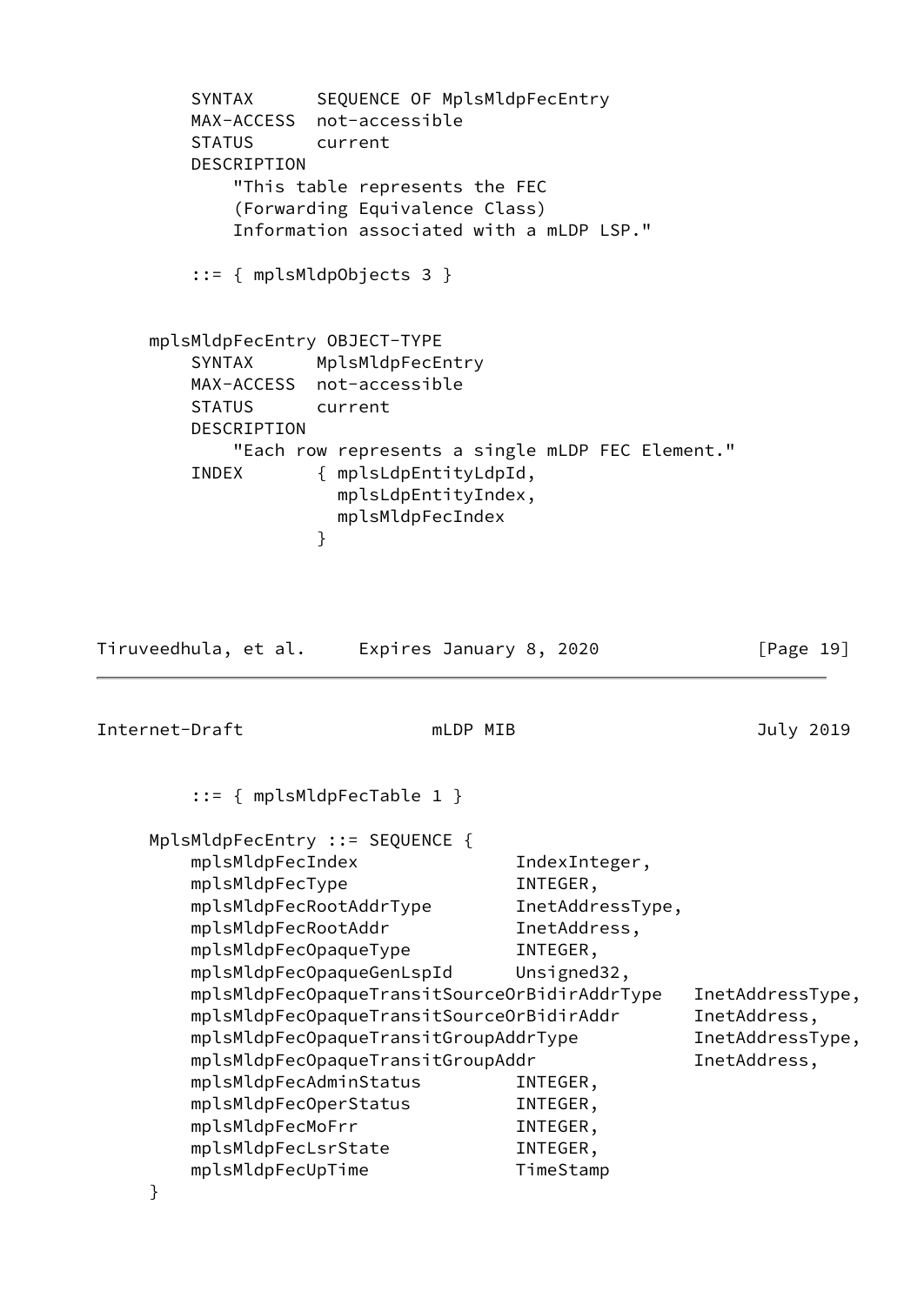mplsMldpFecIndex OBJECT-TYPE

 SYNTAX IndexInteger MAX-ACCESS not-accessible STATUS current DESCRIPTION "The index which uniquely identifies this entry." ::= { mplsMldpFecEntry 1 } mplsMldpFecType OBJECT-TYPE SYNTAX INTEGER { p2mp(6), mp2mpUpstream(7), mp2mpDownstream(8) } MAX-ACCESS read-only STATUS current DESCRIPTION "The type of the FEC. If the value of this object is 6, then it is P2MP Fec Type, and 7, 8 are correspond to MP2MP upstream and downstream type." **REFERENCE** "[RFC6388, Section](https://datatracker.ietf.org/doc/pdf/rfc6388#section-2.2) 2.2. The P2MP FEC Element and the section 3.3 Tiruveedhula, et al. Expires January 8, 2020 [Page 20] Internet-Draft mLDP MIB and must be a must be a state of the set of the set of the set of the set of the set o for the MP2MP Fec elements." ::= { mplsMldpFecEntry 2 } mplsMldpFecRootAddrType OBJECT-TYPE SYNTAX InetAddressType MAX-ACCESS read-only STATUS current DESCRIPTION "The value of this object is the type of the Internet address. The value of this object, decides how the value of the mplsMldpFecRootAddr object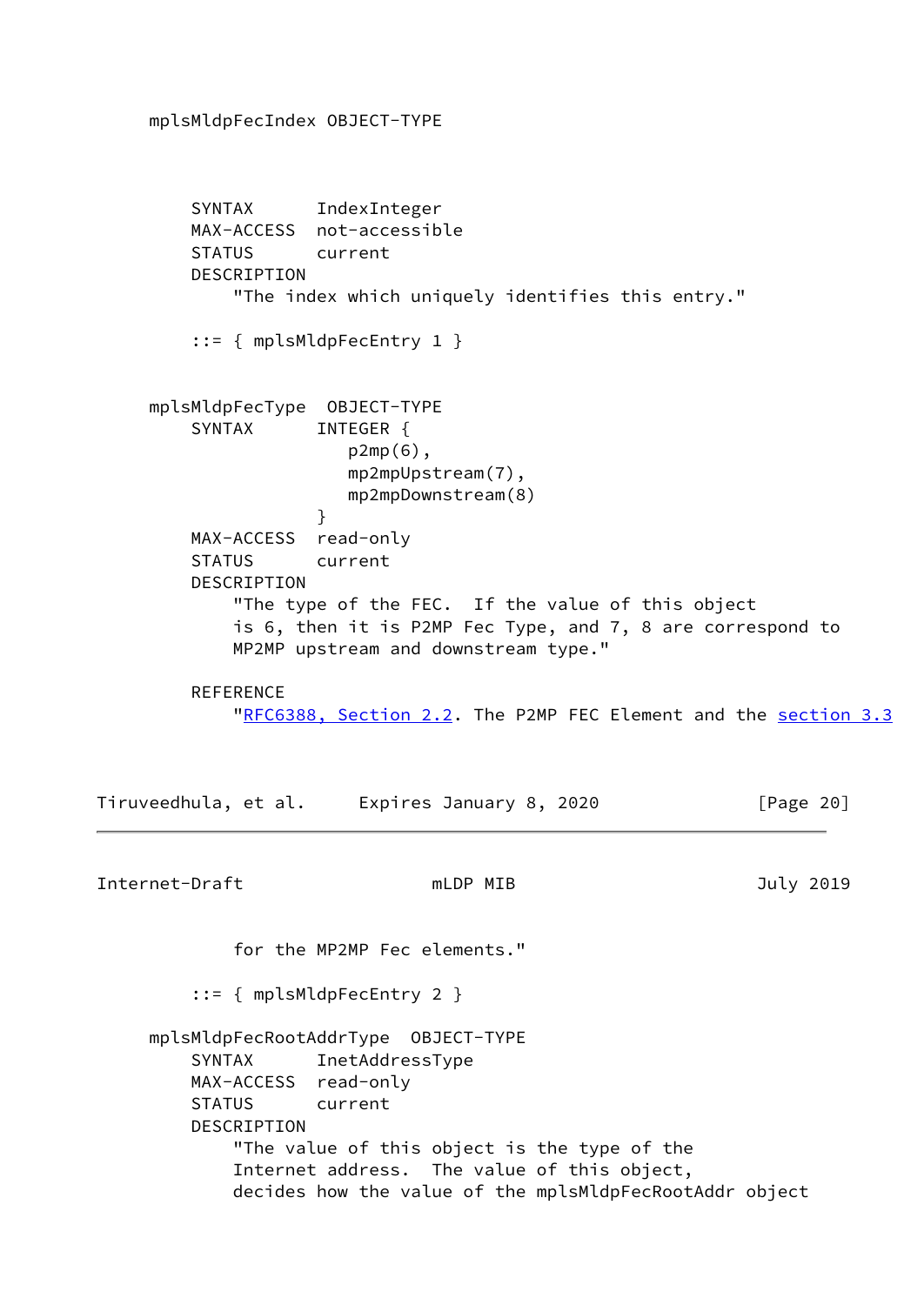| is interpreted."<br><b>REFERENCE</b>                                                                      | "RFC6388, Section 2.2. The P2MP FEC Element and the section 3.3<br>for the MP2MP Fec elements."                                                          |              |
|-----------------------------------------------------------------------------------------------------------|----------------------------------------------------------------------------------------------------------------------------------------------------------|--------------|
| $::=$ { mplsMldpFecEntry 3 }                                                                              |                                                                                                                                                          |              |
| mplsMldpFecRootAddr OBJECT-TYPE<br><b>SYNTAX</b><br>MAX-ACCESS read-only<br>STATUS current<br>DESCRIPTION | InetAddress                                                                                                                                              |              |
|                                                                                                           | "The value of this object is interpreted based<br>on the value of the mplsMldpFecRootAddrType object.<br>This is ingress node address for the mLDP LSP." |              |
| <b>REFERENCE</b>                                                                                          | "RFC6388, Section 2.2. The P2MP FEC Element and the section 3.3<br>for the MP2MP Fec elements."                                                          |              |
| $::=$ { mplsMldpFecEntry 4 }                                                                              |                                                                                                                                                          |              |
| SYNTAX<br>}<br>MAX-ACCESS                                                                                 | INTEGER {<br>$genericLspId(1)$ ,<br>transitIpv4Source(3),<br>transitIpv6Source(4),<br>transitIpv4Bidir(5),<br>transitIpv6Bidir(6)<br>read-only           |              |
| <b>STATUS</b>                                                                                             | current                                                                                                                                                  |              |
|                                                                                                           | Tiruveedhula, et al. Expires January 8, 2020                                                                                                             | [Page $21$ ] |
| Internet-Draft                                                                                            | mLDP MIB                                                                                                                                                 | July 2019    |
| DESCRIPTION<br>shown below.                                                                               | "This is opaque type of the mLDP FEC. The value of this object is                                                                                        |              |

1 - The Generic LSP Identifier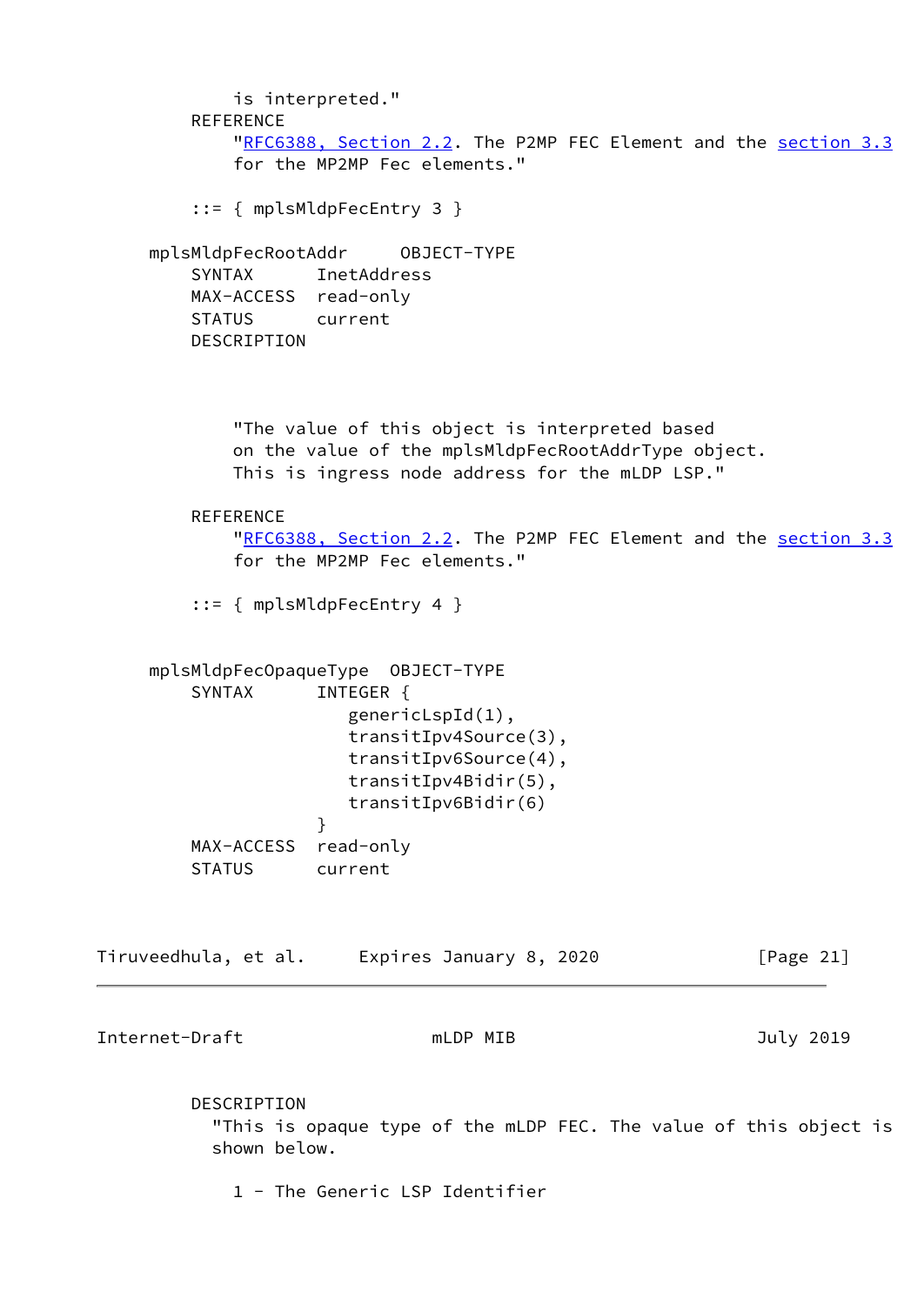```
 3 - Transit IPv4 Source TLV
                 4 - Transit IPv6 Source TLV
                 5 - Transit IPv4 Bidir TLV
                 6 - Transit IPv6 Bidir TLV.
" "The Contract of the Contract of the Contract of the Contract of the Contract of the Contract of the Contract<br>"The Contract of the Contract of the Contract of the Contract of the Contract of the Contract of the Contract 
            ::= { mplsMldpFecEntry 5 }
        mplsMldpFecOpaqueGenLspId OBJECT-TYPE
            SYNTAX Unsigned32
            MAX-ACCESS read-only
            STATUS current
            DESCRIPTION
                 "The 32-bit unsigned integer value which is to represent Generic
                 LSP ID. This value is only valid if the mplsMldpFecOpaqueType is
                 genericLspId(1), otherwise 0 must be returned."
           REFERENCE
                 "RFC6388, Section 2.3.1."
            ::= { mplsMldpFecEntry 6 }
       mplsMldpFecOpaqueTransitSourceOrBidirAddrType OBJECT-TYPE
            SYNTAX InetAddressType
            MAX-ACCESS read-only
            STATUS current
            DESCRIPTION
                 "The value of this object is the type of the
```

```
 Internet address. The value of this object,
```
decides how the value of the mplsMldpFecOpaqueTransitSourceOrBidi object is interpreted."

```
 REFERENCE
```
"[RFC6826, Section](https://datatracker.ietf.org/doc/pdf/rfc6826#section-3.1) 3.1."

```
 ::= { mplsMldpFecEntry 7 }
```
 mplsMldpFecOpaqueTransitSourceOrBidirAddr OBJECT-TYPE SYNTAX InetAddress MAX-ACCESS read-only STATUS current DESCRIPTION

| Tiruveedhula, et al. | Expires January 8, 2020 | [Page 22] |
|----------------------|-------------------------|-----------|
|----------------------|-------------------------|-----------|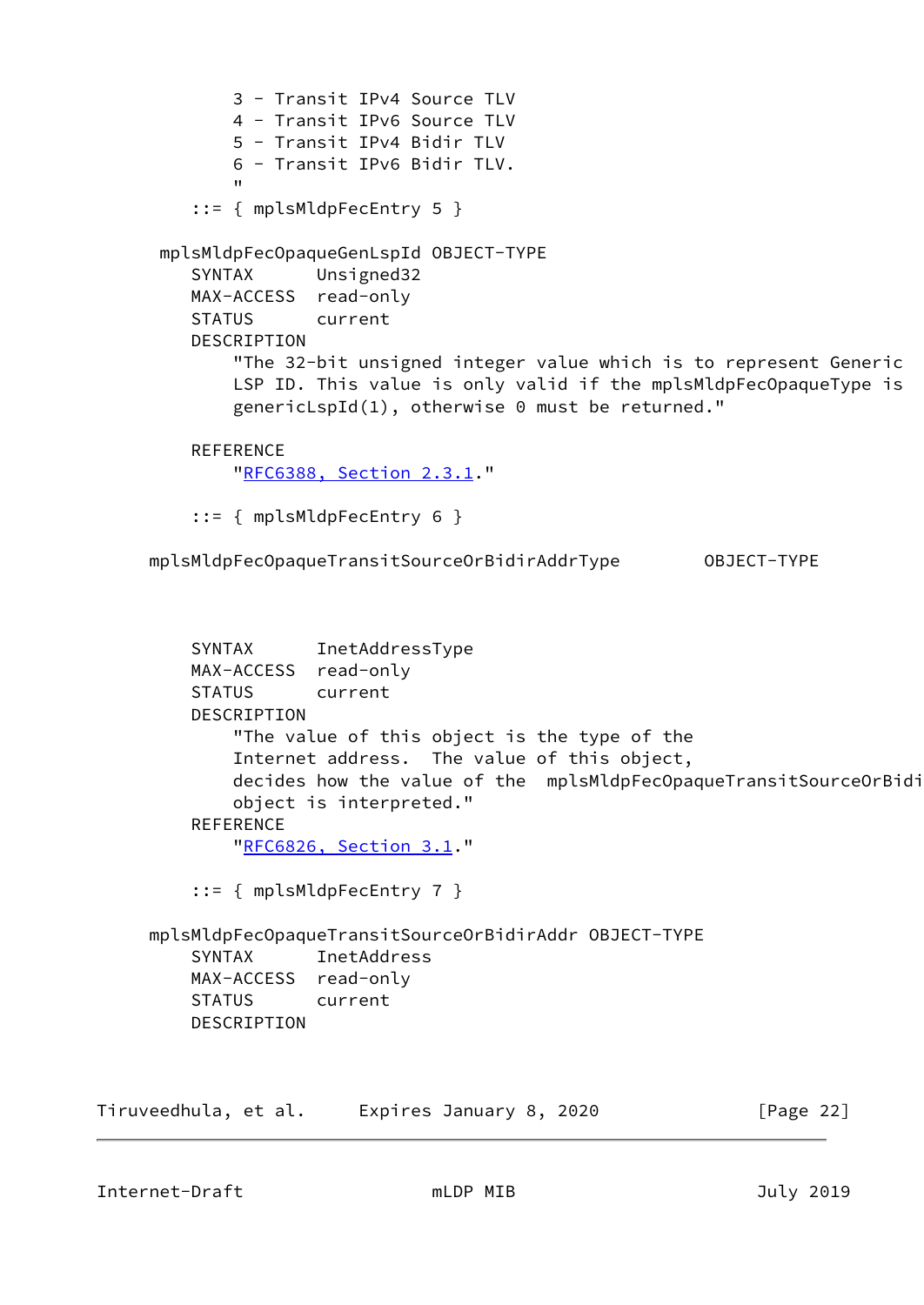"The value of this object is interpreted based on the value of the mplsMldpFecOpaqueTransitSourceOrBidirAddrType object. This is source node address for the mLDP inband LSP." **REFERENCE** "[RFC6826, Section](https://datatracker.ietf.org/doc/pdf/rfc6826#section-3.1) 3.1." ::= { mplsMldpFecEntry 8 } mplsMldpFecOpaqueTransitGroupAddrType OBJECT-TYPE SYNTAX InetAddressType MAX-ACCESS read-only STATUS current DESCRIPTION "The value of this object is the type of the Internet address. The value of this object, decides how the value of the mplsMldpFecOpaqueTransitGroupAddr object is interpreted." REFERENCE "[RFC6826, Section](https://datatracker.ietf.org/doc/pdf/rfc6826#section-3.2) 3.2." ::= { mplsMldpFecEntry 9 } mplsMldpFecOpaqueTransitGroupAddr OBJECT-TYPE SYNTAX InetAddress MAX-ACCESS read-only STATUS current DESCRIPTION "The value of this object is interpreted based on the value of the mplsMldpFecOpaqueTransitGroupAddrType object. This is group node address for the mLDP inband LSP." **REFERENCE**  "[RFC6826, Section](https://datatracker.ietf.org/doc/pdf/rfc6826#section-3.2) 3.2." ::= { mplsMldpFecEntry 10 } mplsMldpFecAdminStatus OBJECT-TYPE SYNTAX INTEGER {  $up(1)$ ,  $--$  ready to pass data down(2) -- out of service }

MAX-ACCESS read-only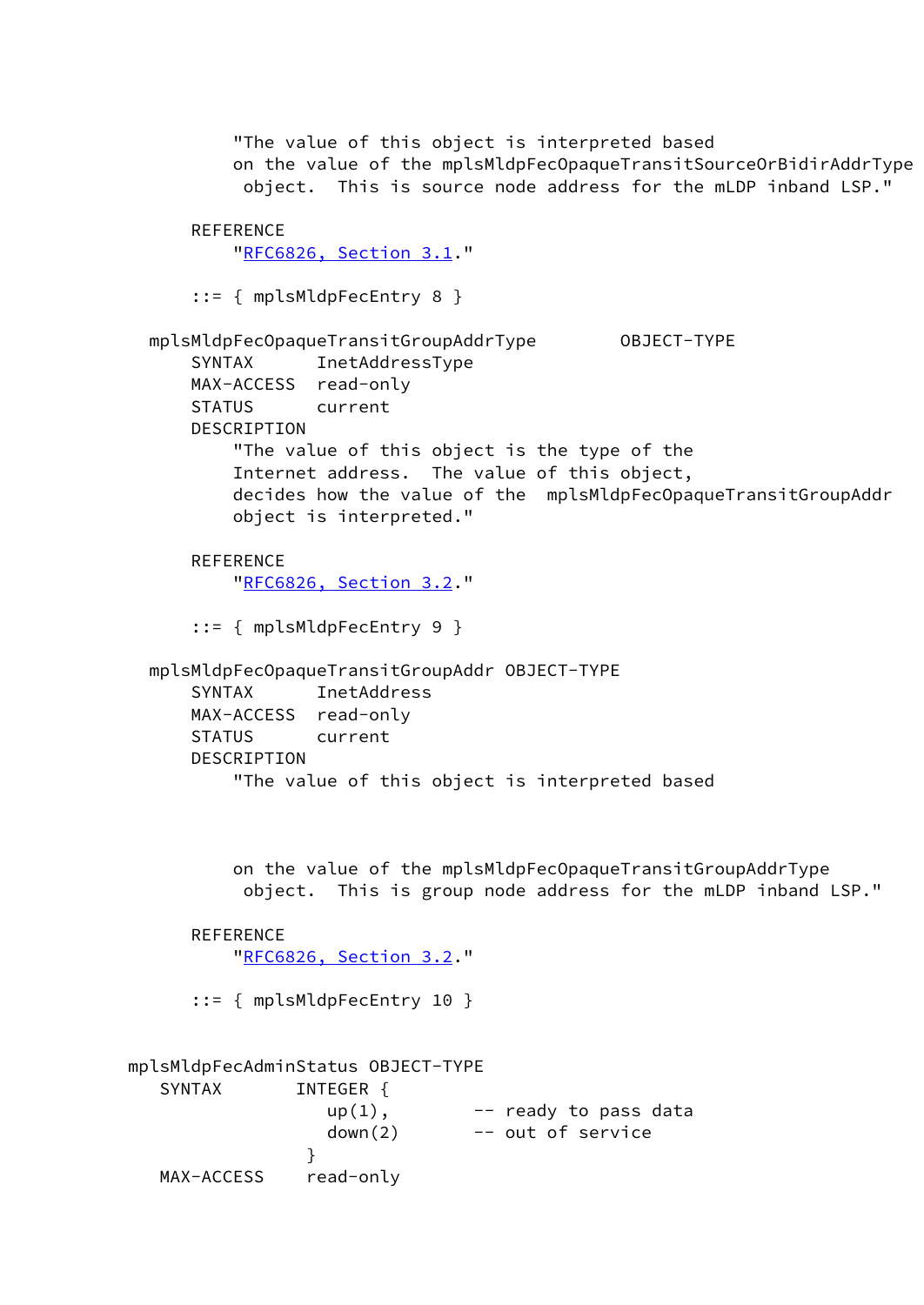Internet-Draft mLDP MIB July 2019 STATUS current DESCRIPTION "Indicates the admin status of this mLDP FEC." DEFVAL { up } ::= { mplsMldpFecEntry 11 } mplsMldpFecOperStatus OBJECT-TYPE SYNTAX INTEGER {  $up(1)$ ,  $--$  ready to pass data  $down(2)$  -- out of service } MAX-ACCESS read-only STATUS current DESCRIPTION "Indicates the actual operational status of this mLDP Fec." ::= { mplsMldpFecEntry 12 } mplsMldpFecMoFrr OBJECT-TYPE SYNTAX INTEGER { enable(1), disable(2) } MAX-ACCESS read-only STATUS current DESCRIPTION "This object provides whether MoFRR enabled for this mLDP FEC. on this mLDP FEC. As mentioned in the section  $3.2$  of  $[$  [RFC7431](https://datatracker.ietf.org/doc/pdf/rfc7431) ], When this is enabled, then mLDP may select two upstream sessions, one is primary and other one is backup. The backup traffic is discarded when the primary upstream session is UP. When the primary upstream session goes down, the traffic from the backup upstream session will be forwarded to downstream. " "The Contract of the Contract of the Contract of the Contract of the Contract of the Contract of the Contract<br>"The Contract of the Contract of the Contract of the Contract of the Contract of the Contract of the Contract

::= { mplsMldpFecEntry 13 }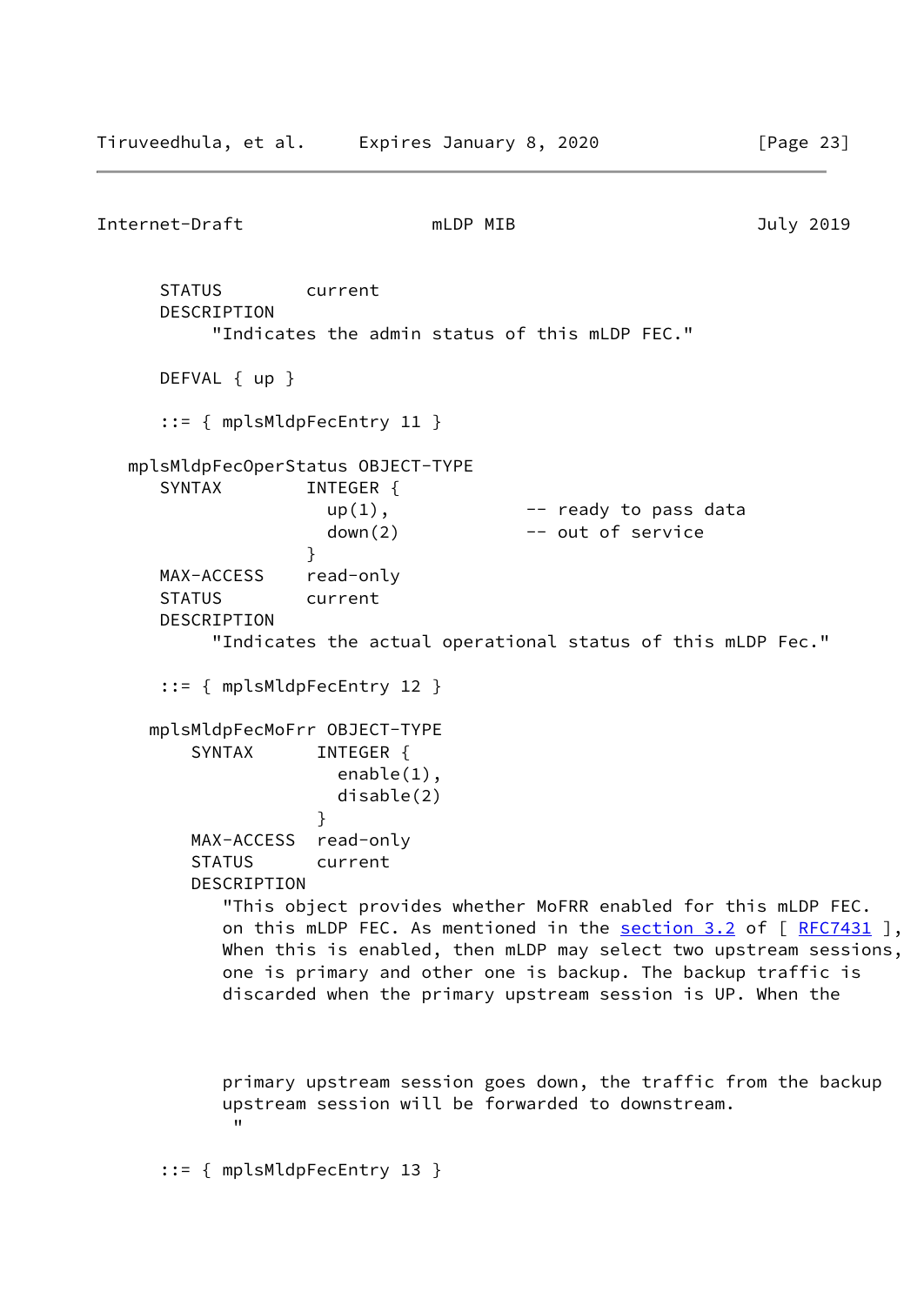mplsMldpFecLsrState OBJECT-TYPE SYNTAX INTEGER { egress(1), bud(2), transit(3), ingress(4) Tiruveedhula, et al. Expires January 8, 2020 [Page 24] Internet-Draft mLDP MIB July 2019 } MAX-ACCESS read-only STATUS current DESCRIPTION "Indicates the role of FEC either egress, bud, transit or ingress" ::= { mplsMldpFecEntry 14 } mplsMldpFecUpTime OBJECT-TYPE SYNTAX TimeStamp MAX-ACCESS read-only STATUS current DESCRIPTION "This values shows Fec UP time. This is time since mplsMldpFecOperSta ::= { mplsMldpFecEntry 15 } -- MPLS mLDP LSP Branch Traffic Stats Table. mplsMldpFecBranchStatsTable OBJECT-TYPE SYNTAX SEQUENCE OF MplsMldpFecBranchStatsEntry MAX-ACCESS not-accessible STATUS current DESCRIPTION "This table provides mLDP Fec branch MPLS Traffic Stats information." ::= { mplsMldpObjects 4 } mplsMldpFecBranchStatsEntry OBJECT-TYPE SYNTAX MplsMldpFecBranchStatsEntry MAX-ACCESS not-accessible STATUS current DESCRIPTION "An entry in this table is created by the LSR for each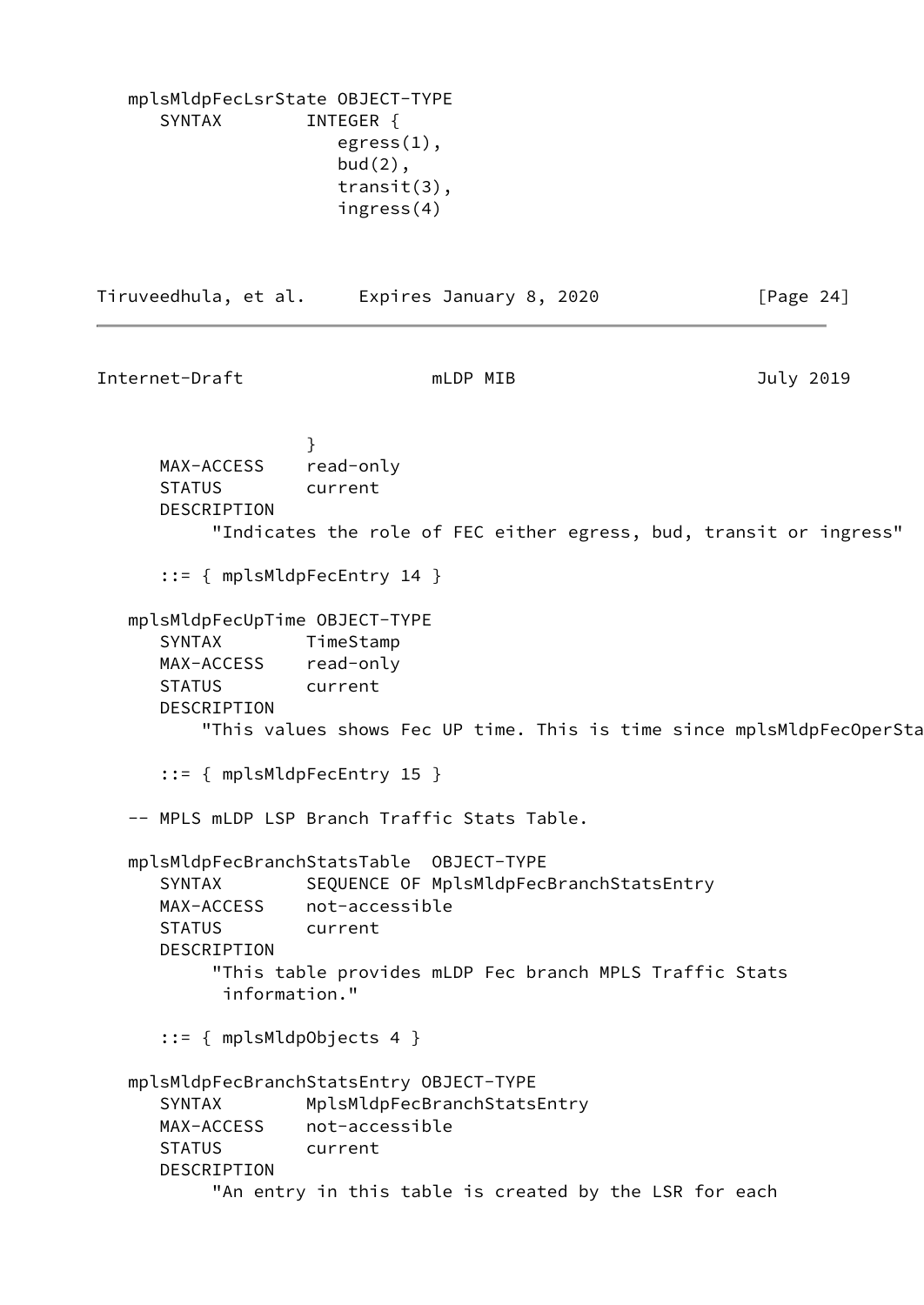|                                                                                          |                                                                                                                                                                                                       | downstream branch (out-segment) from this LSR for this mLDP                                                                                                                                |              |
|------------------------------------------------------------------------------------------|-------------------------------------------------------------------------------------------------------------------------------------------------------------------------------------------------------|--------------------------------------------------------------------------------------------------------------------------------------------------------------------------------------------|--------------|
| outgoing branch."                                                                        |                                                                                                                                                                                                       | LSP. Each downstream session may represent a single out-segment.<br>Each entry in the table is indexed by the four identifiers<br>of the mLDP LSP, and the out-segment that identifies the |              |
| INDEX                                                                                    | { mplsLdpEntityLdpId,<br>mplsLdpEntityIndex,<br>mplsMldpFecBranchFecIndex,                                                                                                                            |                                                                                                                                                                                            |              |
| Tiruveedhula, et al.                                                                     | Expires January 8, 2020                                                                                                                                                                               |                                                                                                                                                                                            | [Page $25$ ] |
| Internet-Draft                                                                           | mLDP MIB                                                                                                                                                                                              |                                                                                                                                                                                            | July 2019    |
|                                                                                          | mplsMldpFecBranchOutSegIndex<br>}                                                                                                                                                                     |                                                                                                                                                                                            |              |
|                                                                                          | $::=$ { mplsMldpFecBranchStatsTable 1 }                                                                                                                                                               |                                                                                                                                                                                            |              |
| }                                                                                        | MplsMldpFecBranchStatsEntry ::= SEQUENCE {<br>mplsMldpFecBranchFecIndex<br>mplsMldpFecBranchOutSegIndex<br>mplsMLdpFecBranchPeerLdpId<br>mplsMldpFecBranchStatsPackets<br>mplsMldpFecBranchStatsBytes | MplsIndexType,<br>MplsIndexType,<br>MplsLdpIdentifier,<br>Counter64,<br>Counter64,<br>mplsMldpFecBranchStatsDiscontinuityTime TimeStamp                                                    |              |
| mplsMldpFecBranchFecIndex<br><b>SYNTAX</b><br>MAX-ACCESS<br><b>STATUS</b><br>DESCRIPTION | MplsIndexType<br>not-accessible<br>current                                                                                                                                                            | OBJECT-TYPE<br>"This index identifies the mLDP FEC entry in the<br>mplsMldpFecTable. This is same as mplsMldpFecIndex."                                                                    |              |
|                                                                                          | ::= { mplsMldpFecBranchStatsEntry 1 }                                                                                                                                                                 |                                                                                                                                                                                            |              |
| mplsMldpFecBranchOutSegIndex<br><b>SYNTAX</b>                                            | MplsIndexType                                                                                                                                                                                         | OBJECT-TYPE                                                                                                                                                                                |              |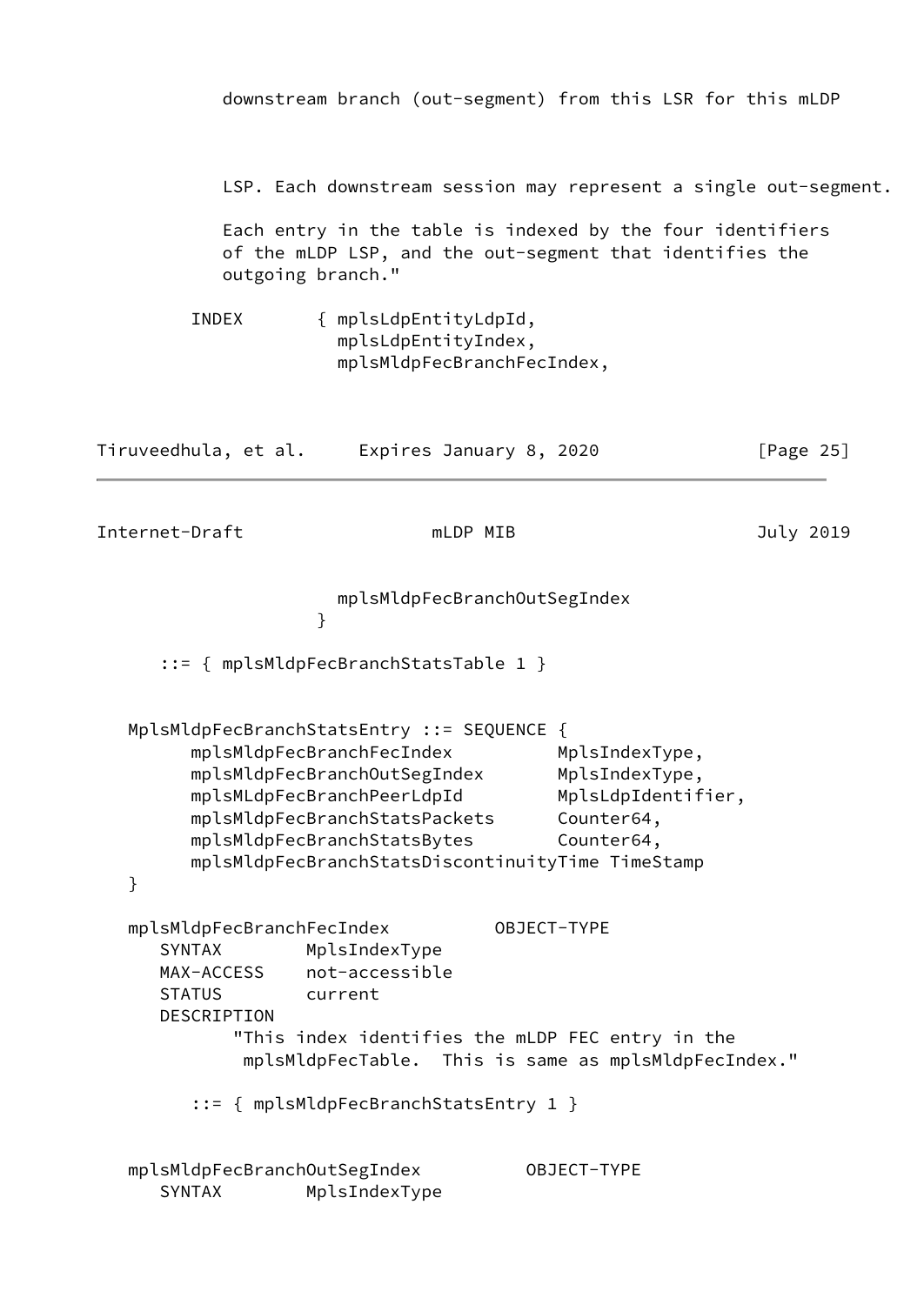MAX-ACCESS not-accessible STATUS current DESCRIPTION "This object identifies an outgoing branch from this mLDP LSP Its value is unique within the context of the mLDP LSP. This contains the same value as the mplsOutSegmentIndex in the MPLS-LSR-STD-MIBs mplsOutSegmentTable." ::= { mplsMldpFecBranchStatsEntry 2 } mplsMLdpFecBranchPeerLdpId OBJECT-TYPE SYNTAX MplsLdpIdentifier MAX-ACCESS read-only STATUS current DESCRIPTION "This object identifies an outgoing branch peer LDP ID for this

Tiruveedhula, et al. Expires January 8, 2020 [Page 26]

Internet-Draft mLDP MIB and Duly 2019

 mLDP LSP. Its value is unique within the context of the mLDP LSP. On Egress node, this value could be 0.0.0.0:00 as there will no downstream LDP session."

::= { mplsMldpFecBranchStatsEntry 3 }

mplsMldpFecBranchStatsPackets OBJECT-TYPE

 SYNTAX Counter64 MAX-ACCESS read-only STATUS current DESCRIPTION

 "This object represent the 64-bit value, which gives the number of packets forwarded by the mLDP LSP onto this branch. This object should be read in conjunction with mplsMldpFecBranchStatsDiscontinuityTime."

::= { mplsMldpFecBranchStatsEntry 4 }

 mplsMldpFecBranchStatsBytes OBJECT-TYPE SYNTAX Counter64 MAX-ACCESS read-only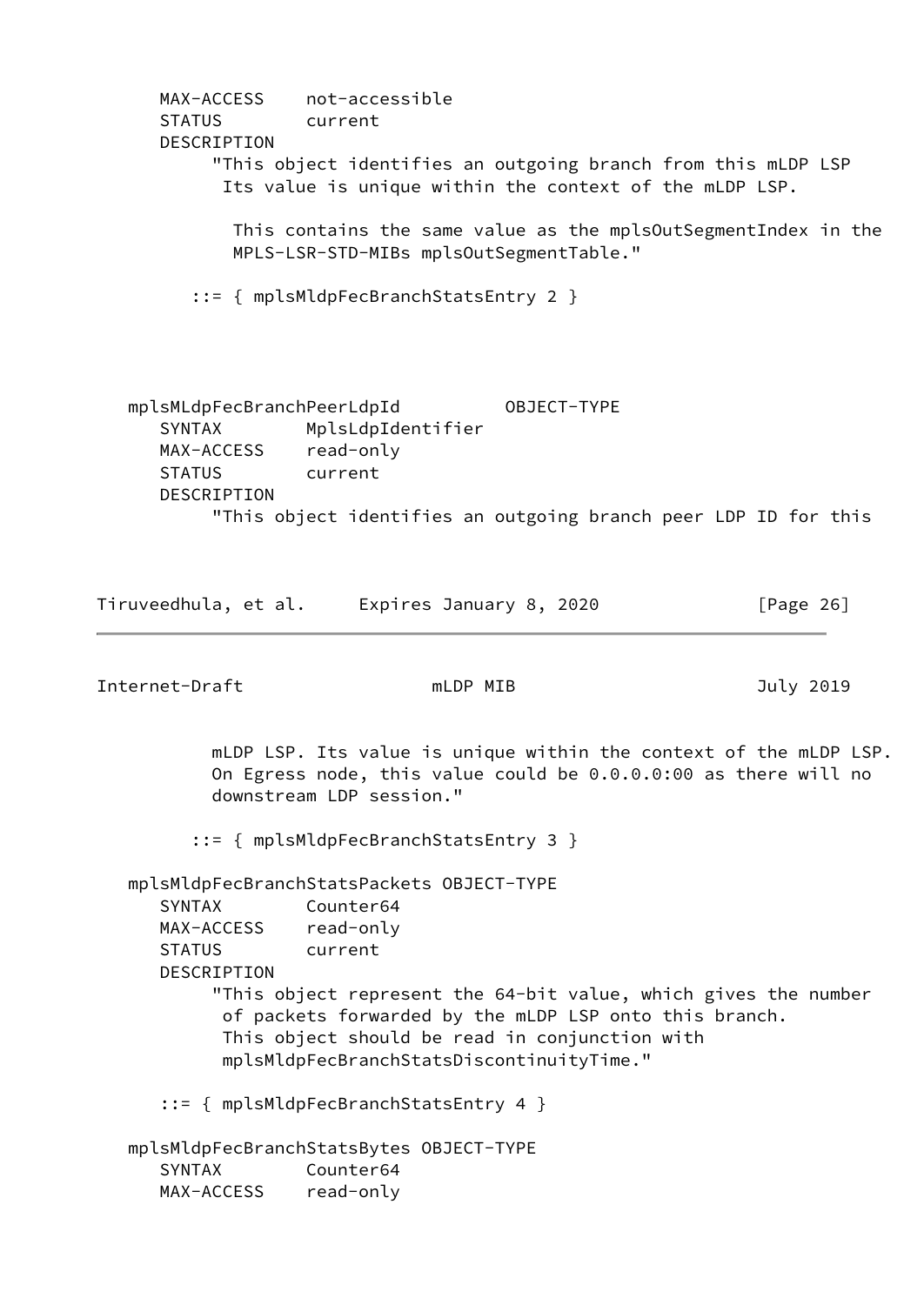```
 STATUS current
       DESCRIPTION
            "This object represent the 64-bit value, which gives the number
             of bytes forwarded by the mLDP LSP onto this branch.
             This object should be read in conjunction with
             mplsMldpFecBranchStatsDiscontinuityTime."
       ::= { mplsMldpFecBranchStatsEntry 5 }
    mplsMldpFecBranchStatsDiscontinuityTime OBJECT-TYPE
       SYNTAX TimeStamp
       MAX-ACCESS read-only
       STATUS current
       DESCRIPTION
            "The value of sysUpTime on the most recent occasion at which
             any one or more of this rows Counter32 or Counter64 objects
             experienced a discontinuity. If no such discontinuity has
             occurred since the last re-initialization of the local
             management subsystem, then this object contains a zero
             value."
       ::= { mplsMldpFecBranchStatsEntry 6 }
    -- End of mplsMldpFecBranchStatsTable
Tiruveedhula, et al. Expires January 8, 2020 [Page 27]
Internet-Draft mLDP MIB and must be a must be a state of the set of the set of the set of the set of the set o
    -- MPLS mLDP LSP Upstream Session Table.
    mplsMldpFecUpstreamSessTable OBJECT-TYPE
       SYNTAX SEQUENCE OF MplsMldpFecUpstreamSessEntry
      MAX-ACCESS not-accessible
       STATUS current
       DESCRIPTION
            "This table provides mLDP Fec upstream Session information."
       ::= { mplsMldpObjects 5 }
    mplsMldpFecUpstreamSessEntry OBJECT-TYPE
      SYNTAX MplsMldpFecUpstreamSessEntry
       MAX-ACCESS not-accessible
```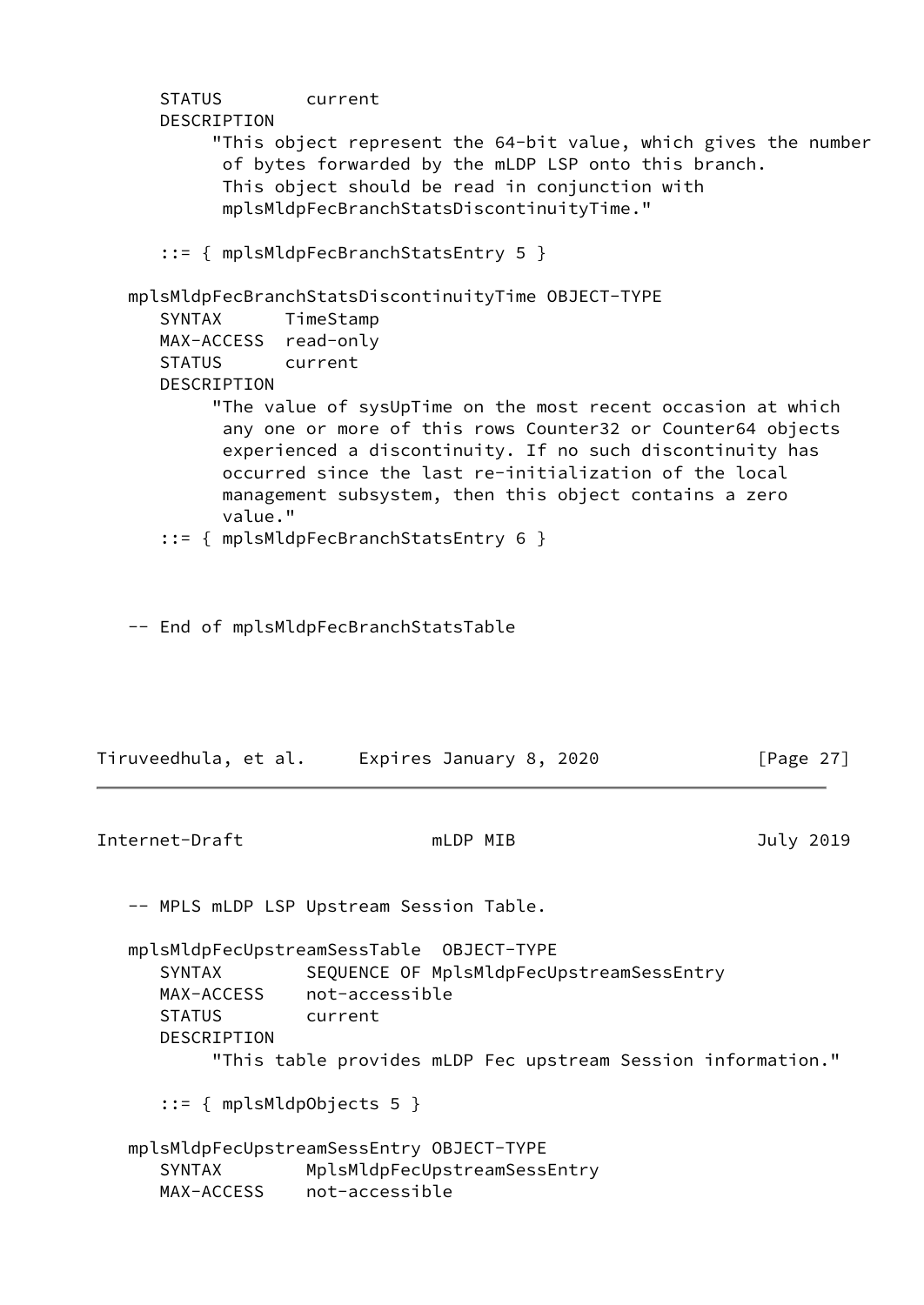STATUS current DESCRIPTION "An entry in this table is created by the LSR for each upstream session (in-segment) from this LSR for this mLDP LSP. Each upstream session may represent a single in-segment. Each entry in the table is indexed by the four identifiers of the mLDP LSP, and the in-segment that identifies the incoming traffic." INDEX { mplsLdpEntityLdpId, mplsLdpEntityIndex, mplsLdpPeerLdpId, mplsMldpFecUpstreamSessFecIndex, mplsMldpFecUpstreamSessInSegIndex } ::= { mplsMldpFecUpstreamSessTable 1 } MplsMldpFecUpstreamSessEntry ::= SEQUENCE { mplsMldpFecUpstreamSessFecIndex MplsIndexType, mplsMldpFecUpstreamSessInSegIndex MplsIndexType, mplsMldpFecUpstreamSessPrimary INTEGER, mplsMldpFecUpstreamSessActive INTEGER, mplsMldpFecUpstreamSessPackets Counter64, mplsMldpFecUpstreamSessBytes Counter64, mplsMldpFecUpstreamSessDiscontinuityTime TimeStamp } mplsMldpFecUpstreamSessFecIndex OBJECT-TYPE SYNTAX MplsIndexType MAX-ACCESS not-accessible Tiruveedhula, et al. Expires January 8, 2020 [Page 28] Internet-Draft mLDP MIB and Duly 2019 STATUS current DESCRIPTION "This index identifies the mLDP FEC entry in the mplsMldpFecTable." ::= { mplsMldpFecUpstreamSessEntry 1 }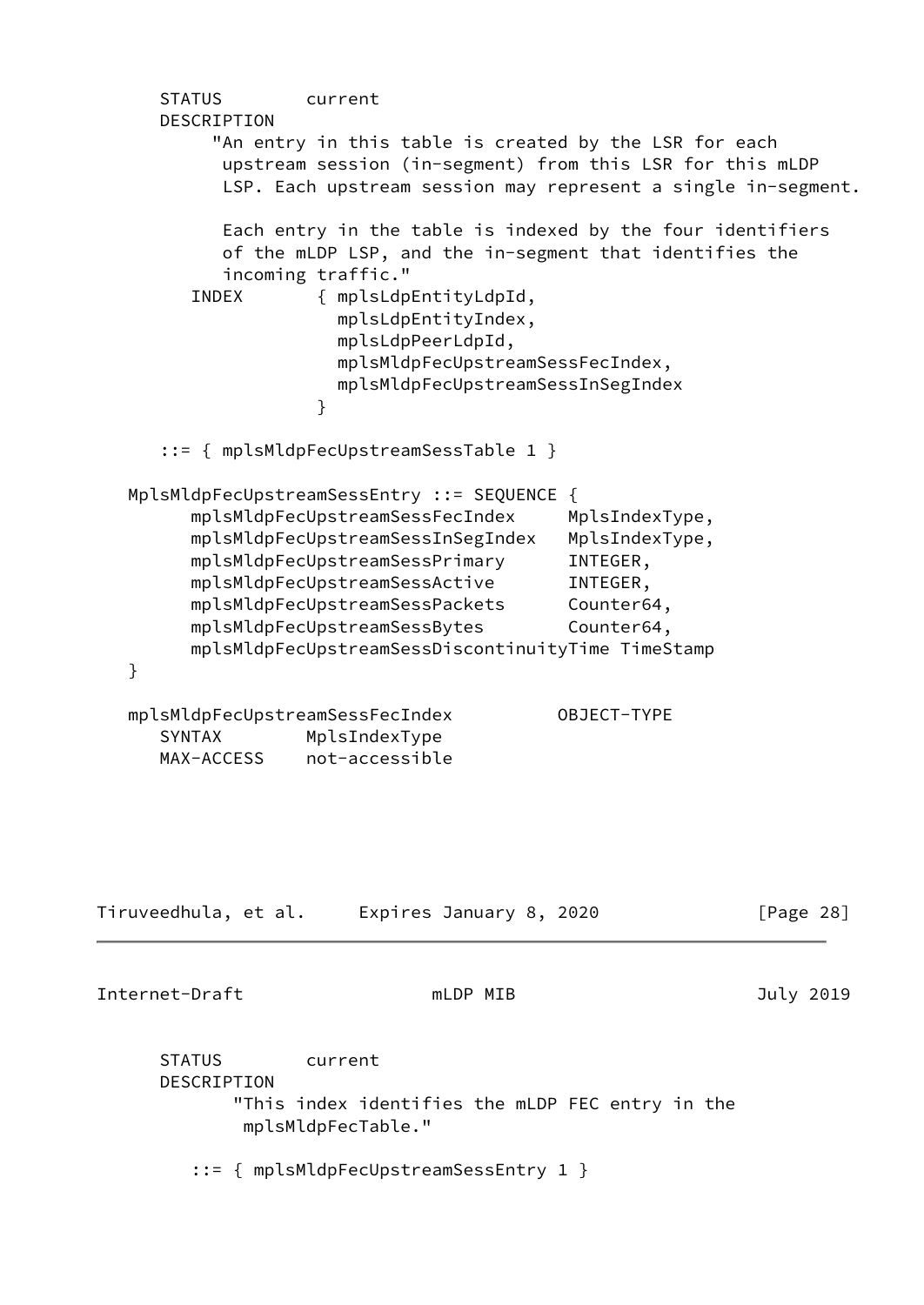```
 mplsMldpFecUpstreamSessInSegIndex OBJECT-TYPE
      SYNTAX MplsIndexType
      MAX-ACCESS not-accessible
      STATUS current
      DESCRIPTION
           "This object identifies an upstream session from this mLDP LSP
            Its value is unique within the context of the mLDP LSP.
             This contains the same value as the mplsInSegmentIndex in the
             MPLS-LSR-STD-MIBs mplsInSegmentTable."
         ::= { mplsMldpFecUpstreamSessEntry 2 }
    mplsMldpFecUpstreamSessPrimary OBJECT-TYPE
        SYNTAX INTEGER {
                        primary(1),
                       backup(2)
 }
         MAX-ACCESS read-only
         STATUS current
         DESCRIPTION
             "This indicated wether the received traffic from upstream is
             primary or backup. This is valid only if the MoFRR
             (mplsMldpFecMoFrr) is enabled on this FEC."
         ::= { mplsMldpFecUpstreamSessEntry 3 }
    mplsMldpFecUpstreamSessActive OBJECT-TYPE
        SYNTAX INTEGER {
                       active(1),
                       inactive(2)
 }
         MAX-ACCESS read-only
         STATUS current
         DESCRIPTION
         "This indicates whether the upstream session is active, means the
         LSR programmed the forwarding engine to receive the traffic from
         this upstream session. This will be Inactive if the LSR is wating
         for MBB Ack."
```
Tiruveedhula, et al. Expires January 8, 2020 [Page 29]

Internet-Draft mLDP MIB and Duly 2019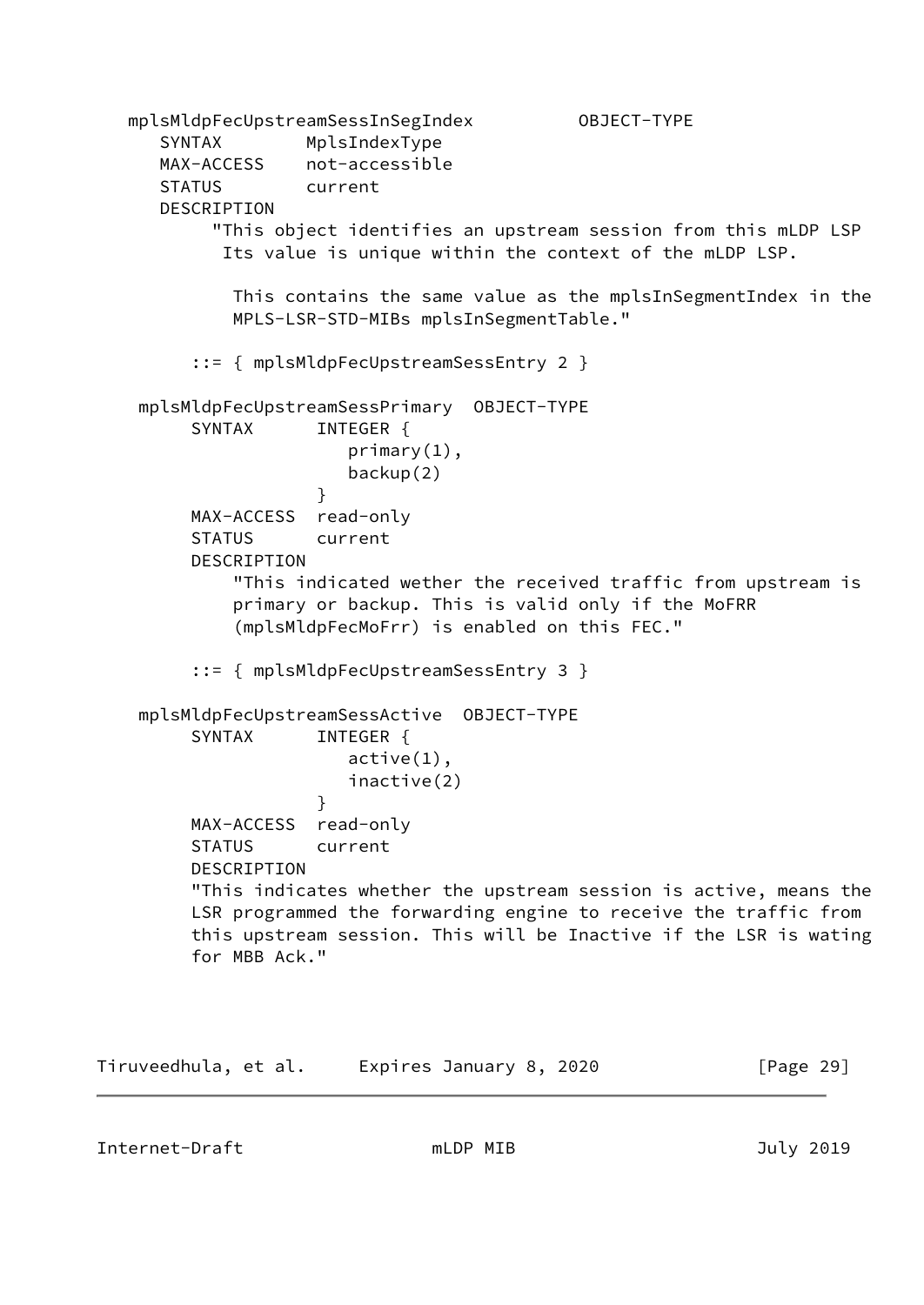```
 ::= { mplsMldpFecUpstreamSessEntry 4 }
 mplsMldpFecUpstreamSessPackets OBJECT-TYPE
    SYNTAX Counter64
   MAX-ACCESS read-only
   STATUS current
   DESCRIPTION
         "This object represent the 64-bit value, which gives the number
         of packets received by the mLDP LSP from this upstream
         session. This object should be read in conjunction with
         mplsMldpFecUpstreamSessDiscontinuityTime."
    ::= { mplsMldpFecUpstreamSessEntry 5 }
 mplsMldpFecUpstreamSessBytes OBJECT-TYPE
   SYNTAX Counter64
   MAX-ACCESS read-only
   STATUS current
   DESCRIPTION
         "This object represent the 64-bit value, which gives the number
         of bytes received by the mLDP LSP from this upstream
         session. This object should be read in conjunction with
         mplsMldpFecUpstreamSessDiscontinuityTime."
    ::= { mplsMldpFecUpstreamSessEntry 6 }
 mplsMldpFecUpstreamSessDiscontinuityTime OBJECT-TYPE
    SYNTAX TimeStamp
   MAX-ACCESS read-only
   STATUS current
   DESCRIPTION
         "The value of sysUpTime on the most recent occasion at which
         any one or more of this rows Counter32 or Counter64 objects
         experienced a discontinuity. If no such discontinuity has
         occurred since the last re-initialization of the local
         management subsystem, then this object contains a zero
         value."
    ::= { mplsMldpFecUpstreamSessEntry 7 }
 -- End of mplsMldpFecBranchStatsTable
 -- MPLS mLDP Interface Traffic Stats Table.
 mplsMldpInterfaceStatsTable OBJECT-TYPE
   SYNTAX SEQUENCE OF MplsMldpInterfaceStatsEntry
   MAX-ACCESS not-accessible
   STATUS current
```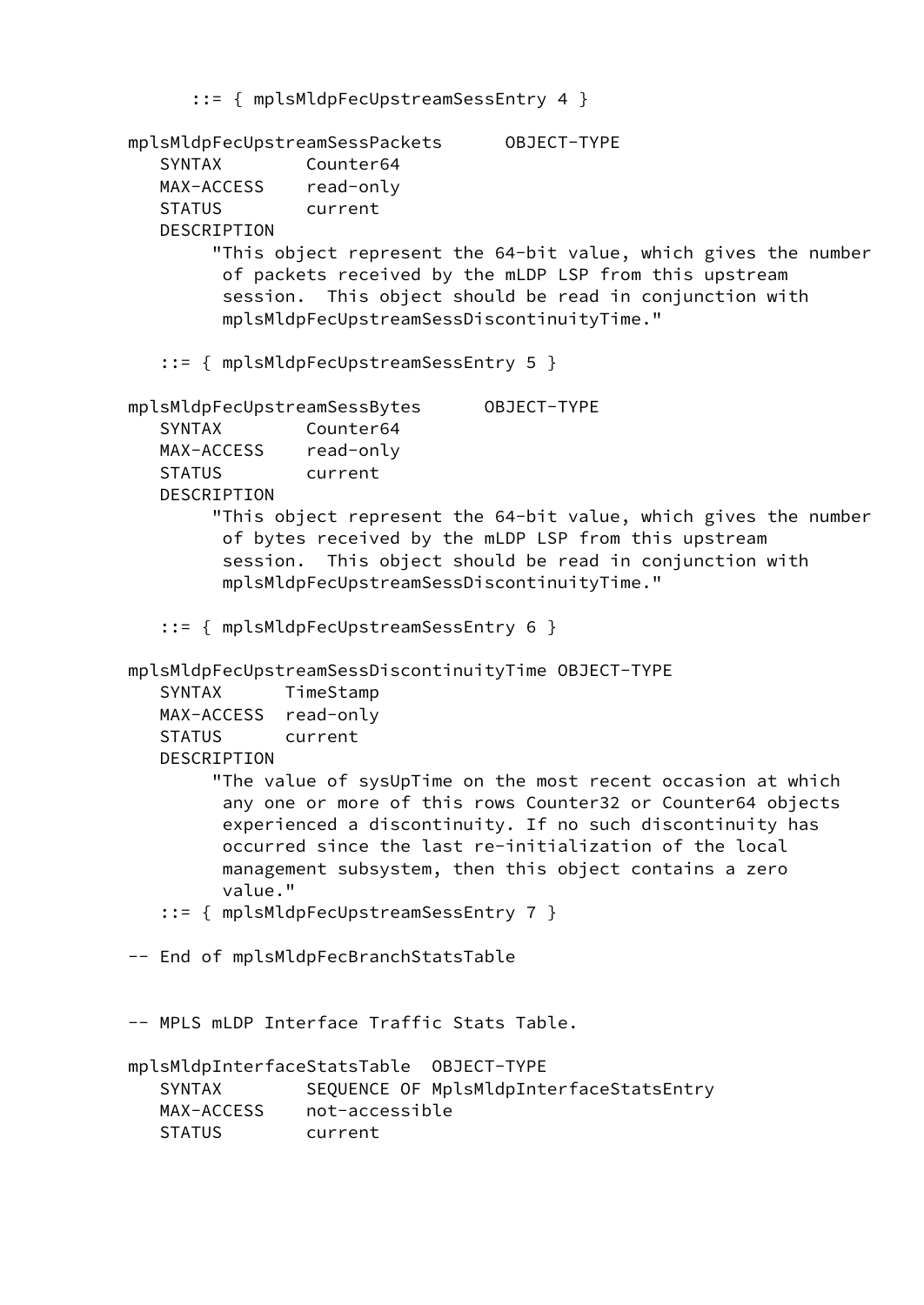Internet-Draft mLDP MIB and must be a must be defined a more in the set of the set of the set of the set of th DESCRIPTION "This table provides mLDP Traffic Stats on specified interface." ::= { mplsMldpObjects 6 } mplsMldpInterfaceStatsEntry OBJECT-TYPE SYNTAX MplsMldpInterfaceStatsEntry MAX-ACCESS not-accessible STATUS current DESCRIPTION "An entry in this table is created by the LSR for each downstream branch (out-segment) from this LSR for this mLDP LSP. Each downstream session may represent a single out-segment. Each entry in the table is indexed by the four identifiers of the mLDP LSP, and the out-segment that identifies the outgoing branch." INDEX { mplsMldpInterfaceIndex } ::= { mplsMldpInterfaceStatsTable 1 } MplsMldpInterfaceStatsEntry ::= SEQUENCE { mplsMldpInterfaceIndex InterfaceIndex, mplsMldpInterfaceStatsSentPackets Counter64, mplsMldpInterfaceStatsSentBytes Counter64, mplsMldpInterfaceStatsRecvPackets Counter64, mplsMldpInterfaceStatsRecvBytes Counter64 } mplsMldpInterfaceIndex OBJECT-TYPE SYNTAX InterfaceIndex MAX-ACCESS not-accessible STATUS current DESCRIPTION "This index identifies the specific interface. " ::= { mplsMldpInterfaceStatsEntry 1 } mplsMldpInterfaceStatsSentPackets OBJECT-TYPE SYNTAX Counter64 MAX-ACCESS read-only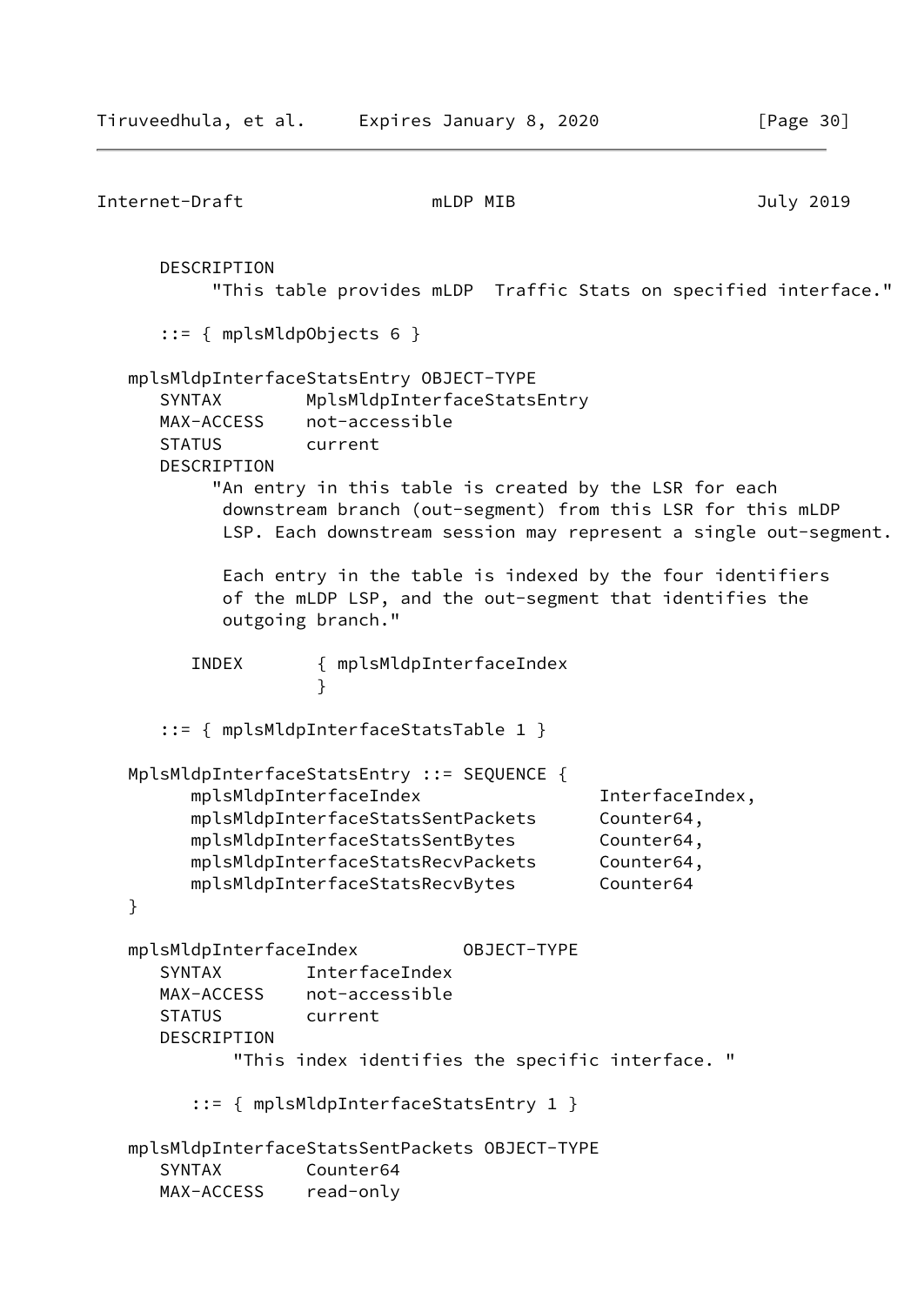STATUS current DESCRIPTION "This is 64 bit value, which gives the number of packets forwarded by all mLDP LSPs onto this interface."

Tiruveedhula, et al. Expires January 8, 2020 [Page 31]

Internet-Draft mLDP MIB July 2019 ::= { mplsMldpInterfaceStatsEntry 2 } mplsMldpInterfaceStatsSentBytes OBJECT-TYPE SYNTAX Counter64 MAX-ACCESS read-only STATUS current DESCRIPTION "This is 64 bit value, which gives the number of bytes forwarded by all mLDP LSPs onto this interface." ::= { mplsMldpInterfaceStatsEntry 3 } mplsMldpInterfaceStatsRecvPackets OBJECT-TYPE SYNTAX Counter64 MAX-ACCESS read-only STATUS current DESCRIPTION "This is 64 bit value, which gives the number of packets received by all mLDP LSPs from this interface." ::= { mplsMldpInterfaceStatsEntry 4 } mplsMldpInterfaceStatsRecvBytes OBJECT-TYPE SYNTAX Counter64 MAX-ACCESS read-only STATUS current DESCRIPTION "This is 64 bit value, which gives the number of bytes received by all mLDP LSPs from this interface." ::= { mplsMldpInterfaceStatsEntry 5 } -- End of mplsMldpInterfaceStatsTable -- Notifications.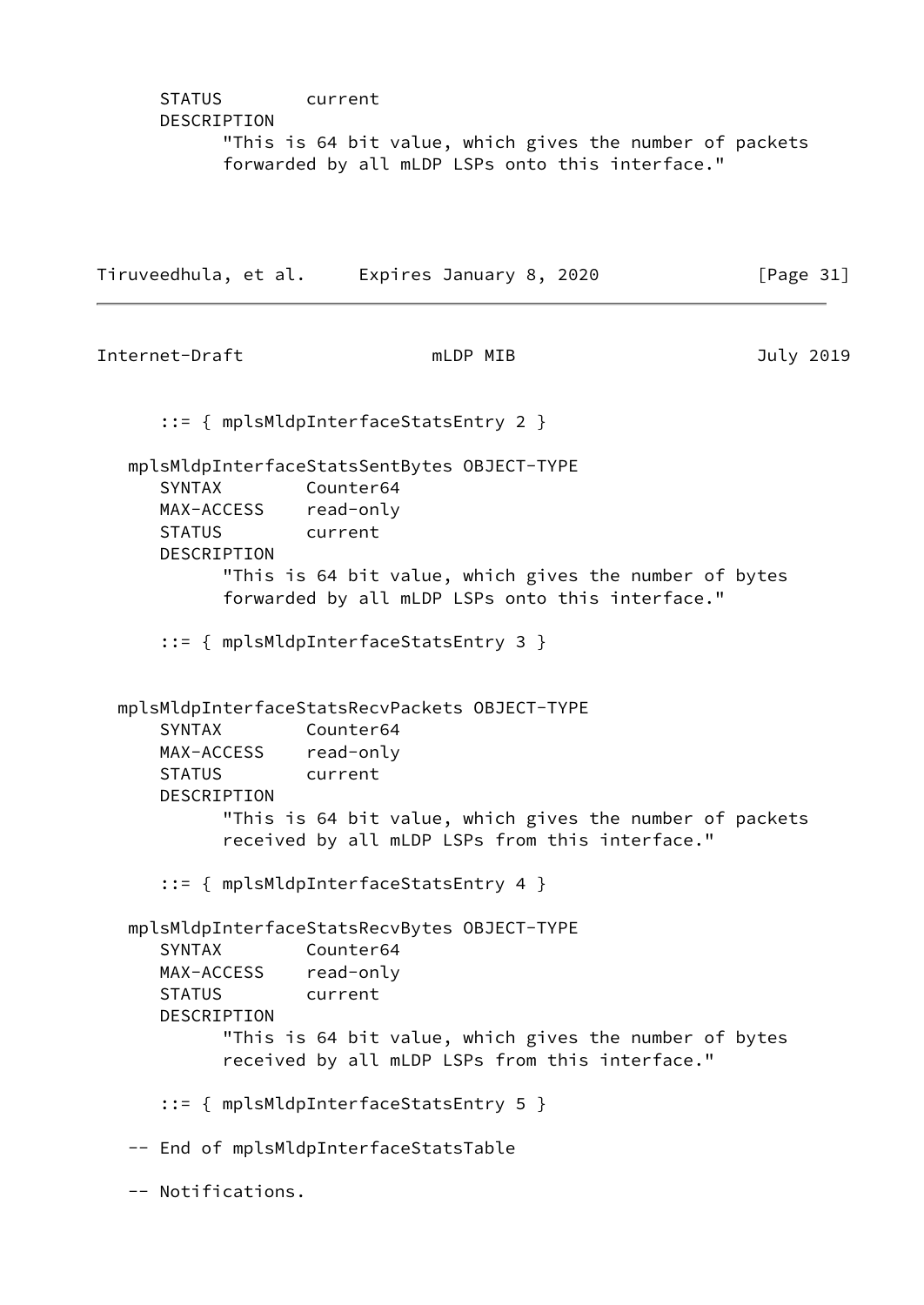```
 mplsMldpFecUp NOTIFICATION-TYPE
       OBJECTS {
          mplsMldpFecAdminStatus,
          mplsMldpFecOperStatus
       }
       STATUS current
       DESCRIPTION
            "This notification is generated when a mplsMldpFecOperStatus
             object changes from down to up."
       ::= { mplsMldpNotifications 1 }
Tiruveedhula, et al. Expires January 8, 2020 [Page 32]
Internet-Draft mLDP MIB and must be a must be a must be a must be a must be a must be a must be a must be a mu
    mplsMldpFecDown NOTIFICATION-TYPE
       OBJECTS {
          mplsMldpFecAdminStatus,
          mplsMldpFecOperStatus
       }
       STATUS current
       DESCRIPTION
            "This notification is generated when a mplsMldpFecOperStatus
             object changes from up to down."
       ::= { mplsMldpNotifications 2 }
    mplsMldpMoFrrStatusChange NOTIFICATION-TYPE
       OBJECTS {
          mplsMldpFecUpstreamSessPrimary
       }
       STATUS current
       DESCRIPTION
           "This notification is generated when a mplsMldpFecUpstreamSessPrimar
             object changes from primary to backup and vice versa."
             ::= { mplsMldpNotifications 3 }
    -- End of notifications.
--****************************************************************
-- Module Conformance Statement
--****************************************************************
```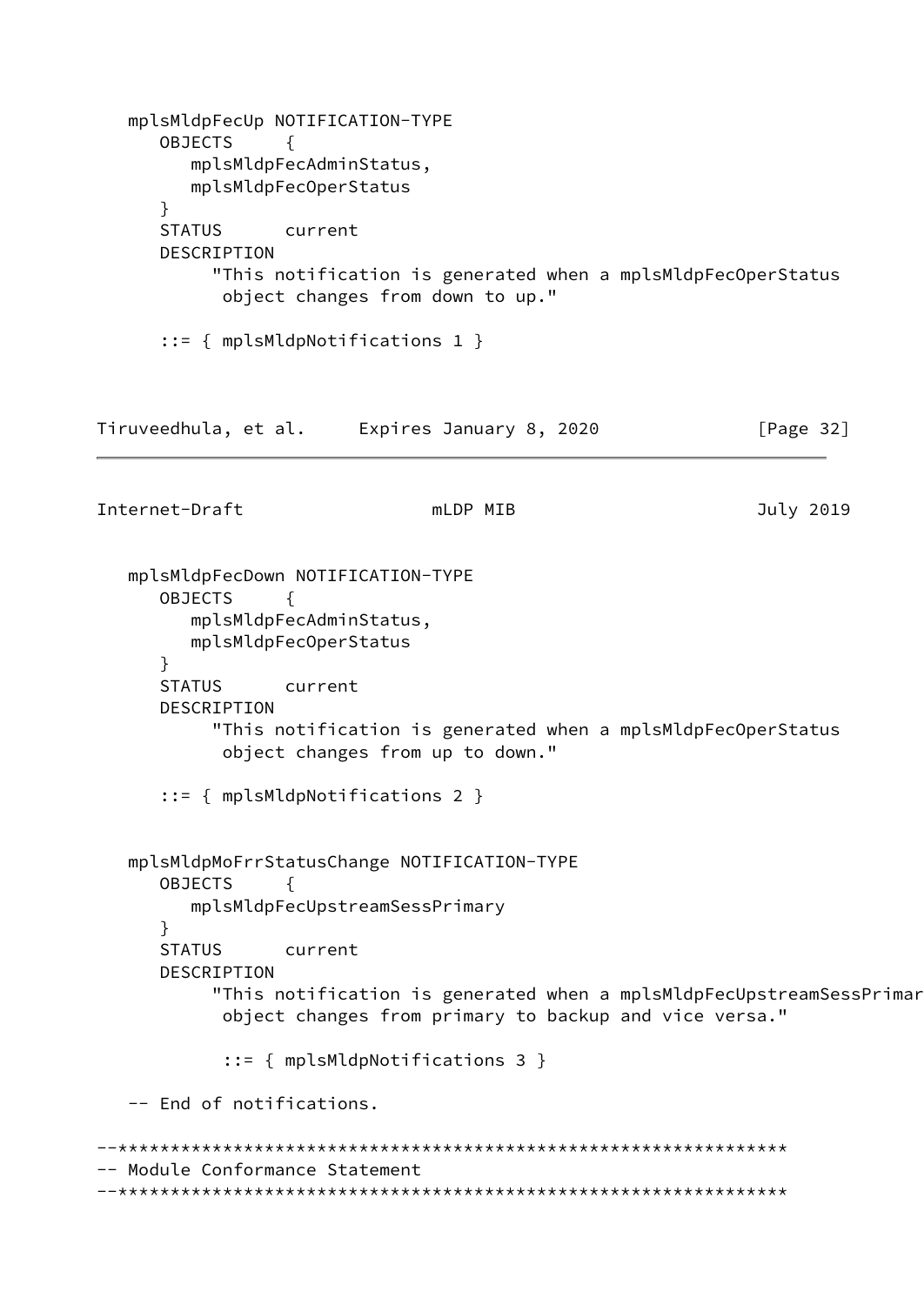```
mplsMldpConformance OBJECT IDENTIFIER ::= { mplsMldpStdMIB 3 }
mplsMldpGroups 0BJECT IDENTIFIER ::= { mplsMldpConformance 1 }
mplsMldpCompliances OBJECT IDENTIFIER ::= { mplsMldpConformance 2 }
mplsMldpModuleCompliance MODULE-COMPLIANCE
     STATUS current
     DESCRIPTION
         "The Module is implemented with support
         for read-only. Only monitoring is available
         when using this MODULE-COMPLIANCE."
     MODULE -- this module
         MANDATORY-GROUPS { mplsMldpScalarsGroup,
                               mplsMldpObjectsGroup,
                               mplsMldpNotificationsGroup
 }
Tiruveedhula, et al. Expires January 8, 2020 [Page 33]
Internet-Draft mLDP MIB and must be a must be defined a more in the set of the set of the set of the set of th
     ::= { mplsMldpCompliances 1 }
-- units of conformance
mplsMldpScalarsGroup OBJECT-GROUP
     OBJECTS {
         mplsMldpP2mpCapable,
         mplsMldpP2mpCapable,
         mplsMldpMbbCapable,
         mplsMldpMbbTime,
         mplsMldpNumFecs,
         mplsMldpNumFecsActive,
         mplsMldpPlrCapable,
         mplsMldpMp2mpCapable,
         mplsMldpMptCapable,
         mplsMldProtLsrCapable,
         mplsMldProtLsrCapable,
         mplsMldProtNodeProtCapable,
         mplsLdpPeerCapability
     }
     STATUS current
     DESCRIPTION
```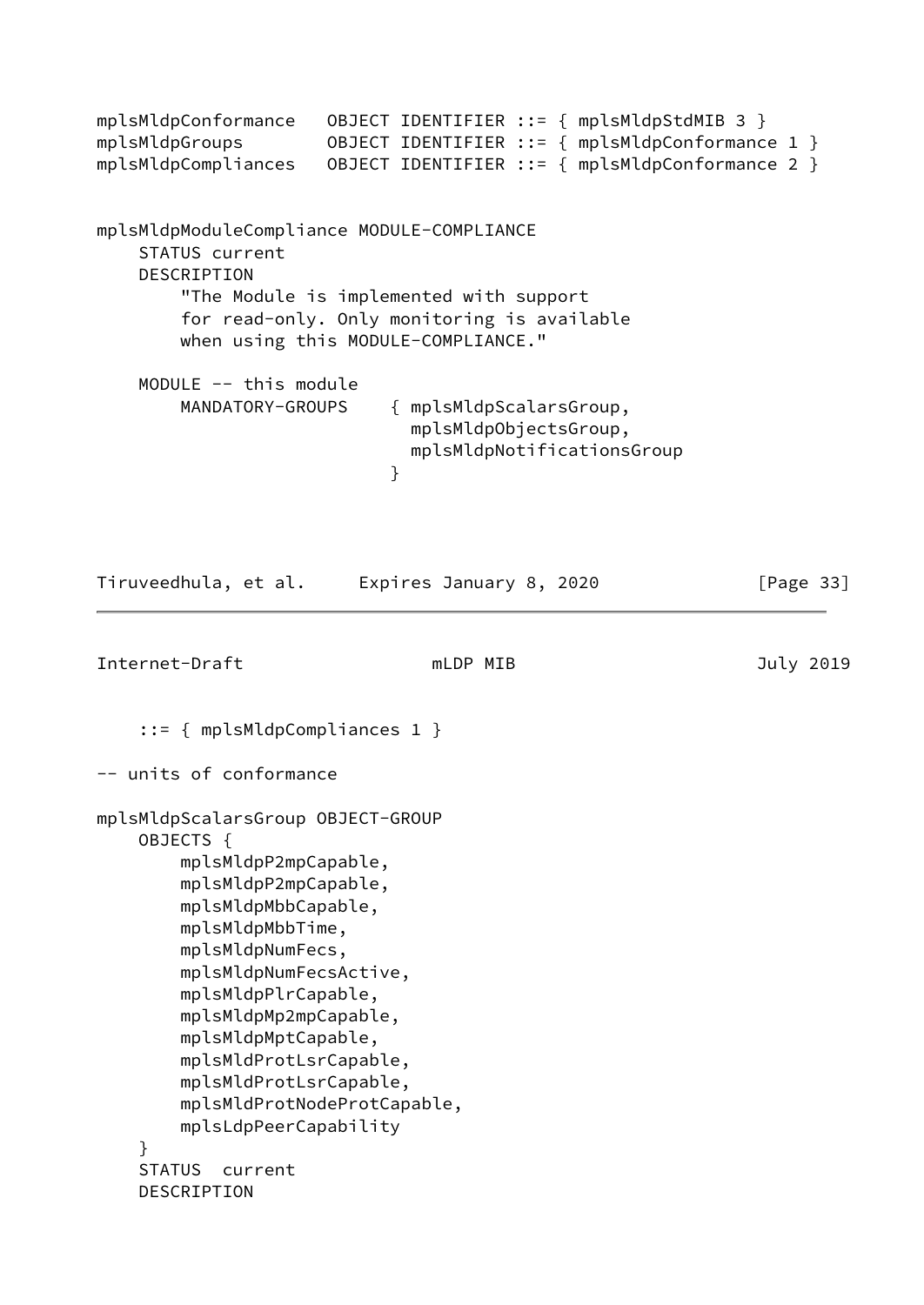|                | mplsMldpFecUpTime,                                                                                                                                                                                                                                                               | mplsMLdpFecBranchPeerLdpId,<br>mplsMldpFecBranchStatsPackets,<br>mplsMldpFecBranchStatsBytes,<br>mplsMldpFecBranchStatsDiscontinuityTime,<br>mplsMldpFecUpstreamSessPrimary,<br>mplsMldpFecUpstreamSessActive,                                                                                                                                                                                                               |  |              |  |
|----------------|----------------------------------------------------------------------------------------------------------------------------------------------------------------------------------------------------------------------------------------------------------------------------------|------------------------------------------------------------------------------------------------------------------------------------------------------------------------------------------------------------------------------------------------------------------------------------------------------------------------------------------------------------------------------------------------------------------------------|--|--------------|--|
| Internet-Draft |                                                                                                                                                                                                                                                                                  | mLDP MIB                                                                                                                                                                                                                                                                                                                                                                                                                     |  | July 2019    |  |
|                | Tiruveedhula, et al.                                                                                                                                                                                                                                                             | Expires January 8, 2020                                                                                                                                                                                                                                                                                                                                                                                                      |  | [Page $34$ ] |  |
|                | mplsMldpObjectsGroup OBJECT-GROUP<br>OBJECTS {<br>mplsMldpFecType,<br>mplsMldpFecRootAddrType,<br>mplsMldpFecRootAddr,<br>mplsMldpFecOpaqueType,<br>mplsMldpFecOpaqueGenLspId,<br>mplsMldpFecAdminStatus,<br>mplsMldpFecOperStatus,<br>mplsMldpFecMoFrr,<br>mplsMldpFecLsrState, | mplsMldpSessionStatsNumFecsSent,<br>mplsMldpSessionStatsNumMbbReqSentState,<br>mplsMldpSessionStatsNumFecsRcvd,<br>mplsMldpSessionStatsNumFecsSent,<br>mplsMldpSessionStatsNumMbbReqRcvdState,<br>mplsMldpSessionStatsNumMbbResetAckByTimer,<br>mplsMldpFecOpaqueTransitSourceOrBidirAddrType,<br>mplsMldpFecOpaqueTransitSourceOrBidirAddr,<br>mplsMldpFecOpaqueTransitGroupAddrType,<br>mplsMldpFecOpaqueTransitGroupAddr, |  |              |  |
|                | $::=$ { mplsMldpGroups 1 }                                                                                                                                                                                                                                                       | "A collection of objects providing basic statistics and<br>capability information of mLDP implementation."                                                                                                                                                                                                                                                                                                                   |  |              |  |

<span id="page-38-0"></span> mplsMldpFecUpstreamSessPackets, mplsMldpFecUpstreamSessBytes,

 mplsMldpInterfaceStatsSentPackets, mplsMldpInterfaceStatsSentBytes, mplsMldpInterfaceStatsRecvPackets, mplsMldpInterfaceStatsRecvBytes

mplsMldpFecUpstreamSessDiscontinuityTime,

}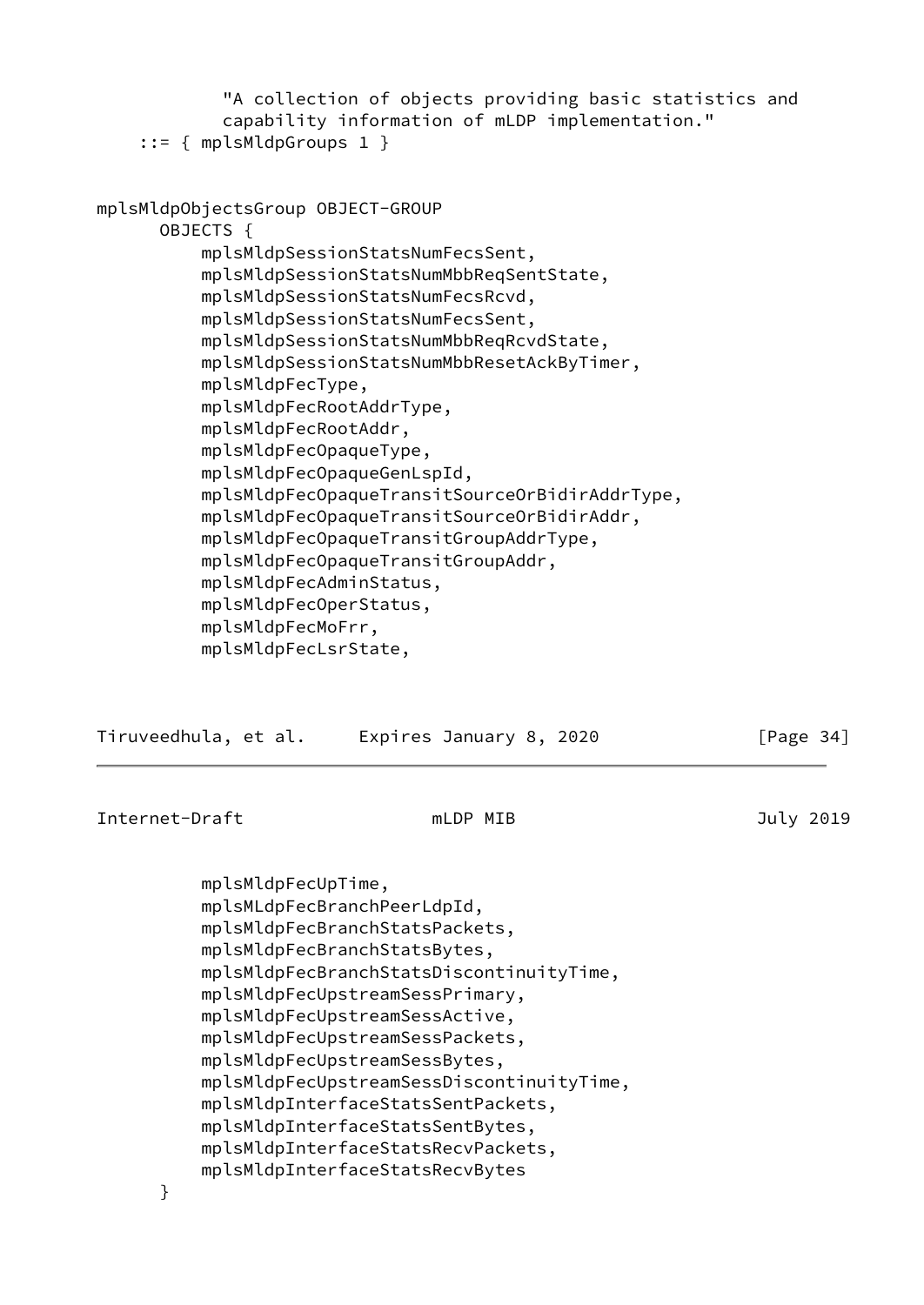```
 STATUS current
       DESCRIPTION
         "A collection of objects providing basic information
          regarding mLDP implementation."
     ::= { mplsMldpGroups 2 }
mplsMldpNotificationsGroup NOTIFICATION-GROUP
     NOTIFICATIONS { mplsMldpFecUp,
                     mplsMldpFecDown,
                     mplsMldpMoFrrStatusChange
 }
     STATUS current
     DESCRIPTION
             "A collection of notifications for mLDP implementation."
     ::= { mplsMldpGroups 3 }
      END
12. Security Considerations
   This MIB module is useful for the configuration of certain objects
    and monitoring of mLDP LSPs.
   There are no management objects defined in this MIB module that have
    a MAX-ACCESS clause of read-write and/or read-create. So, if this
   MIB module is implemented correctly, then there is no risk that an
    intruder can alter or create any management objects of this MIB
    module via direct SNMP SET operations.
```
<span id="page-39-0"></span>Some of the readable objects in this MIB module (i.e., objects with a MAX-ACCESS other than not-accessible) may be considered sensitive or vulnerable in some network environments. It is thus important to

| Tiruveedhula, et al. | Expires January 8, 2020 | [Page 35] |
|----------------------|-------------------------|-----------|
|----------------------|-------------------------|-----------|

Internet-Draft mLDP MIB and Duly 2019

 control even GET and/or NOTIFY access to these objects and possibly to even encrypt the values of these objects when sending them over the network via SNMP. These are the tables and objects and their sensitivity/vulnerability:

- o mplsMldpFecTable
- o mplsLdpPeerCapabilityTable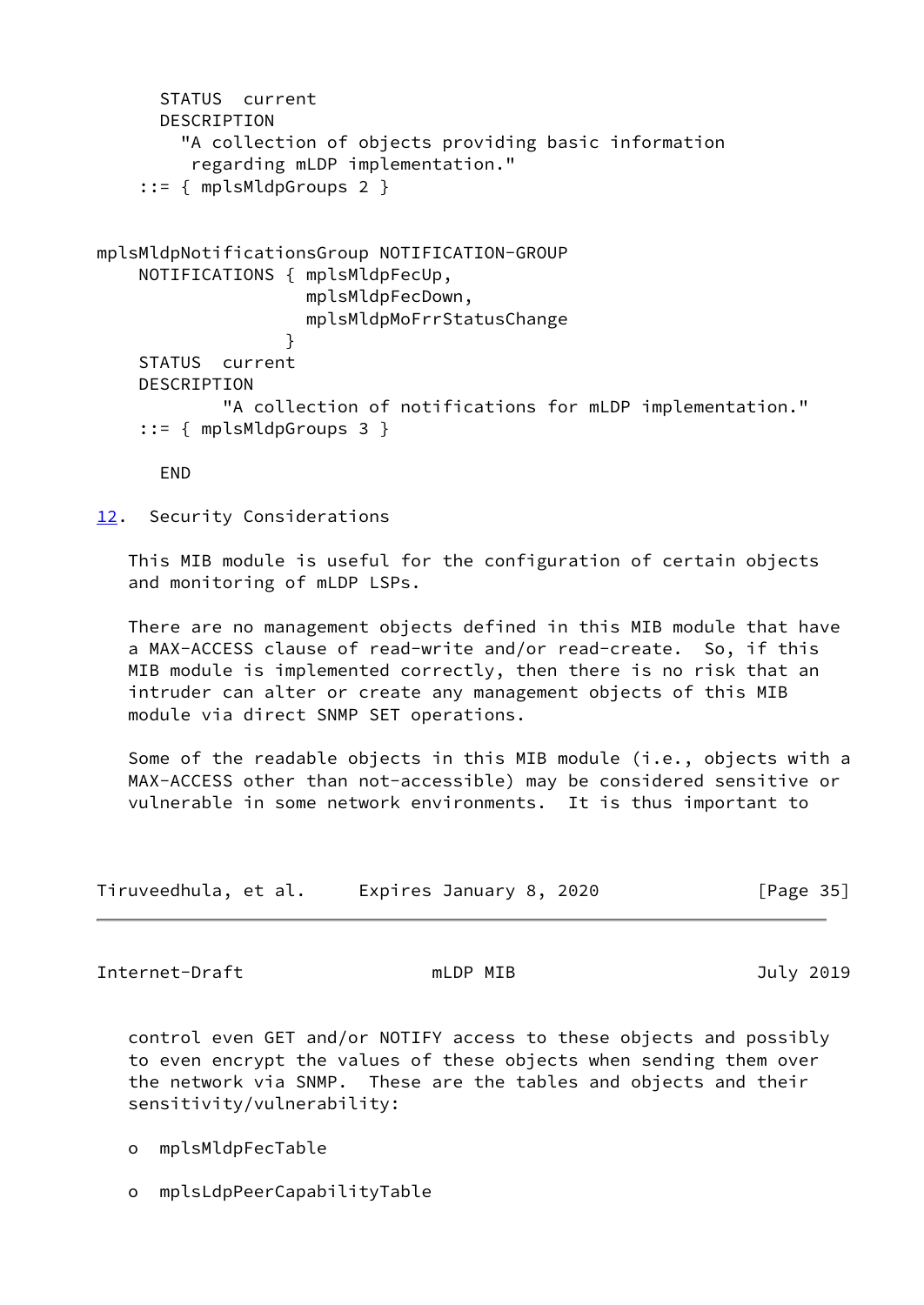- o mplsMldpSessionStatsTable
- o mplsMldpFecBranchStatsTable
- o mplsMldpFecUpstreamSessTable
- o mplsMldpInterfaceStatsTable
- o mplsMldpNumFecs
- o mplsMldpNumFecsActive
- o mplsMldpMbbTime

 Above listed tables and objects show information about the mLDP LSPs, its route through the network, and its traffic statistics. Knowledge of this information could be used to compromise the network, or simply to breach confidentiality. If an Administrator does not want to reveal this information, these tables and objects should be considered sensitive/vulnerable.

 SNMP versions prior to SNMPv3 did not include adequate security. Even if the network itself is secure (for example by using IPsec), there is no control as to who on the secure network is allowed to access and GET/SET (read/change/create/delete) the objects in this MIB module.

 Implementations SHOULD provide the security features described by the SNMPv3 framework (see [[RFC3410](https://datatracker.ietf.org/doc/pdf/rfc3410)]), and implementations claiming compliance to the SNMPv3 standard MUST include full support for authentication and privacy via the User-based Security Model (USM) [\[RFC3414](https://datatracker.ietf.org/doc/pdf/rfc3414)] with the AES cipher algorithm [\[RFC3826](https://datatracker.ietf.org/doc/pdf/rfc3826)]. Implementations MAY also provide support for the Transport Security Model (TSM) [\[RFC5591](https://datatracker.ietf.org/doc/pdf/rfc5591)] in combination with a secure transport such as SSH [\[RFC5592](https://datatracker.ietf.org/doc/pdf/rfc5592)] or TLS/DTLS [[RFC6353](https://datatracker.ietf.org/doc/pdf/rfc6353)].

 Further, deployment of SNMP versions prior to SNMPv3 is NOT RECOMMENDED. Instead, it is RECOMMENDED to deploy SNMPv3 and to enable cryptographic security. It is then a customer/operator

Tiruveedhula, et al. Expires January 8, 2020 [Page 36]

<span id="page-40-0"></span>Internet-Draft mLDP MIB July 2019

responsibility to ensure that the SNMP entity giving access to an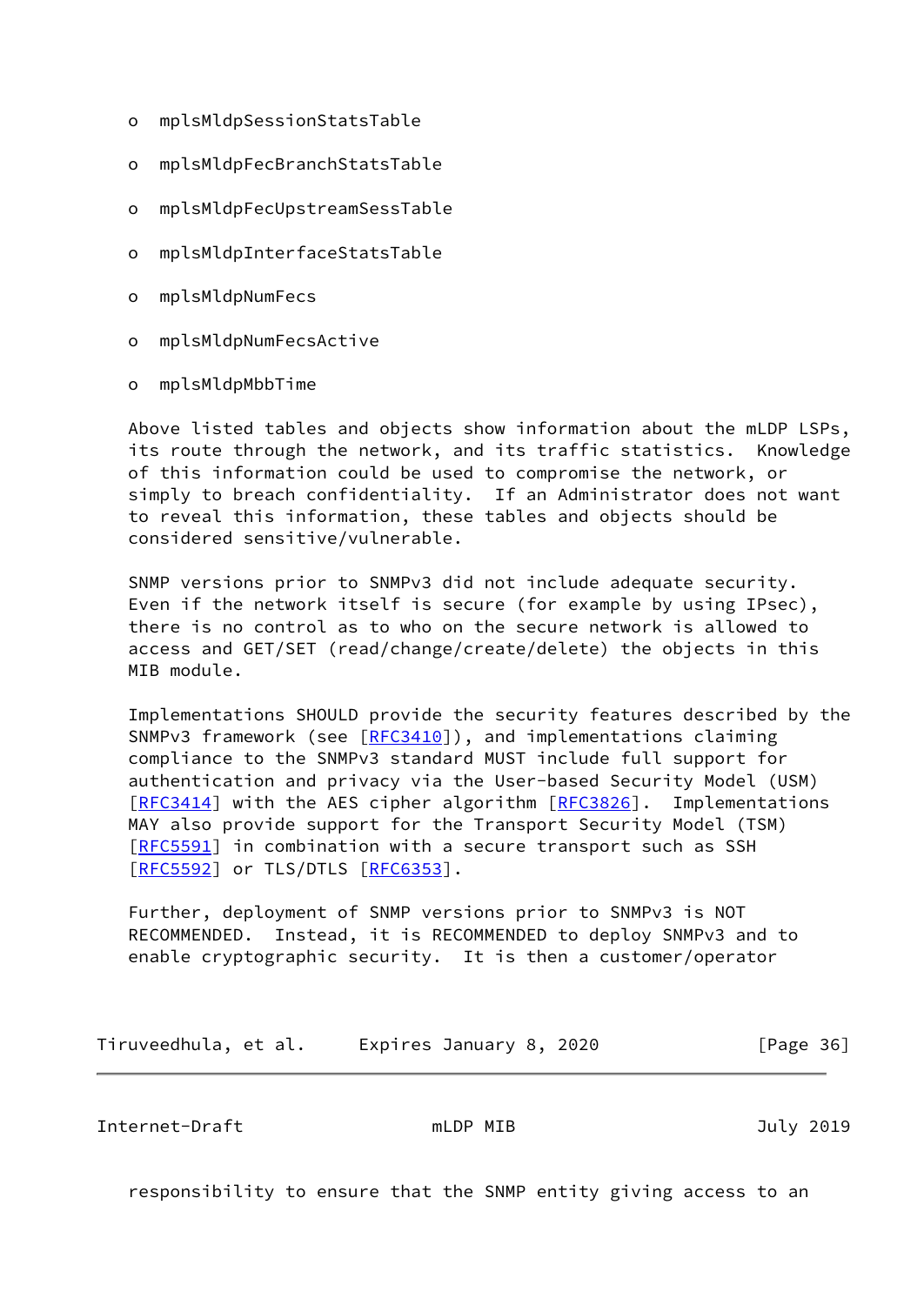instance of this MIB module is properly configured to give access to the objects only to those principals (users) that have legitimate rights to indeed GET or SET (change/create/delete) them.

<span id="page-41-0"></span>[13.](#page-41-0) IANA Considerations

 This is new MPLS MIB module, contained in this document and IANA is requested to assign an oid (mplsStdMIB YYY) under the mplsStdMIB subtree to the MPLS-MLDP-STD-MIB module specified in this document.

 Below mplsMldpFecType values are defined in the section 2.2 and 3.3 of [RFC6388](https://datatracker.ietf.org/doc/pdf/rfc6388). p2mp : 6 mp2mpUpstream : 7 mp2mpDownstream : 8

<span id="page-41-1"></span>[14.](#page-41-1) Acknowledgments

 The authors wish to thank Santosh Esale, Alia Atlas and Martin Ehlers for doing the detailed review. Thanks to Adrian Farrel and Raveendra Torvi for their input to this work and for many helpful suggestions.

- <span id="page-41-2"></span>[15.](#page-41-2) References
- <span id="page-41-3"></span>[15.1](#page-41-3). Normative References
	- [RFC3031] Rosen, E., Viswanathan, A., and R. Callon, "Multiprotocol Label Switching Architecture", [RFC 3031](https://datatracker.ietf.org/doc/pdf/rfc3031), DOI 10.17487/RFC3031, January 2001, <[https://www.rfc-editor.org/info/rfc3031>](https://www.rfc-editor.org/info/rfc3031).
	- [RFC3410] Case, J., Mundy, R., Partain, D., and B. Stewart, "Introduction and Applicability Statements for Internet- Standard Management Framework", [RFC 3410,](https://datatracker.ietf.org/doc/pdf/rfc3410) DOI 10.17487/RFC3410, December 2002, <[https://www.rfc-editor.org/info/rfc3410>](https://www.rfc-editor.org/info/rfc3410).
	- [RFC3811] Nadeau, T., Ed. and J. Cucchiara, Ed., "Definitions of Textual Conventions (TCs) for Multiprotocol Label Switching (MPLS) Management", [RFC 3811](https://datatracker.ietf.org/doc/pdf/rfc3811), DOI 10.17487/RFC3811, June 2004, <[https://www.rfc-editor.org/info/rfc3811>](https://www.rfc-editor.org/info/rfc3811).
	- [RFC3813] Srinivasan, C., Viswanathan, A., and T. Nadeau, "Multiprotocol Label Switching (MPLS) Label Switching Router (LSR) Management Information Base (MIB)", [RFC 3813,](https://datatracker.ietf.org/doc/pdf/rfc3813) DOI 10.17487/RFC3813, June 2004, <[https://www.rfc-editor.org/info/rfc3813>](https://www.rfc-editor.org/info/rfc3813).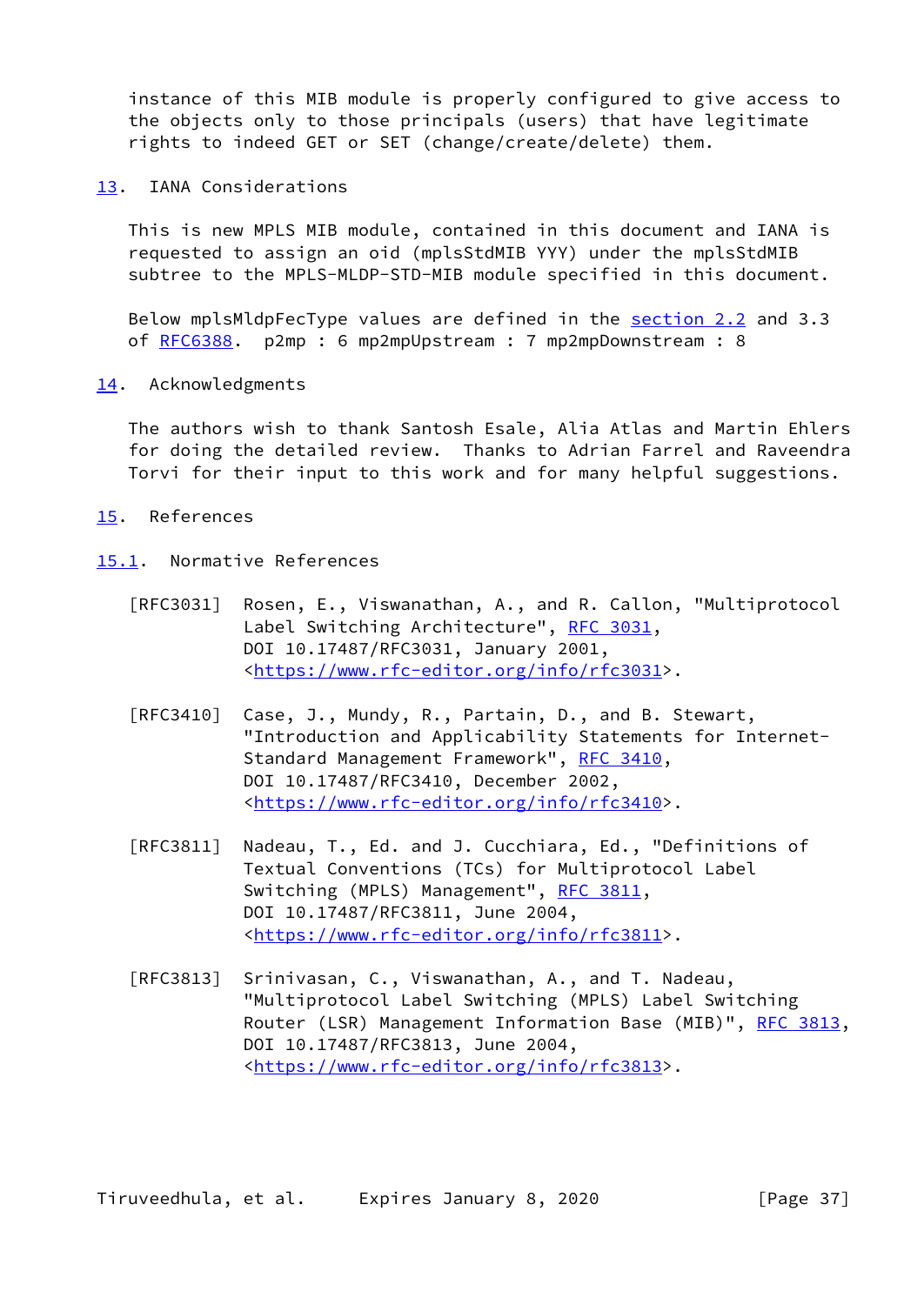### Internet-Draft mLDP MIB July 2019

- [RFC3815] Cucchiara, J., Sjostrand, H., and J. Luciani, "Definitions of Managed Objects for the Multiprotocol Label Switching (MPLS), Label Distribution Protocol (LDP)", [RFC 3815,](https://datatracker.ietf.org/doc/pdf/rfc3815) DOI 10.17487/RFC3815, June 2004, <[https://www.rfc-editor.org/info/rfc3815>](https://www.rfc-editor.org/info/rfc3815).
- [RFC5036] Andersson, L., Ed., Minei, I., Ed., and B. Thomas, Ed., "LDP Specification", [RFC 5036](https://datatracker.ietf.org/doc/pdf/rfc5036), DOI 10.17487/RFC5036, October 2007, [<https://www.rfc-editor.org/info/rfc5036](https://www.rfc-editor.org/info/rfc5036)>.
- [RFC5561] Thomas, B., Raza, K., Aggarwal, S., Aggarwal, R., and JL. Le Roux, "LDP Capabilities", [RFC 5561](https://datatracker.ietf.org/doc/pdf/rfc5561), DOI 10.17487/RFC5561, July 2009, <[https://www.rfc-editor.org/info/rfc5561>](https://www.rfc-editor.org/info/rfc5561).
- [RFC6388] Wijnands, IJ., Ed., Minei, I., Ed., Kompella, K., and B. Thomas, "Label Distribution Protocol Extensions for Point to-Multipoint and Multipoint-to-Multipoint Label Switched Paths", [RFC 6388,](https://datatracker.ietf.org/doc/pdf/rfc6388) DOI 10.17487/RFC6388, November 2011, <[https://www.rfc-editor.org/info/rfc6388>](https://www.rfc-editor.org/info/rfc6388).
- [RFC6389] Aggarwal, R. and JL. Le Roux, "MPLS Upstream Label Assignment for LDP", [RFC 6389](https://datatracker.ietf.org/doc/pdf/rfc6389), DOI 10.17487/RFC6389, November 2011, <<https://www.rfc-editor.org/info/rfc6389>>.
- [RFC6826] Wijnands, IJ., Ed., Eckert, T., Leymann, N., and M. Napierala, "Multipoint LDP In-Band Signaling for Point-to- Multipoint and Multipoint-to-Multipoint Label Switched Paths", [RFC 6826,](https://datatracker.ietf.org/doc/pdf/rfc6826) DOI 10.17487/RFC6826, January 2013, <[https://www.rfc-editor.org/info/rfc6826>](https://www.rfc-editor.org/info/rfc6826).
- [RFC7060] Napierala, M., Rosen, E., and IJ. Wijnands, "Using LDP Multipoint Extensions on Targeted LDP Sessions", [RFC 7060,](https://datatracker.ietf.org/doc/pdf/rfc7060) DOI 10.17487/RFC7060, November 2013, <[https://www.rfc-editor.org/info/rfc7060>](https://www.rfc-editor.org/info/rfc7060).
- [RFC7431] Karan, A., Filsfils, C., Wijnands, IJ., Ed., and B. Decraene, "Multicast-Only Fast Reroute", [RFC 7431,](https://datatracker.ietf.org/doc/pdf/rfc7431) DOI 10.17487/RFC7431, August 2015, <[https://www.rfc-editor.org/info/rfc7431>](https://www.rfc-editor.org/info/rfc7431).
- [RFC7715] Wijnands, IJ., Ed., Raza, K., Atlas, A., Tantsura, J., and Q. Zhao, "Multipoint LDP (mLDP) Node Protection", [RFC 7715,](https://datatracker.ietf.org/doc/pdf/rfc7715) DOI 10.17487/RFC7715, January 2016, <[https://www.rfc-editor.org/info/rfc7715>](https://www.rfc-editor.org/info/rfc7715).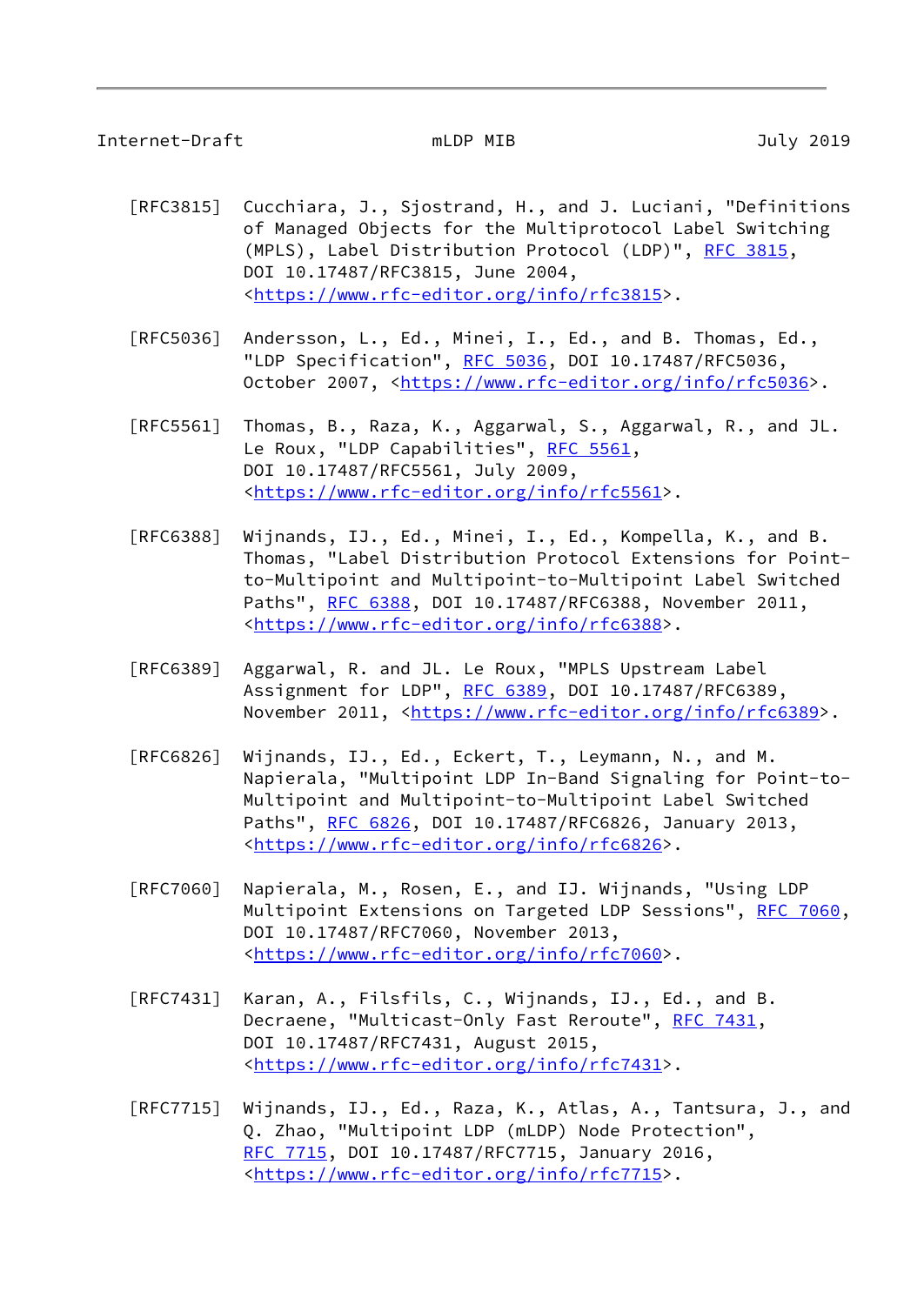<span id="page-43-1"></span>Internet-Draft mLDP MIB July 2019

- <span id="page-43-0"></span>[15.2](#page-43-0). Informative References
	- [RFC2119] Bradner, S., "Key words for use in RFCs to Indicate Requirement Levels", [BCP 14](https://datatracker.ietf.org/doc/pdf/bcp14), [RFC 2119](https://datatracker.ietf.org/doc/pdf/rfc2119), DOI 10.17487/RFC2119, March 1997, <[https://www.rfc-editor.org/info/rfc2119>](https://www.rfc-editor.org/info/rfc2119).
	- [RFC2223] Postel, J. and J. Reynolds, "Instructions to RFC Authors", [RFC 2223,](https://datatracker.ietf.org/doc/pdf/rfc2223) DOI 10.17487/RFC2223, October 1997, <[https://www.rfc-editor.org/info/rfc2223>](https://www.rfc-editor.org/info/rfc2223).
	- [RFC2578] McCloghrie, K., Ed., Perkins, D., Ed., and J. Schoenwaelder, Ed., "Structure of Management Information Version 2 (SMIv2)", STD 58, [RFC 2578,](https://datatracker.ietf.org/doc/pdf/rfc2578) DOI 10.17487/RFC2578, April 1999, <[https://www.rfc-editor.org/info/rfc2578>](https://www.rfc-editor.org/info/rfc2578).
	- [RFC2579] McCloghrie, K., Ed., Perkins, D., Ed., and J. Schoenwaelder, Ed., "Textual Conventions for SMIv2", STD 58, [RFC 2579,](https://datatracker.ietf.org/doc/pdf/rfc2579) DOI 10.17487/RFC2579, April 1999, <[https://www.rfc-editor.org/info/rfc2579>](https://www.rfc-editor.org/info/rfc2579).
	- [RFC2580] McCloghrie, K., Ed., Perkins, D., Ed., and J. Schoenwaelder, Ed., "Conformance Statements for SMIv2", STD 58, [RFC 2580,](https://datatracker.ietf.org/doc/pdf/rfc2580) DOI 10.17487/RFC2580, April 1999, <[https://www.rfc-editor.org/info/rfc2580>](https://www.rfc-editor.org/info/rfc2580).
	- [RFC2629] Rose, M., "Writing I-Ds and RFCs using XML", [RFC 2629](https://datatracker.ietf.org/doc/pdf/rfc2629), DOI 10.17487/RFC2629, June 1999, <[https://www.rfc-editor.org/info/rfc2629>](https://www.rfc-editor.org/info/rfc2629).
	- [RFC4001] Daniele, M., Haberman, B., Routhier, S., and J. Schoenwaelder, "Textual Conventions for Internet Network Addresses", [RFC 4001,](https://datatracker.ietf.org/doc/pdf/rfc4001) DOI 10.17487/RFC4001, February 2005, <[https://www.rfc-editor.org/info/rfc4001>](https://www.rfc-editor.org/info/rfc4001).
	- [RFC4181] Heard, C., Ed., "Guidelines for Authors and Reviewers of MIB Documents", [BCP 111](https://datatracker.ietf.org/doc/pdf/bcp111), [RFC 4181,](https://datatracker.ietf.org/doc/pdf/rfc4181) DOI 10.17487/RFC4181, September 2005, <[https://www.rfc-editor.org/info/rfc4181>](https://www.rfc-editor.org/info/rfc4181).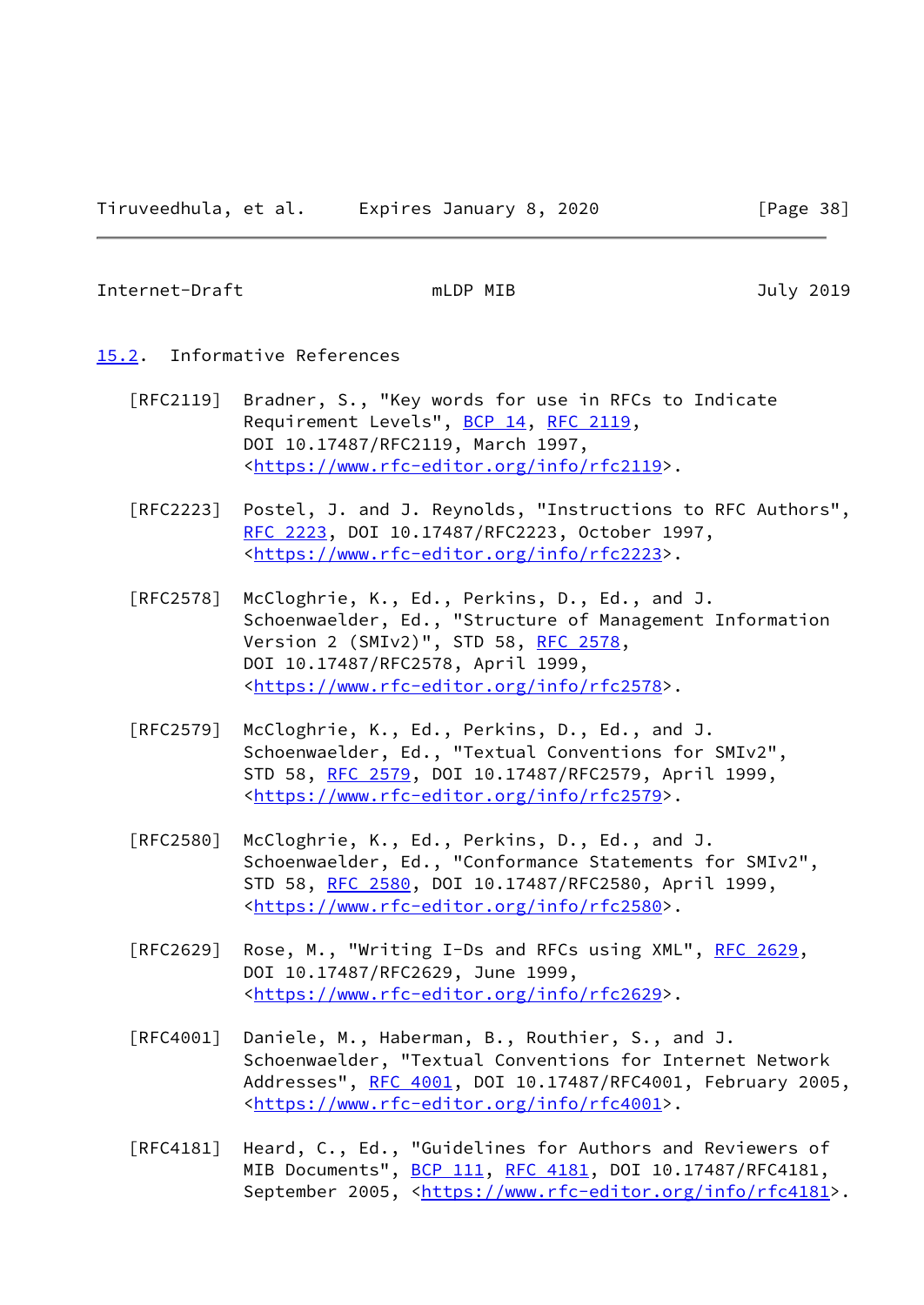Authors' Addresses

| Tiruveedhula, et al. | Expires January 8, 2020 | [Page 39] |
|----------------------|-------------------------|-----------|
|                      |                         |           |

Internet-Draft mLDP MIB and must be a must be a state of the set of the set of the set of the set of the set o

 Kishore Tiruveedhula (editor) Juniper Networks 10 Technology Park Drive Westford MA 01886 USA

 Phone: +1 9785898861 EMail: kishoret@juniper.net

 Uwe Joorde Deutsche Telekom Dahlweg 100 Munster 48153 Germany

EMail: uwe@ujo.de

 Arvind Venkateswaran Cisco Systems 510 McCarthy Blvd Milpitas CA 95035 USA

EMail: arvvenka@cisco.com